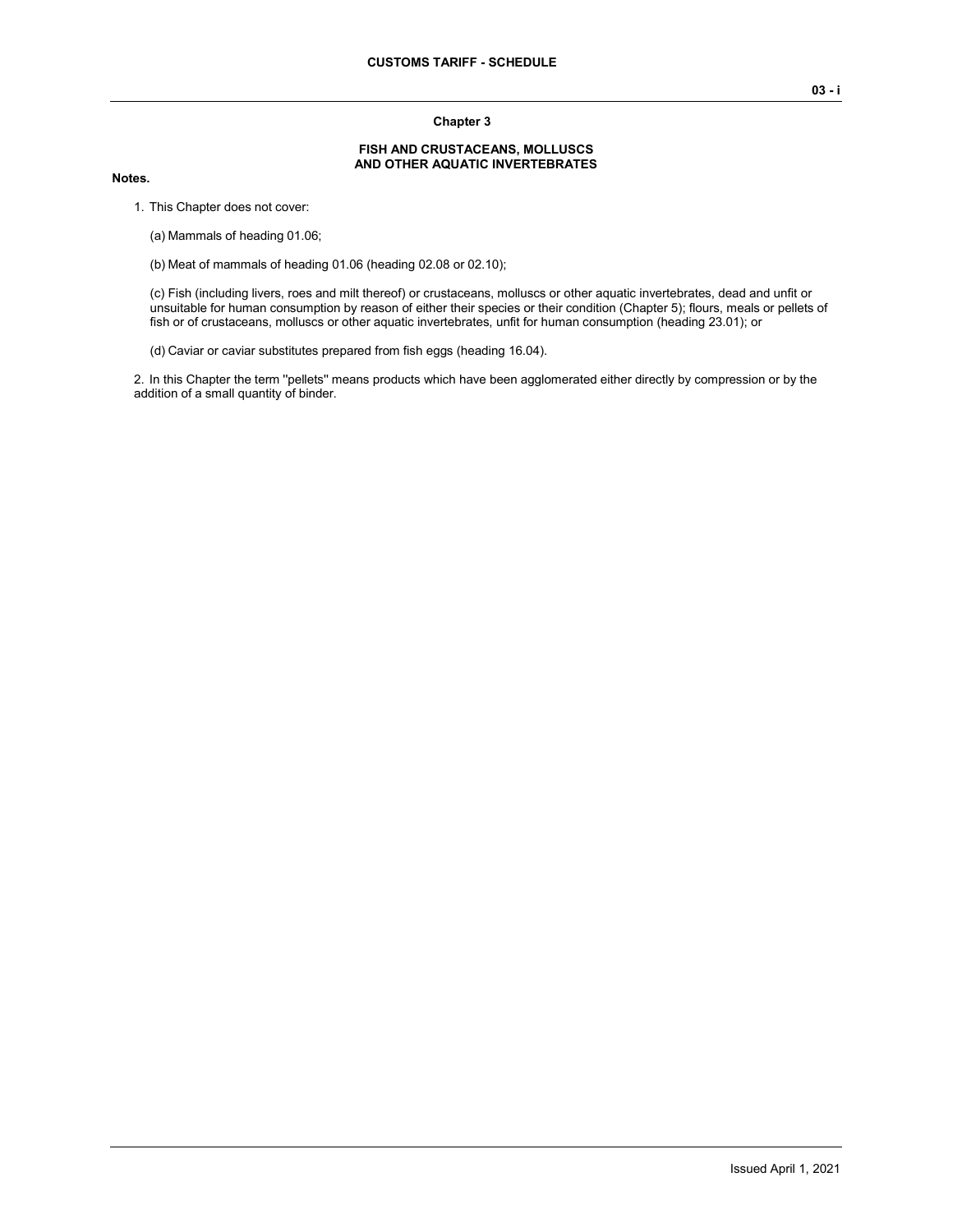| <b>Tariff</b><br>Item   | <b>SS</b> | <b>Description of Goods</b>                                                                                                                                                                                                                      | Unit of<br>Meas. | <b>MFN</b><br>Tariff | <b>Applicable</b><br><b>Preferential Tariffs</b>                                                                               |
|-------------------------|-----------|--------------------------------------------------------------------------------------------------------------------------------------------------------------------------------------------------------------------------------------------------|------------------|----------------------|--------------------------------------------------------------------------------------------------------------------------------|
| 03.01                   |           | Live fish.                                                                                                                                                                                                                                       |                  |                      |                                                                                                                                |
|                         |           | -Ornamental fish:                                                                                                                                                                                                                                |                  |                      |                                                                                                                                |
|                         |           | 0301.11.00 00 - - Freshwater                                                                                                                                                                                                                     |                  | Free                 | CCCT, LDCT, GPT,<br>UST, MXT, CIAT, CT,<br>CRT, IT, NT, SLT, PT,<br>COLT, JT, PAT, HNT,<br>KRT, CEUT, UAT,<br>CPTPT, UKT: Free |
| 0301.19.00 00 - - Other |           |                                                                                                                                                                                                                                                  |                  | Free                 | CCCT, LDCT, GPT,<br>UST, MXT, CIAT, CT,<br>CRT, IT, NT, SLT, PT,<br>COLT, JT, PAT, HNT,<br>KRT, CEUT, UAT,<br>CPTPT, UKT: Free |
|                         |           | -Other live fish:                                                                                                                                                                                                                                |                  |                      |                                                                                                                                |
| 0301.91.00              |           | - -Trout (Salmo trutta, Oncorhyncus mykiss, Oncorhyncus clarki,<br>Oncorhyncus aguabonita, Oncorhyncus gilae, Oncorhyncus apache<br>and Oncorhyncus chrysogaster)                                                                                |                  | Free                 | CCCT, LDCT, GPT,<br>UST, MXT, CIAT, CT,<br>CRT, IT, NT, SLT, PT,<br>COLT, JT, PAT, HNT,<br>KRT, CEUT, UAT,<br>CPTPT, UKT: Free |
|                         |           |                                                                                                                                                                                                                                                  | KGM<br>KGM       |                      |                                                                                                                                |
|                         |           | 0301.92.00 00 - - Eels (Anguilla spp.)                                                                                                                                                                                                           | KGM              | Free                 | CCCT, LDCT, GPT,<br>UST, MXT, CIAT, CT,<br>CRT, IT, NT, SLT, PT,<br>COLT, JT, PAT, HNT,<br>KRT, CEUT, UAT,<br>CPTPT, UKT: Free |
|                         |           | 0301.93.00 00 - - Carp (Cyprinus spp., Carassius spp., Ctenopharyngodon idellus,<br>Hypophthalmichthys spp., Cirrhinus spp., Mylopharyngodon piceus,<br>Catla catla, Labeo spp., Osteochilus hasselti, Leptobarbus hoeveni,<br>Megalobrama spp.) | <b>KGM</b>       | Free                 | CCCT, LDCT, GPT,<br>UST, MXT, CIAT, CT,<br>CRT, IT, NT, SLT, PT,<br>COLT, JT, PAT, HNT,<br>KRT, CEUT, UAT,<br>CPTPT, UKT: Free |
|                         |           | 0301.94.00 00 - - Thunnus thynnus, Thunnus orientalis)                                                                                                                                                                                           | <b>KGM</b>       | Free                 | CCCT, LDCT, GPT,<br>UST, MXT, CIAT, CT,<br>CRT, IT, NT, SLT, PT,<br>COLT, JT, PAT, HNT,<br>KRT, CEUT, UAT,<br>CPTPT, UKT: Free |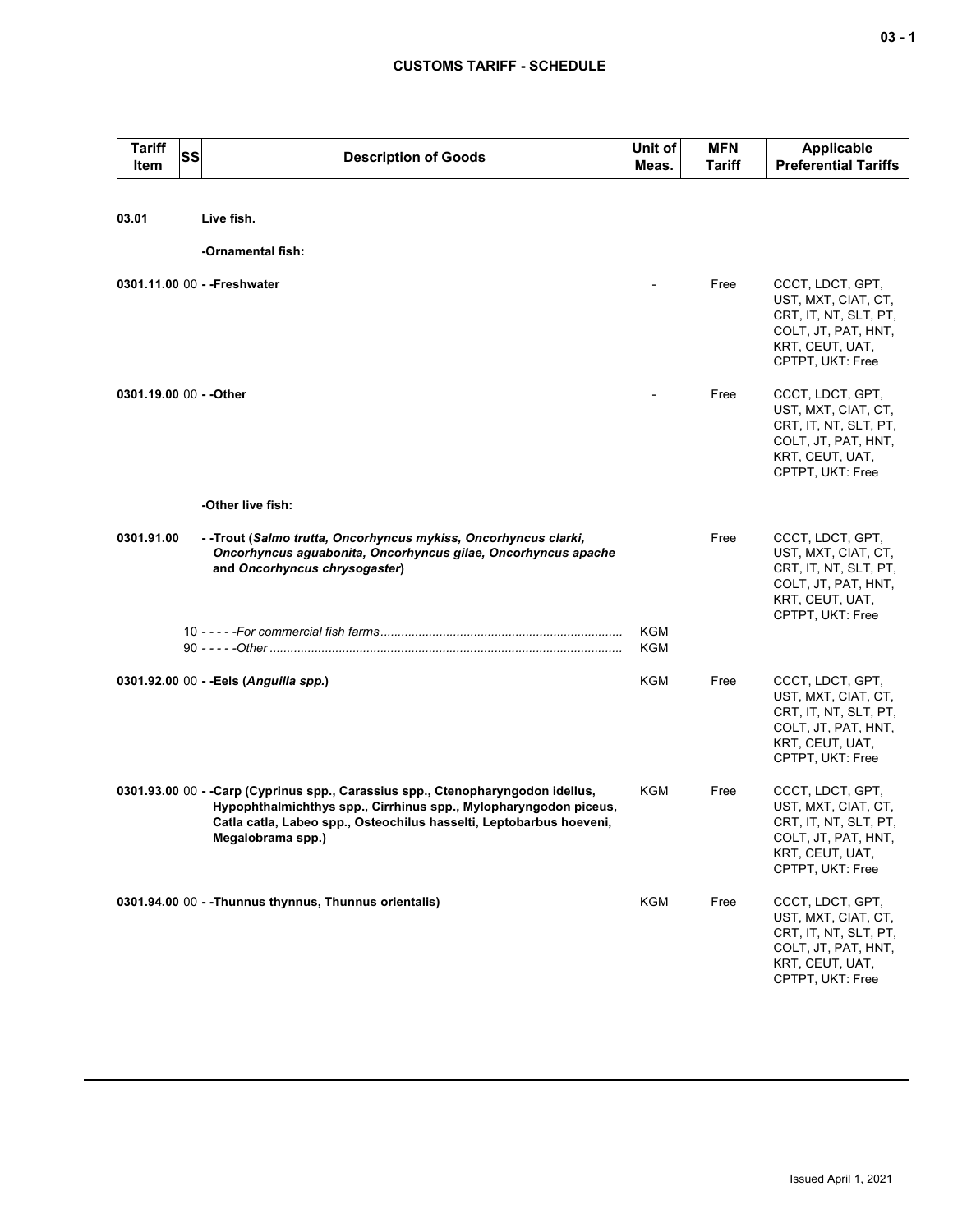| <b>Tariff</b><br>Item | SS<br><b>Description of Goods</b>                                                                                                                                                     | Unit of<br>Meas.         | <b>MFN</b><br>Tariff | <b>Applicable</b><br><b>Preferential Tariffs</b>                                                                               |
|-----------------------|---------------------------------------------------------------------------------------------------------------------------------------------------------------------------------------|--------------------------|----------------------|--------------------------------------------------------------------------------------------------------------------------------|
|                       | 0301.95.00 00 - - Southern bluefin tunas (Thunnus maccoyii)                                                                                                                           | <b>KGM</b>               | Free                 | CCCT, LDCT, GPT,<br>UST, MXT, CIAT, CT,<br>CRT, IT, NT, SLT, PT,<br>COLT, JT, PAT, HNT,<br>KRT, CEUT, UAT,<br>CPTPT, UKT: Free |
| 0301.99.00            | - -Other                                                                                                                                                                              |                          | Free                 | CCCT, LDCT, GPT,<br>UST, MXT, CIAT, CT,<br>CRT, IT, NT, SLT, PT,<br>COLT, JT, PAT, HNT,<br>KRT, CEUT, UAT,<br>CPTPT, UKT: Free |
|                       |                                                                                                                                                                                       | <b>KGM</b><br><b>KGM</b> |                      |                                                                                                                                |
| 03.02                 | Fish, fresh or chilled, excluding fish fillets and other fish meat of<br>heading 03.04.                                                                                               |                          |                      |                                                                                                                                |
|                       | -Salmonidae, excluding edible fish offal of subheadings 0302.91 to<br>0302.99:                                                                                                        |                          |                      |                                                                                                                                |
| 0302.11.00            | - -Trout (Salmo trutta, Oncorhyncus mykiss, Oncorhyncus clarki,<br>Oncorhyncus aguabonita, Oncorhyncus gilae, Oncorhyncus apache<br>and Oncorhyncus chrysogaster)                     |                          | Free                 | CCCT, LDCT, GPT,<br>UST, MXT, CIAT, CT,<br>CRT, IT, NT, SLT, PT,<br>COLT, JT, PAT, HNT,<br>KRT, CEUT, UAT,<br>CPTPT, UKT: Free |
|                       | 10 - - - - - Rainbow (Oncorhynchus mykiss), farmed                                                                                                                                    | <b>KGM</b>               |                      |                                                                                                                                |
|                       |                                                                                                                                                                                       | <b>KGM</b>               |                      |                                                                                                                                |
| 0302.13.00            | --Pacific salmon (Oncorhynchus nerka, Oncorhynchus gorbuscha,<br>Oncorhynchus keta, Oncorhynchus tschawytscha, Oncorhynchus<br>kisutch, Oncorhynchus masou and Oncorhynchus rhodurus) |                          | Free                 | CCCT, LDCT, GPT,<br>UST, MXT, CIAT, CT,<br>CRT, IT, NT, SLT, PT,<br>COLT, JT, PAT, HNT,<br>KRT, CEUT, UAT,<br>CPTPT, UKT: Free |
|                       |                                                                                                                                                                                       | KGM                      |                      |                                                                                                                                |
|                       |                                                                                                                                                                                       | <b>KGM</b><br><b>KGM</b> |                      |                                                                                                                                |
|                       |                                                                                                                                                                                       | KGM                      |                      |                                                                                                                                |
|                       |                                                                                                                                                                                       | KGM                      |                      |                                                                                                                                |
|                       |                                                                                                                                                                                       | KGM                      |                      |                                                                                                                                |
| 0302.14.00            | - - Atlantic salmon (Salmo salar) and Hucho hucho)                                                                                                                                    |                          | Free                 | CCCT, LDCT, GPT,<br>UST, MXT, CIAT, CT,<br>CRT, IT, NT, SLT, PT,<br>COLT, JT, PAT, HNT,<br>KRT, CEUT, UAT,<br>CPTPT, UKT: Free |
|                       | -----Atlantic (Salmo salar):                                                                                                                                                          | KGM                      |                      |                                                                                                                                |
|                       |                                                                                                                                                                                       | <b>KGM</b>               |                      |                                                                                                                                |
|                       | 20 - - - - - Danube (Hucho hucho)                                                                                                                                                     |                          |                      |                                                                                                                                |
|                       |                                                                                                                                                                                       | <b>KGM</b>               |                      |                                                                                                                                |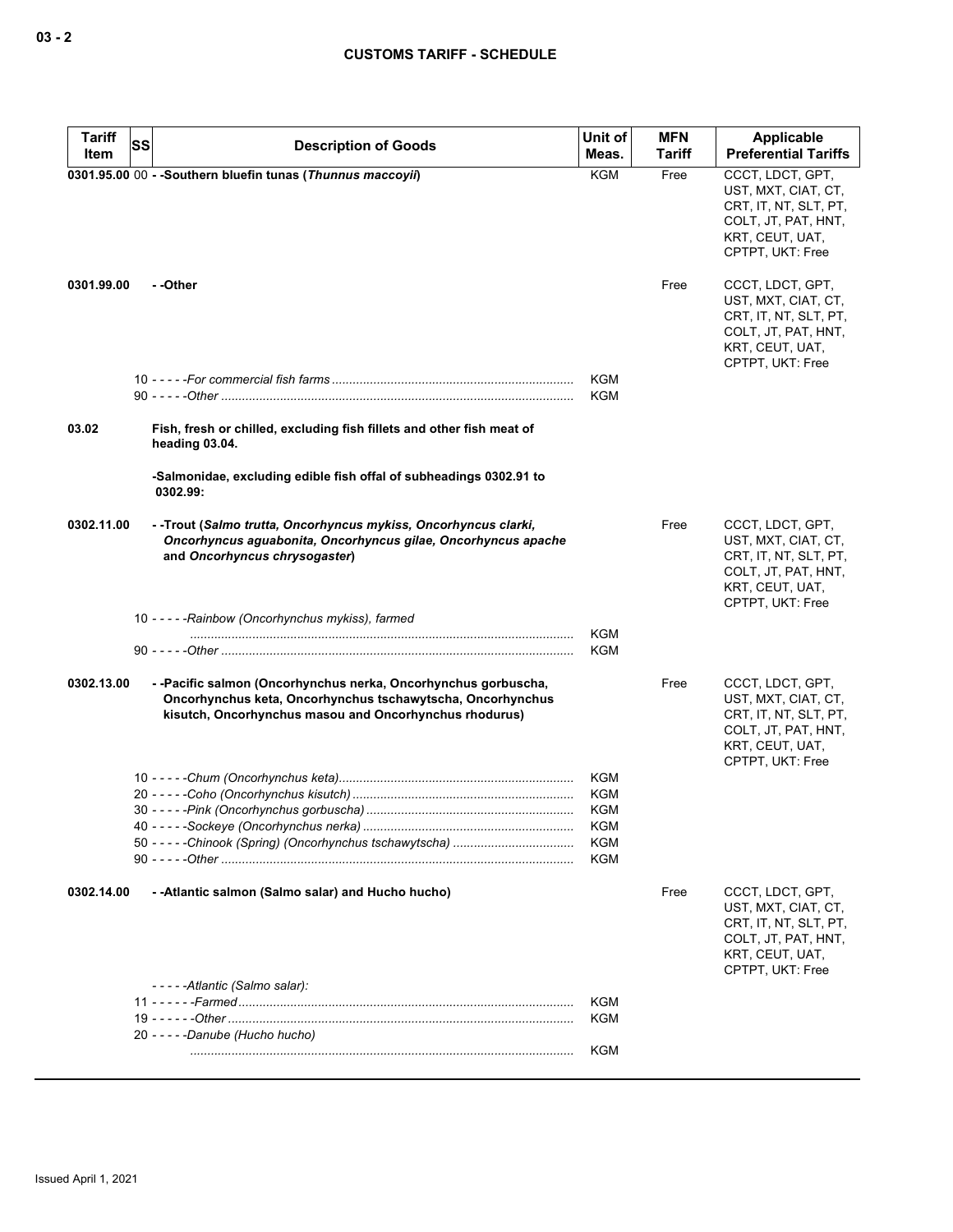| <b>Tariff</b>           | <b>SS</b><br><b>Description of Goods</b>                                                                                                                            | Unit of                  | <b>MFN</b>    | <b>Applicable</b>                                                                                                              |
|-------------------------|---------------------------------------------------------------------------------------------------------------------------------------------------------------------|--------------------------|---------------|--------------------------------------------------------------------------------------------------------------------------------|
| Item                    |                                                                                                                                                                     | Meas.                    | <b>Tariff</b> | <b>Preferential Tariffs</b>                                                                                                    |
| 0302.19.00 00 - - Other |                                                                                                                                                                     | KGM                      | Free          | CCCT, LDCT, GPT,<br>UST, MXT, CIAT, CT,<br>CRT, IT, NT, SLT, PT,<br>COLT, JT, PAT, HNT,<br>KRT, CEUT, UAT,<br>CPTPT, UKT: Free |
|                         | -Flat fish (Pleuronectidae, Bothidae, Cynoglossidae, Soleidae,<br>Scophthalmidae and Citharidae), excluding edible fish offal of<br>subheadings 0302.91 to 0302.99: |                          |               |                                                                                                                                |
| 0302.21.00              | - -Halibut (Reinhardtius hippoglossoides, Hippoglossus hippoglossus,<br><b>Hippoglossus stenolepis)</b>                                                             |                          | Free          | CCCT, LDCT, GPT,<br>UST, MXT, CIAT, CT,<br>CRT, IT, NT, SLT, PT,<br>COLT, JT, PAT, HNT,<br>KRT, CEUT, UAT,<br>CPTPT, UKT: Free |
|                         | 10 - - - - - Atlantic (Hippoglossus hippoglossus)                                                                                                                   |                          |               |                                                                                                                                |
|                         |                                                                                                                                                                     | <b>KGM</b><br><b>KGM</b> |               |                                                                                                                                |
|                         | 0302.22.00 00 - -Plaice (Pleuronectes platessa)                                                                                                                     | KGM                      | Free          | CCCT, LDCT, GPT,<br>UST, MXT, CIAT, CT,<br>CRT, IT, NT, SLT, PT,<br>COLT, JT, PAT, HNT,<br>KRT, CEUT, UAT,<br>CPTPT, UKT: Free |
|                         | 0302.23.00 00 - -Sole (Solea spp.)                                                                                                                                  | KGM                      | Free          | CCCT, LDCT, GPT,<br>UST, MXT, CIAT, CT,<br>CRT, IT, NT, SLT, PT,<br>COLT, JT, PAT, HNT,<br>KRT, CEUT, UAT,<br>CPTPT, UKT: Free |
|                         | 0302.24.00 00 - - Turbots (Psetta maxima)                                                                                                                           | <b>KGM</b>               | Free          | CCCT, LDCT, GPT,<br>UST, MXT, CIAT, CT,<br>CRT, IT, NT, SLT, PT,<br>COLT, JT, PAT, HNT,<br>KRT, CEUT, UAT,<br>CPTPT, UKT: Free |
| 0302.29.00 00 - - Other |                                                                                                                                                                     | <b>KGM</b>               | Free          | CCCT, LDCT, GPT,<br>UST, MXT, CIAT, CT,<br>CRT, IT, NT, SLT, PT,<br>COLT, JT, PAT, HNT,<br>KRT, CEUT, UAT,<br>CPTPT, UKT: Free |
|                         | -Tunas (of the genus Thunnus), skipiack or stripe-bellied bonito                                                                                                    |                          |               |                                                                                                                                |

**-Tunas (of the genus Thunnus), skipjack or stripe-bellied bonito (Euthynnus (Katsuwonus) pelamis), excluding edible fish offal of subheadings 0302.91 to 0302.99:**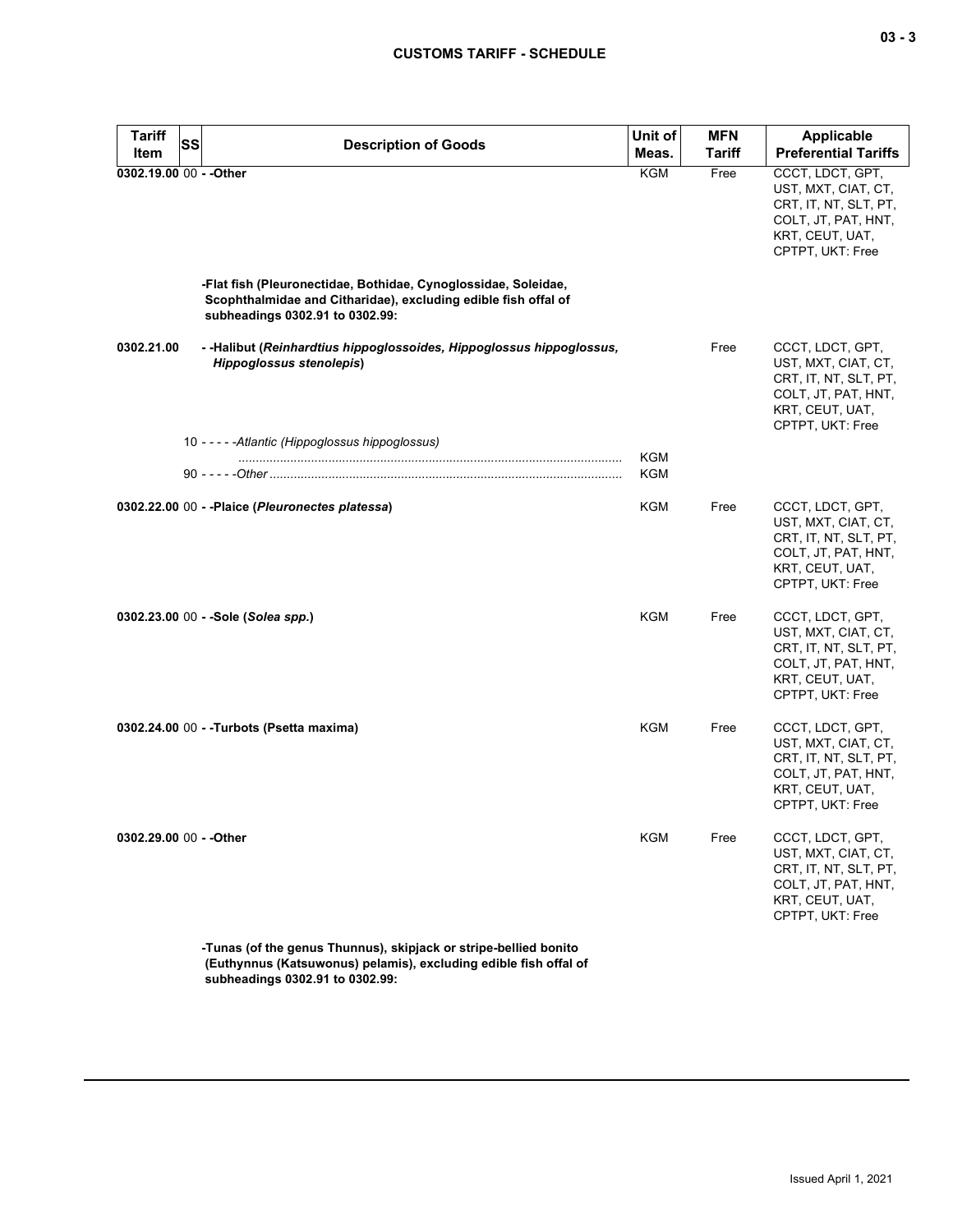| <b>Tariff</b><br><b>SS</b> | <b>Description of Goods</b>                                       | Unit of    | <b>MFN</b>    | Applicable                                                                                                                     |
|----------------------------|-------------------------------------------------------------------|------------|---------------|--------------------------------------------------------------------------------------------------------------------------------|
| Item                       |                                                                   | Meas.      | <b>Tariff</b> | <b>Preferential Tariffs</b>                                                                                                    |
|                            | 0302.31.00 00 - - Albacore or longfinned tunas (Thunnus alalunga) | KGM        | Free          | CCCT, LDCT, GPT,<br>UST, MXT, CIAT, CT,<br>CRT, IT, NT, SLT, PT,<br>COLT, JT, PAT, HNT,<br>KRT, CEUT, UAT,<br>CPTPT, UKT: Free |
|                            | 0302.32.00 00 - - Yellowfin tunas (Thunnus albacares)             | KGM        | Free          | CCCT, LDCT, GPT,<br>UST, MXT, CIAT, CT,<br>CRT, IT, NT, SLT, PT,<br>COLT, JT, PAT, HNT,<br>KRT, CEUT, UAT,<br>CPTPT, UKT: Free |
|                            | 0302.33.00 00 - - Skipjack or stripe-bellied bonito               | <b>KGM</b> | Free          | CCCT, LDCT, GPT,<br>UST, MXT, CIAT, CT,<br>CRT, IT, NT, SLT, PT,<br>COLT, JT, PAT, HNT,<br>KRT, CEUT, UAT,<br>CPTPT, UKT: Free |
|                            | 0302.34.00 00 - - Bigeye tunas (Thunnus obesus)                   | <b>KGM</b> | Free          | CCCT, LDCT, GPT,<br>UST, MXT, CIAT, CT,<br>CRT, IT, NT, SLT, PT,<br>COLT, JT, PAT, HNT,<br>KRT, CEUT, UAT,<br>CPTPT, UKT: Free |
|                            | 0302.35.00 00 - - Thunnus thynnus, Thunnus orientalis)            | KGM        | Free          | CCCT, LDCT, GPT,<br>UST, MXT, CIAT, CT,<br>CRT, IT, NT, SLT, PT,<br>COLT, JT, PAT, HNT,<br>KRT, CEUT, UAT,<br>CPTPT, UKT: Free |
|                            | 0302.36.00 00 - - Southern bluefin tunas (Thunnus maccoyii)       | <b>KGM</b> | Free          | CCCT, LDCT, GPT,<br>UST, MXT, CIAT, CT,<br>CRT, IT, NT, SLT, PT,<br>COLT, JT, PAT, HNT,<br>KRT, CEUT, UAT,<br>CPTPT, UKT: Free |
| 0302.39.00 00 - - Other    |                                                                   | KGM        | Free          | CCCT, LDCT, GPT,<br>UST, MXT, CIAT, CT,<br>CRT, IT, NT, SLT, PT,<br>COLT, JT, PAT, HNT,<br>KRT, CEUT, UAT,<br>CPTPT, UKT: Free |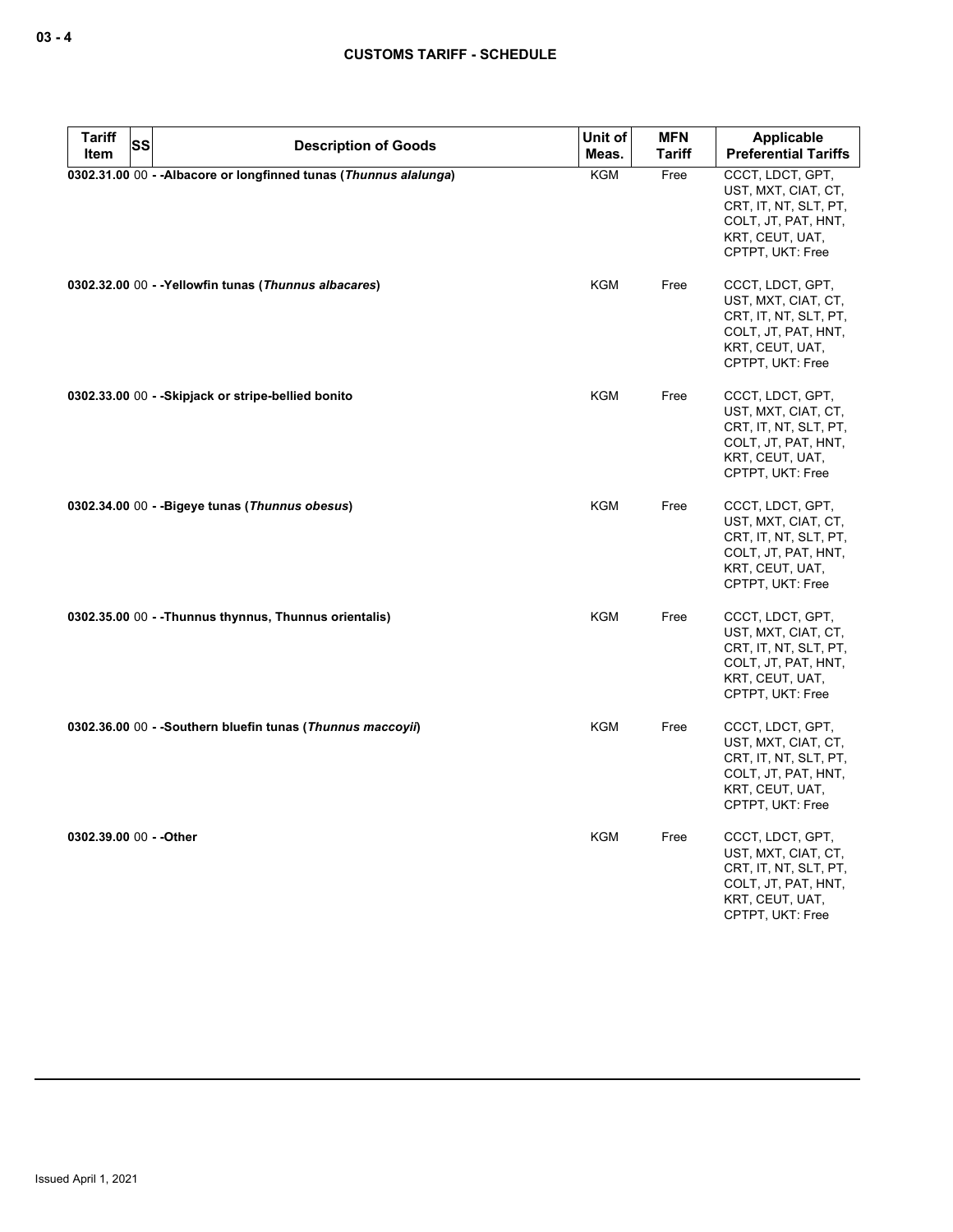| <b>Tariff</b><br>Item | <b>SS</b> | <b>Description of Goods</b>                                                                                                                                                                                                                                                                                                                                                                                                                                                                                                                                                                                                                                                                                                                                                                                 | Unit of<br>Meas. | <b>MFN</b><br><b>Tariff</b> | <b>Applicable</b><br><b>Preferential Tariffs</b>                                                                               |
|-----------------------|-----------|-------------------------------------------------------------------------------------------------------------------------------------------------------------------------------------------------------------------------------------------------------------------------------------------------------------------------------------------------------------------------------------------------------------------------------------------------------------------------------------------------------------------------------------------------------------------------------------------------------------------------------------------------------------------------------------------------------------------------------------------------------------------------------------------------------------|------------------|-----------------------------|--------------------------------------------------------------------------------------------------------------------------------|
|                       |           | -Herrings (Clupea harengus, Clupea pallasii), anchovies (Engraulis<br>spp.), sardines (Sardina pilchardus, Sardinops spp.), sardinella<br>(Sardinella spp.), brisling or sprats (Sprattus sprattus), mackerel<br>(Scomber scombrus, Scomber australasicus, Scomber japonicus),<br>Indian mackerels (Rastrelliger spp.), seerfishes (Scomberomorus spp.),<br>jack and horse mackerel (Trachurus spp.), jacks, crevalles (Caranx<br>spp.), cobia (Rachycentron canadum), silver pomfrets (Pampus spp.),<br>Pacific saury (Cololabis saira), scads (Decapterus spp.), capelin<br>(Mallotus villosus), swordfish (Xiphias gladius), Kawakawa (Euthynnus<br>affinis), bonitos (Sarda spp.), marlins, sailfishes, spearfish<br>(Istiophoridae), excluding edible fish offal of subheadings 0302.91 to<br>0302.99: |                  |                             |                                                                                                                                |
|                       |           | 0302.41.00 00 - - Herrings (Clupea harengus, Clupea pallasii)                                                                                                                                                                                                                                                                                                                                                                                                                                                                                                                                                                                                                                                                                                                                               | KGM              | Free                        | CCCT, LDCT, GPT,<br>UST, MXT, CIAT, CT,<br>CRT, IT, NT, SLT, PT,<br>COLT, JT, PAT, HNT,<br>KRT, CEUT, UAT,<br>CPTPT, UKT: Free |
|                       |           | 0302.42.00 00 - - Anchovies (Engraulis spp.)                                                                                                                                                                                                                                                                                                                                                                                                                                                                                                                                                                                                                                                                                                                                                                | KGM              | Free                        | CCCT, LDCT, GPT,<br>UST, MXT, CIAT, CT,<br>CRT, IT, NT, SLT, PT,<br>COLT, JT, PAT, HNT,<br>KRT, CEUT, UAT,<br>CPTPT, UKT: Free |
|                       |           | 0302.43.00 00 - -Sardines (Sardina pilchardus, Sardinops spp.), sardinella (Sardinella<br>spp.), brisling or sprats (Sprattus sprattus)                                                                                                                                                                                                                                                                                                                                                                                                                                                                                                                                                                                                                                                                     | KGM              | Free                        | CCCT, LDCT, GPT,<br>UST, MXT, CIAT, CT,<br>CRT, IT, NT, SLT, PT,<br>COLT, JT, PAT, HNT,<br>KRT, CEUT, UAT,<br>CPTPT, UKT: Free |
|                       |           | 0302.44.00 00 - -Mackerel (Scomber scombrus, Scomber australasicus, Scomber<br>japonicus)                                                                                                                                                                                                                                                                                                                                                                                                                                                                                                                                                                                                                                                                                                                   | KGM              | Free                        | CCCT, LDCT, GPT,<br>UST, MXT, CIAT, CT,<br>CRT, IT, NT, SLT, PT,<br>COLT, JT, PAT, HNT,<br>KRT, CEUT, UAT,<br>CPTPT, UKT: Free |
|                       |           | 0302.45.00 00 - - Jack and horse mackerel (Trachurus spp.)                                                                                                                                                                                                                                                                                                                                                                                                                                                                                                                                                                                                                                                                                                                                                  | KGM              | Free                        | CCCT, LDCT, GPT,<br>UST, MXT, CIAT, CT,<br>CRT, IT, NT, SLT, PT,<br>COLT, JT, PAT, HNT,<br>KRT, CEUT, UAT,<br>CPTPT, UKT: Free |
|                       |           | 0302.46.00 00 - - Cobia (Rachycentron canadum)                                                                                                                                                                                                                                                                                                                                                                                                                                                                                                                                                                                                                                                                                                                                                              | <b>KGM</b>       | Free                        | CCCT, LDCT, GPT,<br>UST, MXT, CIAT, CT,<br>CRT, IT, NT, SLT, PT,<br>COLT, JT, PAT, HNT,<br>KRT, CEUT, UAT,<br>CPTPT, UKT: Free |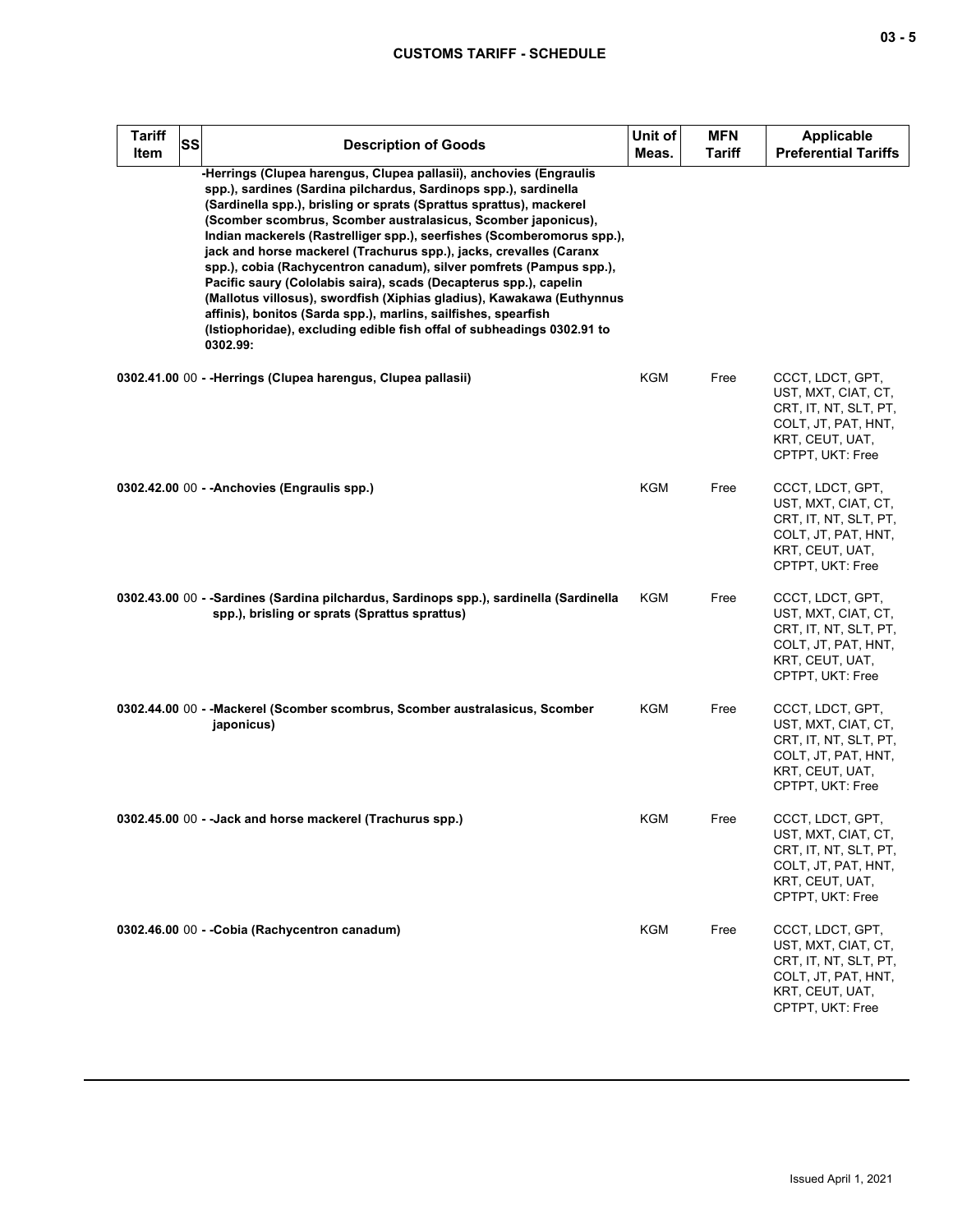| <b>Tariff</b>           | <b>SS</b><br><b>Description of Goods</b>                                                                                                                                                                      | Unit of    | <b>MFN</b>    | <b>Applicable</b>                                                                                                              |
|-------------------------|---------------------------------------------------------------------------------------------------------------------------------------------------------------------------------------------------------------|------------|---------------|--------------------------------------------------------------------------------------------------------------------------------|
| Item                    |                                                                                                                                                                                                               | Meas.      | <b>Tariff</b> | <b>Preferential Tariffs</b>                                                                                                    |
|                         | 0302.47.00 00 - - Swordfish (Xiphias gladius)                                                                                                                                                                 | <b>KGM</b> | Free          | CCCT, LDCT, GPT,<br>UST, MXT, CIAT, CT,<br>CRT, IT, NT, SLT, PT,<br>COLT, JT, PAT, HNT,<br>KRT, CEUT, UAT,<br>CPTPT, UKT: Free |
| 0302.49.00 00 - - Other |                                                                                                                                                                                                               | KGM        | Free          | CCCT, LDCT, GPT,<br>UST, MXT, CIAT, CT,<br>CRT, IT, NT, SLT, PT,<br>COLT, JT, PAT, HNT,<br>KRT, CEUT, UAT,<br>CPTPT, UKT: Free |
|                         | -Fish of the families Bregmacerotidae, Euclichthyidae, Gadidae,<br>Macrouridae, Melanonidae, Merlucciidae, Moridae and<br>Muraenolepididae, excluding edible fish offal of subheadings 0302.91 to<br>0302.99: |            |               |                                                                                                                                |
| 0302.51.00              | - -Cod (Gadus morhua, Gadus ogac, Gadus macrocephalus)                                                                                                                                                        |            | Free          | CCCT, LDCT, GPT,<br>UST, MXT, CIAT, CT,<br>CRT, IT, NT, SLT, PT,<br>COLT, JT, PAT, HNT,<br>KRT, CEUT, UAT,<br>CPTPT, UKT: Free |
|                         |                                                                                                                                                                                                               | KGM<br>KGM |               |                                                                                                                                |
|                         | 0302.52.00 00 - -Haddock (Melanogrammus aeglefinus)                                                                                                                                                           | KGM        | Free          | CCCT, LDCT, GPT,<br>UST, MXT, CIAT, CT,<br>CRT, IT, NT, SLT, PT,<br>COLT, JT, PAT, HNT,<br>KRT, CEUT, UAT,<br>CPTPT, UKT: Free |
|                         | 0302.53.00 00 - - Coalfish (Pollachius virens)                                                                                                                                                                | KGM        | Free          | CCCT, LDCT, GPT,<br>UST, MXT, CIAT, CT,<br>CRT, IT, NT, SLT, PT,<br>COLT, JT, PAT, HNT,<br>KRT, CEUT, UAT,<br>CPTPT, UKT: Free |
|                         | 0302.54.00 00 - - Hake (Merluccius spp., Urophycis spp.)                                                                                                                                                      | <b>KGM</b> | Free          | CCCT, LDCT, GPT,<br>UST, MXT, CIAT, CT,<br>CRT, IT, NT, SLT, PT,<br>COLT, JT, PAT, HNT,<br>KRT, CEUT, UAT,<br>CPTPT, UKT: Free |
|                         | 0302.55.00 00 - - Alaska Pollack (Theragra chalcogramma)                                                                                                                                                      | <b>KGM</b> | Free          | CCCT, LDCT, GPT,<br>UST, MXT, CIAT, CT,<br>CRT, IT, NT, SLT, PT,<br>COLT, JT, PAT, HNT,<br>KRT, CEUT, UAT,<br>CPTPT, UKT: Free |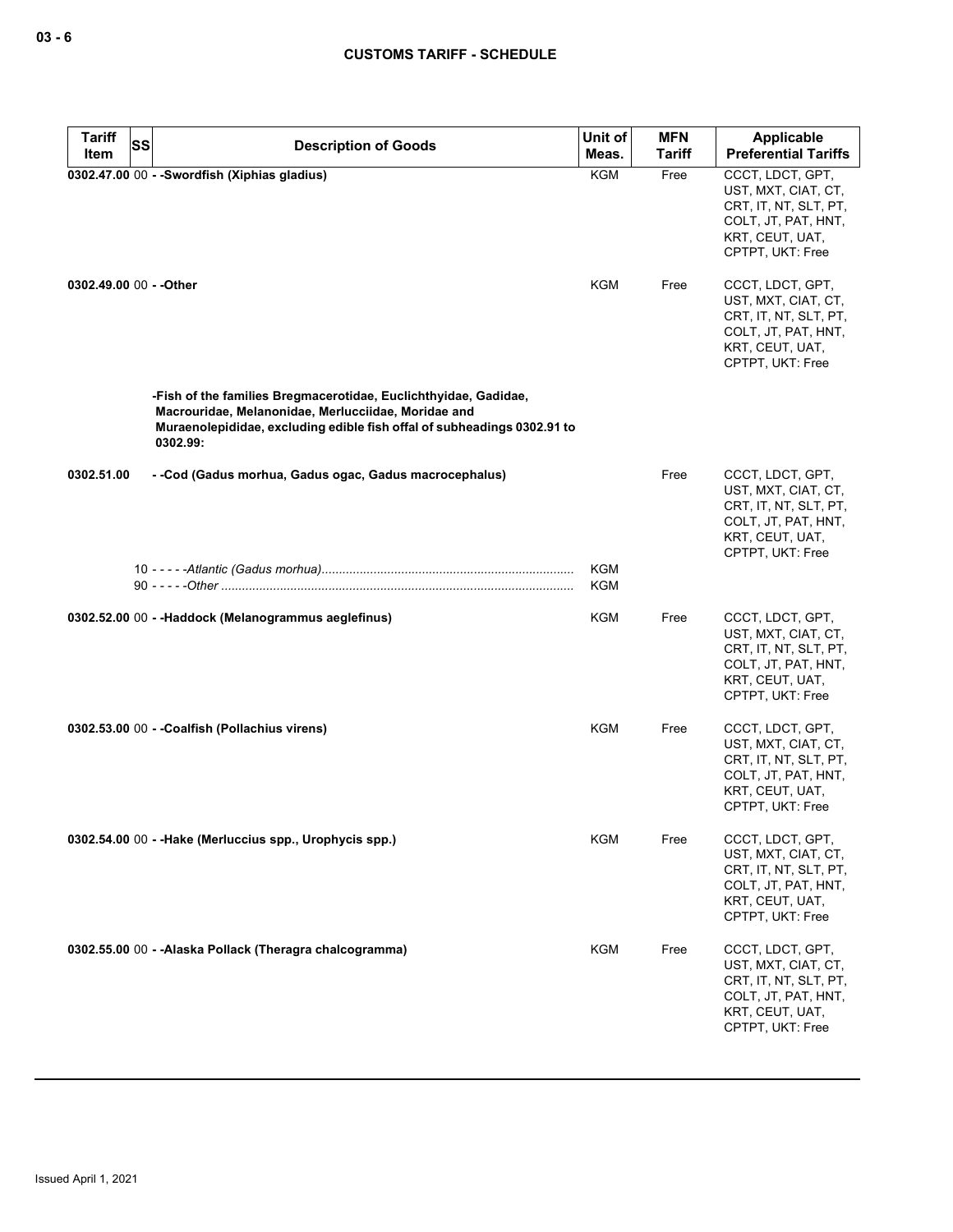| <b>Tariff</b><br><b>SS</b><br>Item | <b>Description of Goods</b>                                                                                                                                                                                                                                                                                                                                                                                                                                                                  | Unit of<br>Meas. | <b>MFN</b><br><b>Tariff</b> | <b>Applicable</b><br><b>Preferential Tariffs</b>                                                                               |
|------------------------------------|----------------------------------------------------------------------------------------------------------------------------------------------------------------------------------------------------------------------------------------------------------------------------------------------------------------------------------------------------------------------------------------------------------------------------------------------------------------------------------------------|------------------|-----------------------------|--------------------------------------------------------------------------------------------------------------------------------|
|                                    | 0302.56.00 00 - - Blue whitings (Micromesistius poutassou, Micromesistius australis)                                                                                                                                                                                                                                                                                                                                                                                                         | <b>KGM</b>       | Free                        | CCCT, LDCT, GPT,<br>UST, MXT, CIAT, CT,<br>CRT, IT, NT, SLT, PT,<br>COLT, JT, PAT, HNT,<br>KRT, CEUT, UAT,<br>CPTPT, UKT: Free |
| 0302.59.00 00 - - Other            |                                                                                                                                                                                                                                                                                                                                                                                                                                                                                              | KGM              | Free                        | CCCT, LDCT, GPT,<br>UST, MXT, CIAT, CT,<br>CRT, IT, NT, SLT, PT,<br>COLT, JT, PAT, HNT,<br>KRT, CEUT, UAT,<br>CPTPT, UKT: Free |
|                                    | -Tilapias (Oreochromis spp.), catfish (Pangasius spp., Silurus spp.,<br>Clarias spp., Ictalurus spp.), carp (Cyprinus spp., Carassius spp.,<br>Ctenopharyngodon idellus, Hypophthalmichthys spp., Cirrhinus spp.,<br>Mylopharyngodon piceus, Catla catla, Labeo spp., Osteochilus hasselti,<br>Leptobarbus hoeveni, Megalobrama spp.), eels (Anguilla spp.), Nile<br>perch (Lates niloticus) and snakeheads (Channa spp.), excluding edible<br>fish offal of subheadings 0302.91 to 0302.99: |                  |                             |                                                                                                                                |
|                                    | 0302.71.00 00 - -Tilapias (Oreochromis spp.)                                                                                                                                                                                                                                                                                                                                                                                                                                                 | <b>KGM</b>       | Free                        | CCCT, LDCT, GPT,<br>UST, MXT, CIAT, CT,<br>CRT, IT, NT, SLT, PT,<br>COLT, JT, PAT, HNT,<br>KRT, CEUT, UAT,<br>CPTPT, UKT: Free |
|                                    | 0302.72.00 00 - -Catfish (Pangasius spp., Silurus spp., Clarias spp., Ictalurus spp.)                                                                                                                                                                                                                                                                                                                                                                                                        | KGM              | Free                        | CCCT, LDCT, GPT,<br>UST, MXT, CIAT, CT,<br>CRT, IT, NT, SLT, PT,<br>COLT, JT, PAT, HNT,<br>KRT, CEUT, UAT,<br>CPTPT, UKT: Free |
|                                    | 0302.73.00 00 - -Carp (Cyprinus spp., Carassius spp., Ctenopharyngodon idellus,<br>Hypophthalmichthys spp., Cirrhinus spp., Mylopharyngodon piceus,<br>Catla catla, Labeo spp., Osteochilus hasselti, Leptobarbus hoeveni,<br>Megalobrama spp.)                                                                                                                                                                                                                                              | KGM              | Free                        | CCCT, LDCT, GPT,<br>UST, MXT, CIAT, CT,<br>CRT, IT, NT, SLT, PT,<br>COLT, JT, PAT, HNT,<br>KRT, CEUT, UAT,<br>CPTPT, UKT: Free |
|                                    | 0302.74.00 00 - - Eels (Anguilla spp.)                                                                                                                                                                                                                                                                                                                                                                                                                                                       | KGM              | Free                        | CCCT, LDCT, GPT,<br>UST, MXT, CIAT, CT,<br>CRT, IT, NT, SLT, PT,<br>COLT, JT, PAT, HNT,<br>KRT, CEUT, UAT,<br>CPTPT, UKT: Free |
| 0302.79.00 00 - - Other            |                                                                                                                                                                                                                                                                                                                                                                                                                                                                                              | <b>KGM</b>       | Free                        | CCCT, LDCT, GPT,<br>UST, MXT, CIAT, CT,<br>CRT, IT, NT, SLT, PT,<br>COLT, JT, PAT, HNT,<br>KRT, CEUT, UAT,<br>CPTPT, UKT: Free |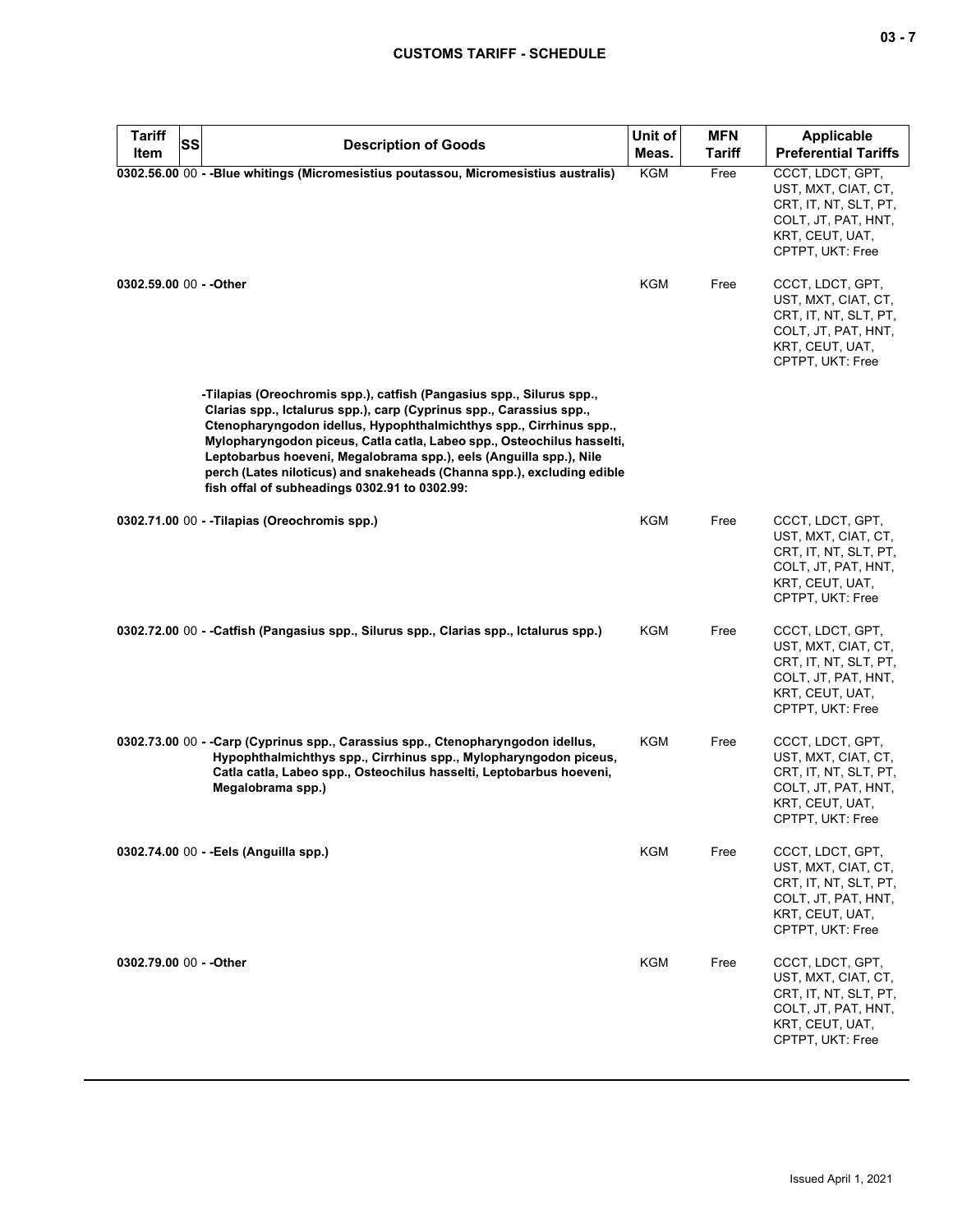| <b>Tariff</b><br><b>SS</b><br>Item             | <b>Description of Goods</b>                                              | Unit of<br>Meas.                              | <b>MFN</b><br><b>Tariff</b> | <b>Applicable</b><br><b>Preferential Tariffs</b>                                                                               |
|------------------------------------------------|--------------------------------------------------------------------------|-----------------------------------------------|-----------------------------|--------------------------------------------------------------------------------------------------------------------------------|
| 0302.99:                                       | -Other fish, excluding edible fish offal of subheadings 0302.91 to       |                                               |                             |                                                                                                                                |
| 0302.81.00<br>--Dogfish and other sharks       |                                                                          |                                               | Free                        | CCCT, LDCT, GPT,<br>UST, MXT, CIAT, CT,<br>CRT, IT, NT, SLT, PT,<br>COLT, JT, PAT, HNT,<br>KRT, CEUT, UAT,<br>CPTPT, UKT: Free |
|                                                |                                                                          | KGM<br>KGM                                    |                             |                                                                                                                                |
| 0302.82.00 00 - - Rays and skates (Rajidae)    |                                                                          | KGM                                           | Free                        | CCCT, LDCT, GPT,<br>UST, MXT, CIAT, CT,<br>CRT, IT, NT, SLT, PT,<br>COLT, JT, PAT, HNT,<br>KRT, CEUT, UAT,<br>CPTPT, UKT: Free |
| 0302.83.00 00 - -Toothfish (Dissostichus spp.) |                                                                          | <b>KGM</b>                                    | Free                        | CCCT, LDCT, GPT,<br>UST, MXT, CIAT, CT,<br>CRT, IT, NT, SLT, PT,<br>COLT, JT, PAT, HNT,<br>KRT, CEUT, UAT,<br>CPTPT, UKT: Free |
| 0302.84.00 00 - - Seabass (Dicentrarchus spp.) |                                                                          | <b>KGM</b>                                    | Free                        | CCCT, LDCT, GPT,<br>UST, MXT, CIAT, CT,<br>CRT, IT, NT, SLT, PT,<br>COLT, JT, PAT, HNT,<br>KRT, CEUT, UAT,<br>CPTPT, UKT: Free |
| 0302.85.00 00 - - Seabream (Sparidae)          |                                                                          | <b>KGM</b>                                    | Free                        | CCCT, LDCT, GPT,<br>UST, MXT, CIAT, CT,<br>CRT, IT, NT, SLT, PT,<br>COLT, JT, PAT, HNT,<br>KRT, CEUT, UAT,<br>CPTPT, UKT: Free |
| - -Other<br>0302.89.00                         |                                                                          |                                               | Free                        | CCCT, LDCT, GPT,<br>UST, MXT, CIAT, CT,<br>CRT, IT, NT, SLT, PT,<br>COLT, JT, PAT, HNT,<br>KRT, CEUT, UAT,<br>CPTPT, UKT: Free |
|                                                |                                                                          | <b>KGM</b><br><b>KGM</b><br>KGM<br><b>KGM</b> |                             |                                                                                                                                |
|                                                | -Livers, roes, milt, fish fins, heads, tails, maws and other edible fish | <b>KGM</b>                                    |                             |                                                                                                                                |

**offal:**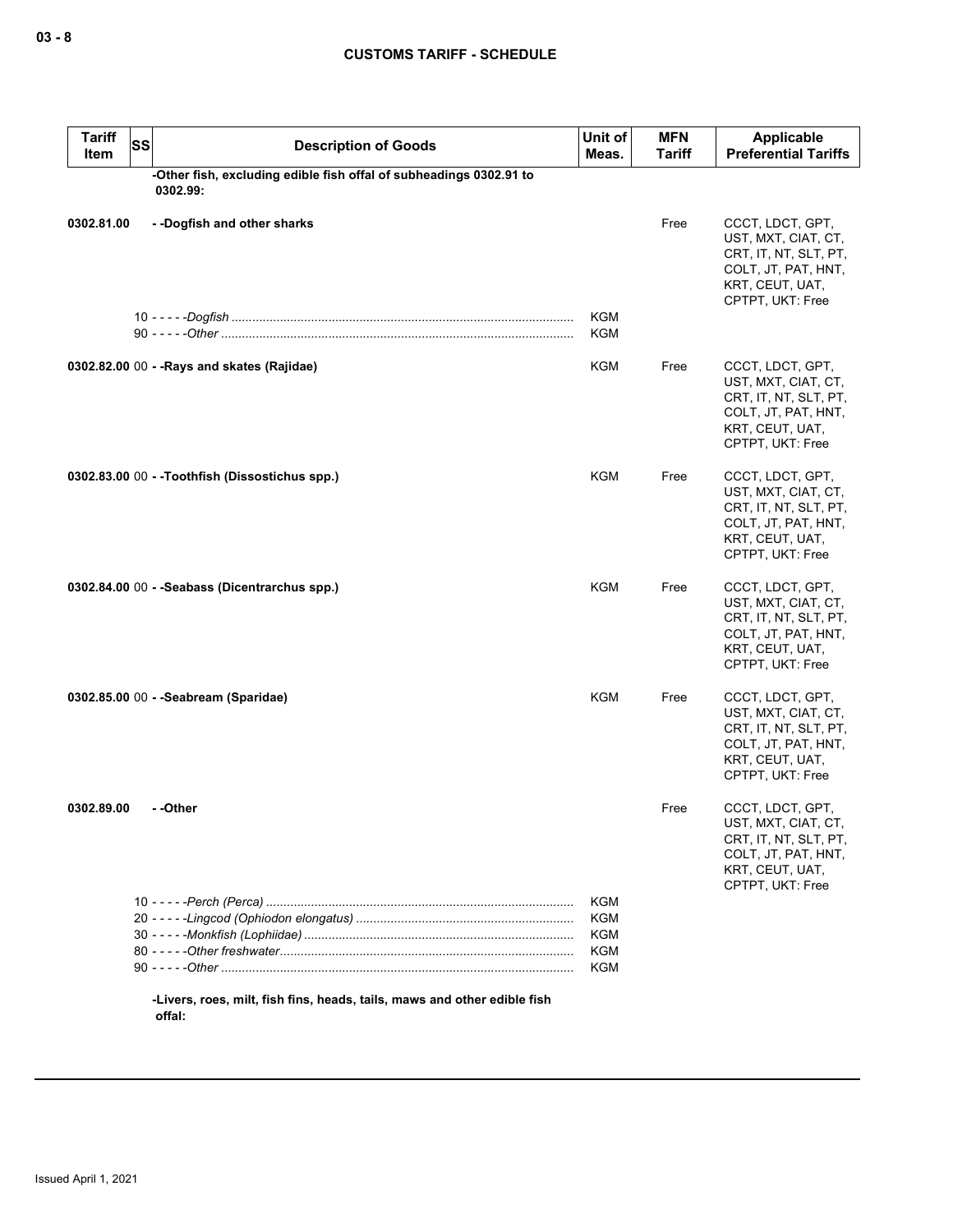| <b>Tariff</b><br>Item   | SS<br><b>Description of Goods</b>                                                                                                                                       | Unit of<br>Meas.                       | <b>MFN</b><br><b>Tariff</b> | Applicable<br><b>Preferential Tariffs</b>                                                                                      |
|-------------------------|-------------------------------------------------------------------------------------------------------------------------------------------------------------------------|----------------------------------------|-----------------------------|--------------------------------------------------------------------------------------------------------------------------------|
| 0302.91.00              | --Livers, roes and milt                                                                                                                                                 |                                        | 3%                          | CCCT, LDCT, GPT,                                                                                                               |
|                         |                                                                                                                                                                         | KGM                                    |                             | UST, MXT, CT, CRT, IT,<br>NT, SLT, PT, COLT, JT,<br>PAT, HNT, KRT, CEUT,<br>UAT, CPTPT,<br>UKT: Free                           |
|                         |                                                                                                                                                                         | KGM                                    |                             |                                                                                                                                |
|                         | 0302.92.00 00 - - Shark fins                                                                                                                                            | KGM                                    | Free                        | CCCT, LDCT, GPT,<br>UST, MXT, CIAT, CT,<br>CRT, IT, NT, SLT, PT,<br>COLT, JT, PAT, HNT,<br>KRT, CEUT, UAT,<br>CPTPT, UKT: Free |
| 0302.99.00 00 - - Other |                                                                                                                                                                         | KGM                                    | Free                        | CCCT, LDCT, GPT,<br>UST, MXT, CIAT, CT,<br>CRT, IT, NT, SLT, PT,<br>COLT, JT, PAT, HNT,<br>KRT, CEUT, UAT,<br>CPTPT, UKT: Free |
| 03.03                   | Fish, frozen, excluding fish fillets and other fish meat of heading 03.04.                                                                                              |                                        |                             |                                                                                                                                |
|                         | -Salmonidae, excluding edible fish offal of subheadings 0303.91 to<br>0303.99:                                                                                          |                                        |                             |                                                                                                                                |
|                         | 0303.11.00 00 - -Sockeye salmon (red salmon) (Oncorhynchus nerka)                                                                                                       | KGM                                    | Free                        | CCCT, LDCT, GPT,<br>UST, MXT, CIAT, CT,<br>CRT, IT, NT, SLT, PT,<br>COLT, JT, PAT, HNT,<br>KRT, CEUT, UAT,<br>CPTPT, UKT: Free |
| 0303.12.00              | --Other Pacific salmon (Oncorhynchus gorbuscha, Oncorhynchus keta,<br>Oncorhynchus tschawytscha, Oncorhynchus kisutch, Oncorhynchus<br>masou and Oncorhynchus rhodurus) |                                        | Free                        | CCCT, LDCT, GPT,<br>UST, MXT, CIAT, CT,<br>CRT, IT, NT, SLT, PT,<br>COLT, JT, PAT, HNT,<br>KRT, CEUT, UAT,<br>CPTPT, UKT: Free |
|                         |                                                                                                                                                                         | <b>KGM</b><br>KGM<br>KGM<br>KGM<br>KGM |                             |                                                                                                                                |
|                         | 0303.13.00 00 - - Atlantic salmon (Salmo salar) and Danube salmon (Hucho hucho)                                                                                         | KGM                                    | Free                        | CCCT, LDCT, GPT,<br>UST, MXT, CIAT, CT,<br>CRT, IT, NT, SLT, PT,<br>COLT, JT, PAT, HNT,                                        |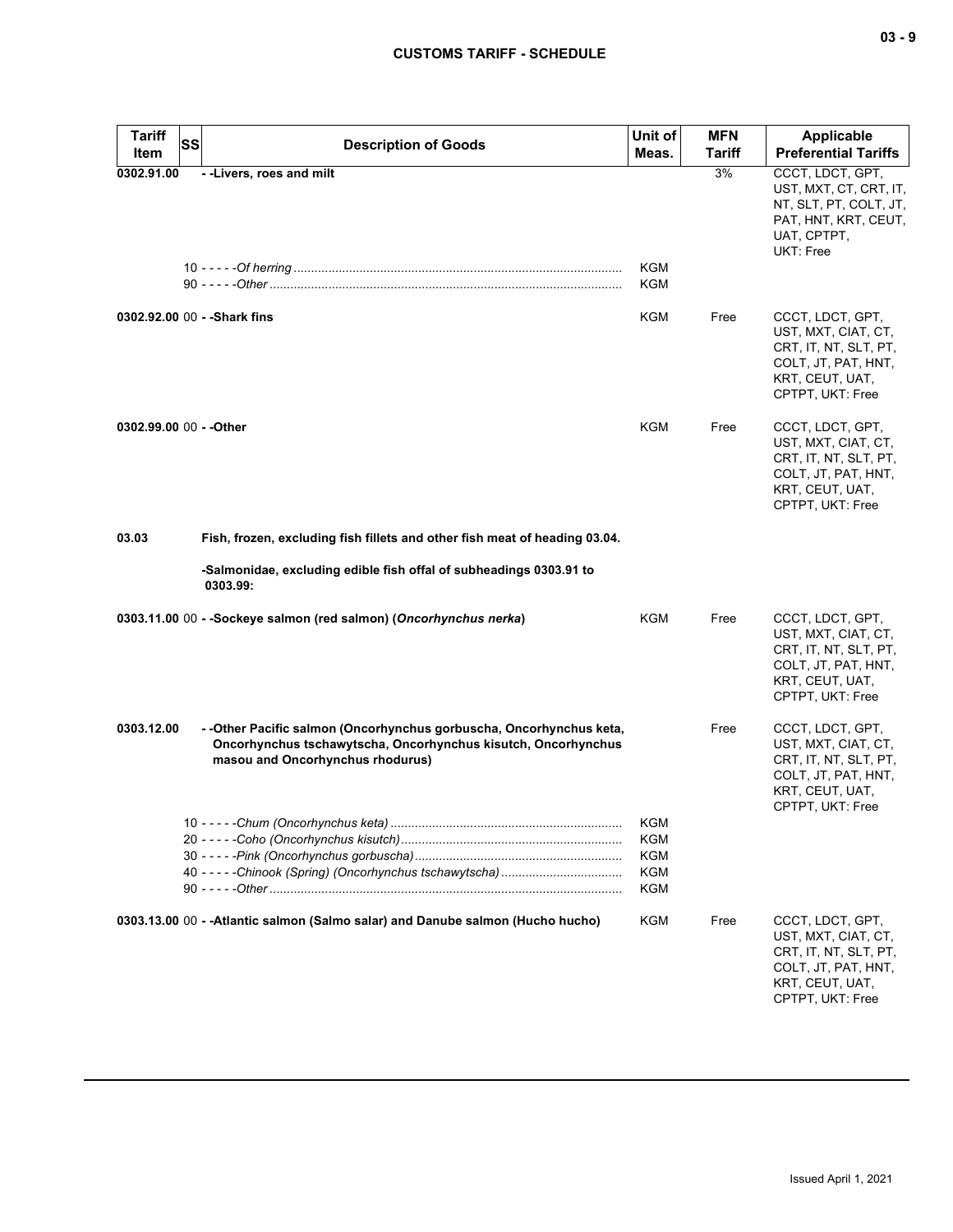| <b>Tariff</b>           | <b>SS</b> | <b>Description of Goods</b>                                                                                                                                                                                                                                                                                                                                                                                                                                                                  | Unit of             | <b>MFN</b>            | Applicable                                                                                                                     |
|-------------------------|-----------|----------------------------------------------------------------------------------------------------------------------------------------------------------------------------------------------------------------------------------------------------------------------------------------------------------------------------------------------------------------------------------------------------------------------------------------------------------------------------------------------|---------------------|-----------------------|--------------------------------------------------------------------------------------------------------------------------------|
| Item                    |           |                                                                                                                                                                                                                                                                                                                                                                                                                                                                                              | Meas.<br><b>KGM</b> | <b>Tariff</b><br>Free | <b>Preferential Tariffs</b><br>CCCT, LDCT, GPT,                                                                                |
|                         |           | 0303.14.00 00 - - Trout (Salmo trutta, Oncorhynchus mykiss, Oncorhynchus clarki,<br>Oncorhynchus aguabonita, Oncorhynchus gilae, Oncorhynchus<br>apache and Oncorhynchus chrysogaster)                                                                                                                                                                                                                                                                                                       |                     |                       | UST, MXT, CIAT, CT,<br>CRT, IT, NT, SLT, PT,<br>COLT, JT, PAT, HNT,<br>KRT, CEUT, UAT,<br>CPTPT, UKT: Free                     |
| 0303.19.00 00 - - Other |           |                                                                                                                                                                                                                                                                                                                                                                                                                                                                                              | <b>KGM</b>          | Free                  | CCCT, LDCT, GPT,<br>UST, MXT, CIAT, CT,<br>CRT, IT, NT, SLT, PT,<br>COLT, JT, PAT, HNT,<br>KRT, CEUT, UAT,<br>CPTPT, UKT: Free |
|                         |           | -Tilapias (Oreochromis spp.), catfish (Pangasius spp., Silurus spp.,<br>Clarias spp., Ictalurus spp.), carp (Cyprinus spp., Carassius spp.,<br>Ctenopharyngodon idellus, Hypophthalmichthys spp., Cirrhinus spp.,<br>Mylopharyngodon piceus, Catla catla, Labeo spp., Osteochilus hasselti,<br>Leptobarbus hoeveni, Megalobrama spp.), eels (Anguilla spp.), Nile<br>perch (Lates niloticus) and snakeheads (Channa spp.), excluding edible<br>fish offal of subheadings 0303.91 to 0303.99: |                     |                       |                                                                                                                                |
|                         |           | 0303.23.00 00 - - Tilapias (Oreochromis spp.)                                                                                                                                                                                                                                                                                                                                                                                                                                                | KGM                 | Free                  | CCCT, LDCT, GPT,<br>UST, MXT, CIAT, CT,<br>CRT, IT, NT, SLT, PT,<br>COLT, JT, PAT, HNT,<br>KRT, CEUT, UAT,<br>CPTPT, UKT: Free |
|                         |           | 0303.24.00 00 - - Catfish (Pangasius spp., Silurus spp., Clarias spp., Ictalurus spp.)                                                                                                                                                                                                                                                                                                                                                                                                       | KGM                 | Free                  | CCCT, LDCT, GPT,<br>UST, MXT, CIAT, CT,<br>CRT, IT, NT, SLT, PT,<br>COLT, JT, PAT, HNT,<br>KRT, CEUT, UAT,<br>CPTPT, UKT: Free |
|                         |           | 0303.25.00 00 - -Carp (Cyprinus spp., Carassius spp., Ctenopharyngodon idellus,<br>Hypophthalmichthys spp., Cirrhinus spp., Mylopharyngodon piceus,<br>Catla catla, Labeo spp., Osteochilus hasselti, Leptobarbus hoeveni,<br>Megalobrama spp.)                                                                                                                                                                                                                                              | KGM                 | Free                  | CCCT, LDCT, GPT,<br>UST, MXT, CIAT, CT,<br>CRT. IT. NT. SLT. PT.<br>COLT, JT, PAT, HNT,<br>KRT, CEUT, UAT,<br>CPTPT, UKT: Free |
|                         |           | 0303.26.00 00 - - Eels (Anguilla spp.)                                                                                                                                                                                                                                                                                                                                                                                                                                                       | <b>KGM</b>          | Free                  | CCCT, LDCT, GPT,<br>UST, MXT, CIAT, CT,<br>CRT, IT, NT, SLT, PT,<br>COLT, JT, PAT, HNT,<br>KRT, CEUT, UAT,<br>CPTPT, UKT: Free |
| 0303.29.00 00 - - Other |           |                                                                                                                                                                                                                                                                                                                                                                                                                                                                                              | <b>KGM</b>          | Free                  | CCCT, LDCT, GPT,<br>UST, MXT, CIAT, CT,<br>CRT, IT, NT, SLT, PT,<br>COLT, JT, PAT, HNT,<br>KRT, CEUT, UAT,<br>CPTPT, UKT: Free |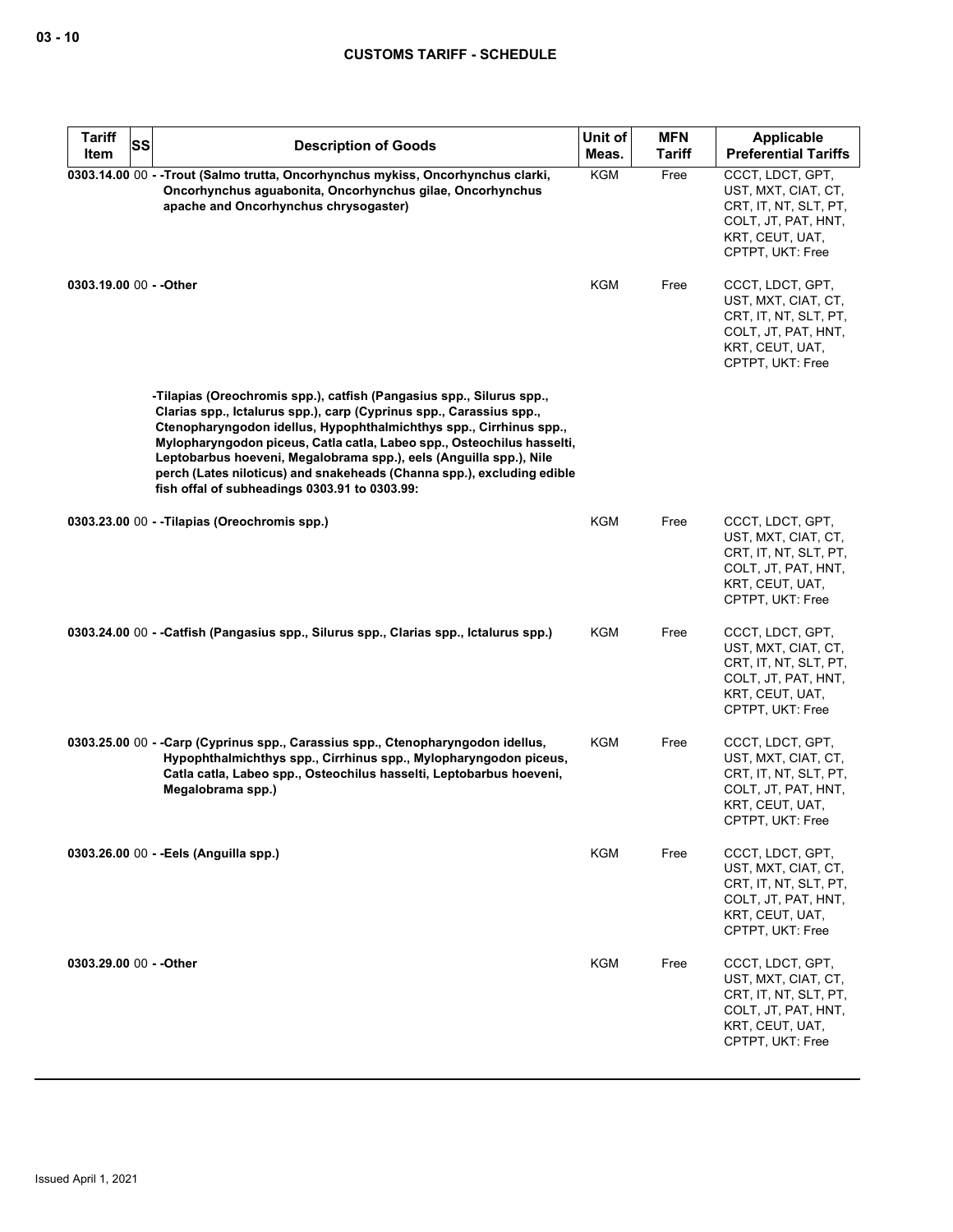| Tariff<br>Item          | SS | <b>Description of Goods</b>                                                                                                                                             | Unit of<br>Meas. | <b>MFN</b><br><b>Tariff</b> | <b>Applicable</b><br><b>Preferential Tariffs</b>                                                                               |
|-------------------------|----|-------------------------------------------------------------------------------------------------------------------------------------------------------------------------|------------------|-----------------------------|--------------------------------------------------------------------------------------------------------------------------------|
|                         |    | -Flat fish (Pleuronectidae, Bothidae, Cynoglossidae, Soleidae,<br>Scophthalmidae and Citharidae), excluding edible fish offal of<br>subheadings 0303.91 to 0303.99:     |                  |                             |                                                                                                                                |
| 0303.31.00              |    | - -Halibut (Reinhardtius hippoglossoides, Hippoglossus hippoglossus,<br><b>Hippoglossus stenolepis)</b>                                                                 |                  | Free                        | CCCT, LDCT, GPT,<br>UST, MXT, CIAT, CT,<br>CRT, IT, NT, SLT, PT,<br>COLT, JT, PAT, HNT,<br>KRT, CEUT, UAT,<br>CPTPT, UKT: Free |
|                         |    | 20 - - - - - Pacific (Hippoglossus stenolepis)                                                                                                                          | KGM              |                             |                                                                                                                                |
|                         |    |                                                                                                                                                                         | KGM<br>KGM       |                             |                                                                                                                                |
|                         |    | 0303.32.00 00 - -Plaice (Pleuronectes platessa)                                                                                                                         | KGM              | Free                        | CCCT, LDCT, GPT,<br>UST, MXT, CIAT, CT,<br>CRT, IT, NT, SLT, PT,<br>COLT, JT, PAT, HNT,<br>KRT, CEUT, UAT,<br>CPTPT, UKT: Free |
|                         |    | 0303.33.00 00 - - Sole (Solea spp.)                                                                                                                                     | KGM              | Free                        | CCCT, LDCT, GPT,<br>UST, MXT, CIAT, CT,<br>CRT, IT, NT, SLT, PT,<br>COLT, JT, PAT, HNT,<br>KRT, CEUT, UAT,<br>CPTPT, UKT: Free |
|                         |    | 0303.34.00 00 - -Turbots (Psetta maxima)                                                                                                                                | KGM              | Free                        | CCCT, LDCT, GPT,<br>UST, MXT, CIAT, CT,<br>CRT, IT, NT, SLT, PT,<br>COLT, JT, PAT, HNT,<br>KRT, CEUT, UAT,<br>CPTPT, UKT: Free |
| 0303.39.00 00 - - Other |    |                                                                                                                                                                         | KGM              | Free                        | CCCT, LDCT, GPT,<br>UST, MXT, CIAT, CT,<br>CRT, IT, NT, SLT, PT,<br>COLT, JT, PAT, HNT,<br>KRT, CEUT, UAT,<br>CPTPT, UKT: Free |
|                         |    | -Tunas (of the genus Thunnus), skipjack or stripe-bellied bonito<br>(Euthynnus (Katsuwonus) pelamis), excluding edible fish offal of<br>subheadings 0303.91 to 0303.99: |                  |                             |                                                                                                                                |
|                         |    | 0303.41.00 00 - - Albacore or longfinned tunas (Thunnus alalunga)                                                                                                       | KGM              | Free                        | CCCT, LDCT, GPT,<br>UST, MXT, CIAT, CT,<br>CRT, IT, NT, SLT, PT,<br>COLT, JT, PAT, HNT,<br>KRT, CEUT, UAT,<br>CPTPT, UKT: Free |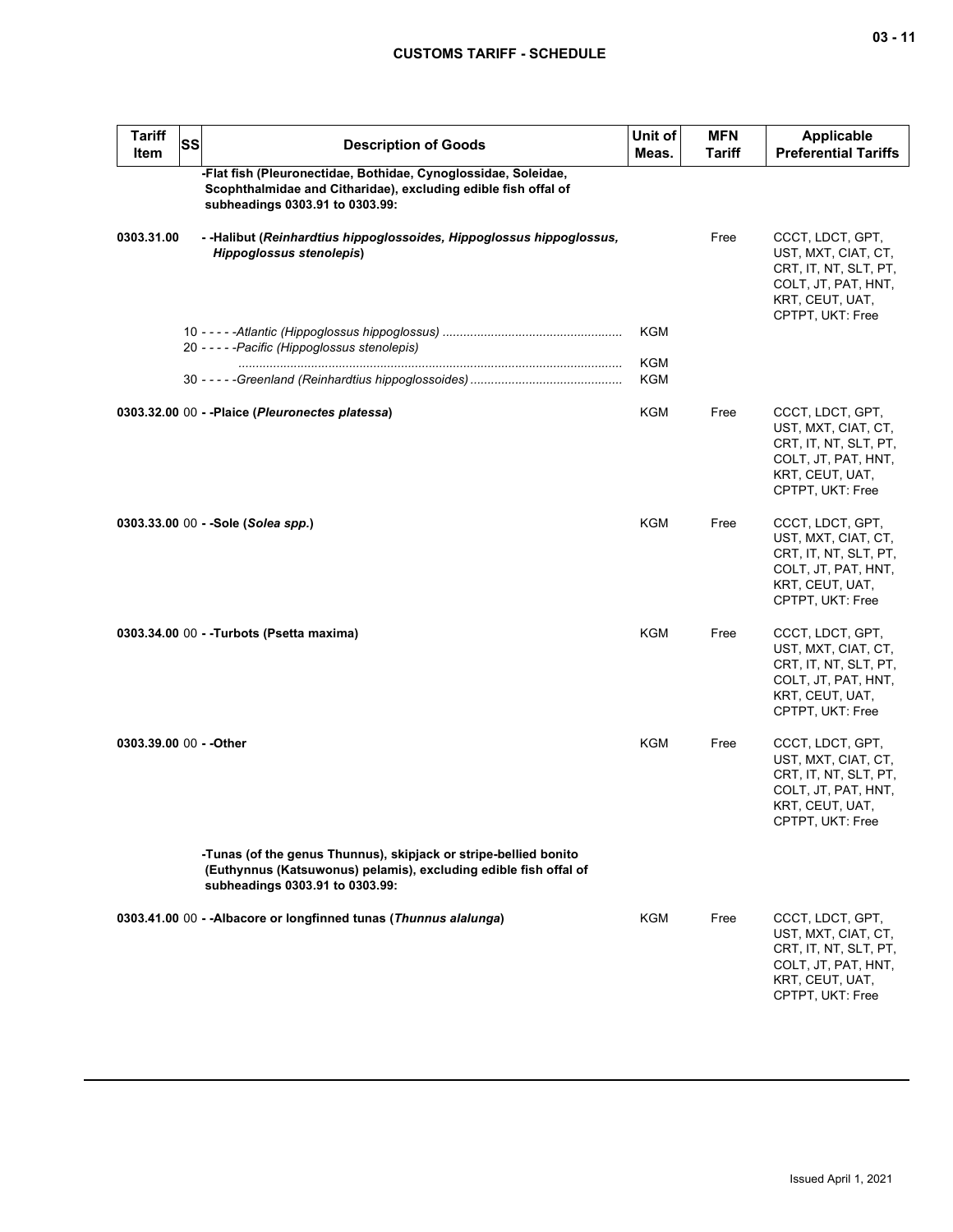| <b>Tariff</b>           | <b>SS</b><br><b>Description of Goods</b>                                                                                                                                                                                                                                                                                                                                                                                                                                                                                                                                                                                                                                                                                                                                                                    | Unit of    | <b>MFN</b>    | Applicable                                                                                                                     |
|-------------------------|-------------------------------------------------------------------------------------------------------------------------------------------------------------------------------------------------------------------------------------------------------------------------------------------------------------------------------------------------------------------------------------------------------------------------------------------------------------------------------------------------------------------------------------------------------------------------------------------------------------------------------------------------------------------------------------------------------------------------------------------------------------------------------------------------------------|------------|---------------|--------------------------------------------------------------------------------------------------------------------------------|
| Item                    |                                                                                                                                                                                                                                                                                                                                                                                                                                                                                                                                                                                                                                                                                                                                                                                                             | Meas.      | <b>Tariff</b> | <b>Preferential Tariffs</b>                                                                                                    |
|                         | 0303.42.00 00 - - Yellowfin tunas (Thunnus albacares)                                                                                                                                                                                                                                                                                                                                                                                                                                                                                                                                                                                                                                                                                                                                                       | <b>KGM</b> | Free          | CCCT, LDCT, GPT,<br>UST, MXT, CIAT, CT,<br>CRT, IT, NT, SLT, PT,<br>COLT, JT, PAT, HNT,<br>KRT, CEUT, UAT,<br>CPTPT, UKT: Free |
|                         | 0303.43.00 00 - - Skipjack or stripe-bellied bonito                                                                                                                                                                                                                                                                                                                                                                                                                                                                                                                                                                                                                                                                                                                                                         | <b>KGM</b> | Free          | CCCT, LDCT, GPT,<br>UST, MXT, CIAT, CT,<br>CRT, IT, NT, SLT, PT,<br>COLT, JT, PAT, HNT,<br>KRT, CEUT, UAT,<br>CPTPT, UKT: Free |
|                         | 0303.44.00 00 - - Bigeye tunas (Thunnus obesus)                                                                                                                                                                                                                                                                                                                                                                                                                                                                                                                                                                                                                                                                                                                                                             | <b>KGM</b> | Free          | CCCT, LDCT, GPT,<br>UST, MXT, CIAT, CT,<br>CRT, IT, NT, SLT, PT,<br>COLT, JT, PAT, HNT,<br>KRT, CEUT, UAT,<br>CPTPT, UKT: Free |
|                         | 0303.45.00 00 - - Atlantic and Pacific bluefin tunas (Thunnus thynnus, Thunnus<br>orientalis)                                                                                                                                                                                                                                                                                                                                                                                                                                                                                                                                                                                                                                                                                                               | KGM        | Free          | CCCT, LDCT, GPT,<br>UST, MXT, CIAT, CT,<br>CRT, IT, NT, SLT, PT,<br>COLT, JT, PAT, HNT,<br>KRT, CEUT, UAT,<br>CPTPT, UKT: Free |
|                         | 0303.46.00 00 - - Southern bluefin tunas (Thunnus maccoyii)                                                                                                                                                                                                                                                                                                                                                                                                                                                                                                                                                                                                                                                                                                                                                 | <b>KGM</b> | Free          | CCCT, LDCT, GPT,<br>UST, MXT, CIAT, CT,<br>CRT, IT, NT, SLT, PT,<br>COLT, JT, PAT, HNT,<br>KRT, CEUT, UAT,<br>CPTPT, UKT: Free |
| 0303.49.00 00 - - Other |                                                                                                                                                                                                                                                                                                                                                                                                                                                                                                                                                                                                                                                                                                                                                                                                             | <b>KGM</b> | Free          | CCCT, LDCT, GPT,<br>UST, MXT, CIAT, CT,<br>CRT, IT, NT, SLT, PT,<br>COLT, JT, PAT, HNT,<br>KRT, CEUT, UAT,<br>CPTPT, UKT: Free |
|                         | -Herrings (Clupea harengus, Clupea pallasii), anchovies (Engraulis<br>spp.), sardines (Sardina pilchardus, Sardinops spp.), sardinella<br>(Sardinella spp.), brisling or sprats (Sprattus sprattus), mackerel<br>(Scomber scombrus, Scomber australasicus, Scomber japonicus),<br>Indian mackerels (Rastrelliger spp.), seerfishes (Scomberomorus spp.),<br>jack and horse mackerel (Trachurus spp.), jacks, crevalles (Caranx<br>spp.), cobia (Rachycentron canadum), silver pomfrets (Pampus spp.),<br>Pacific saury (Cololabis saira), scads (Decapterus spp.), capelin<br>(Mallotus villosus), swordfish (Xiphias gladius), Kawakawa (Euthynnus<br>affinis), bonitos (Sarda spp.), marlins, sailfishes, spearfish<br>(Istiophoridae), excluding edible fish offal of subheadings 0303.91 to<br>0303.99: |            |               |                                                                                                                                |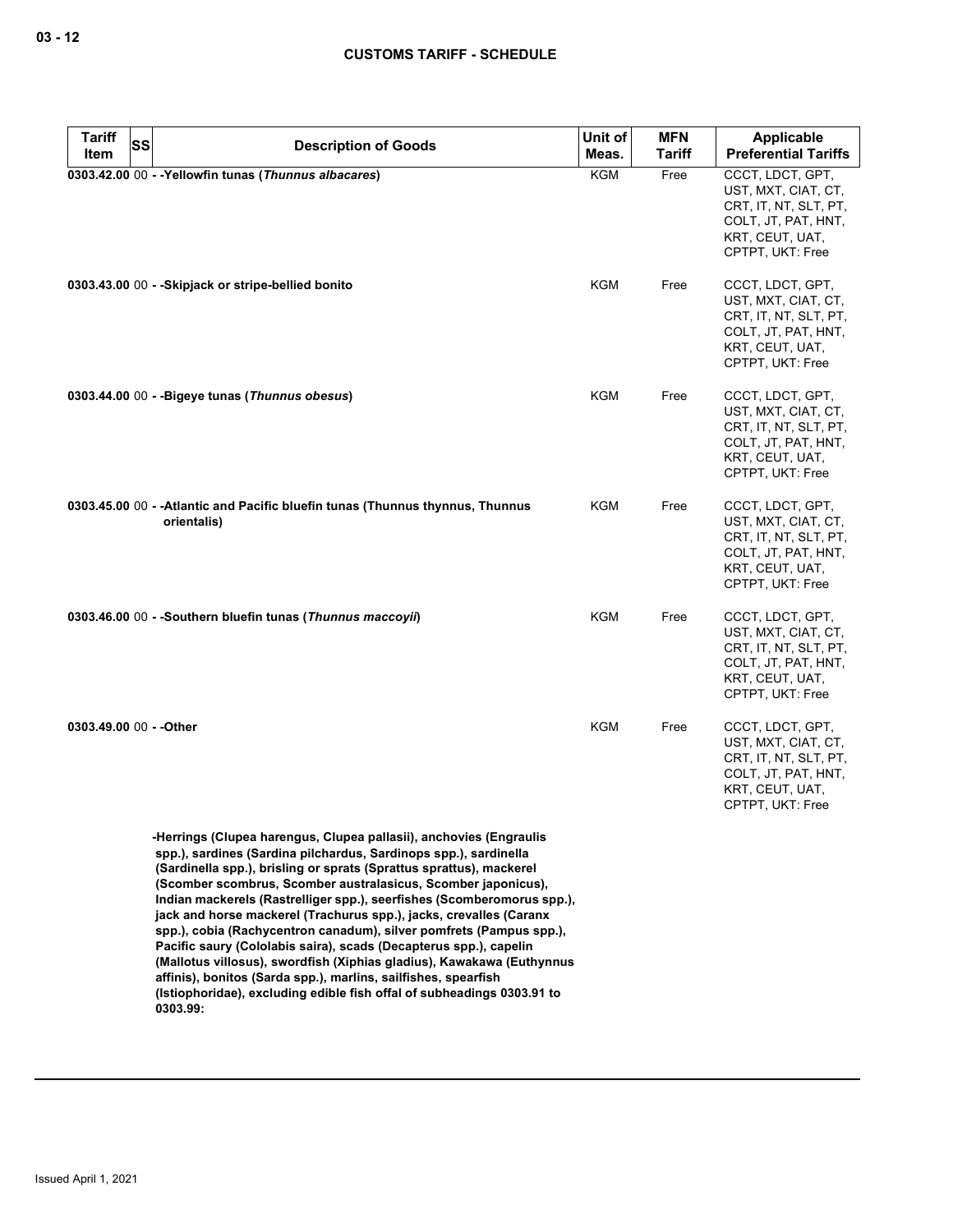| <b>Tariff</b><br>Item   | SS | <b>Description of Goods</b>                                                                                                                                                                       | Unit of<br>Meas. | <b>MFN</b><br><b>Tariff</b> | <b>Applicable</b><br><b>Preferential Tariffs</b>                                                                               |
|-------------------------|----|---------------------------------------------------------------------------------------------------------------------------------------------------------------------------------------------------|------------------|-----------------------------|--------------------------------------------------------------------------------------------------------------------------------|
|                         |    | 0303.51.00 00 - - Herrings (Clupea harengus, Clupea pallasii)                                                                                                                                     | KGM              | Free                        | CCCT, LDCT, GPT,                                                                                                               |
|                         |    |                                                                                                                                                                                                   |                  |                             | UST, MXT, CIAT, CT,<br>CRT, IT, NT, SLT, PT,<br>COLT, JT, PAT, HNT,<br>KRT, CEUT, UAT,<br>CPTPT, UKT: Free                     |
|                         |    | 0303.53.00 00 - -Sardines (Sardina pilchardus, Sardinops spp.), sardinella (Sardinella<br>spp.), brisling or sprats (Sprattus sprattus)                                                           | KGM              | Free                        | CCCT, LDCT, GPT,<br>UST, MXT, CIAT, CT,<br>CRT, IT, NT, SLT, PT,<br>COLT, JT, PAT, HNT,<br>KRT, CEUT, UAT,<br>CPTPT, UKT: Free |
|                         |    | 0303.54.00 00 - -Mackerel (Scomber scombrus, Scomber australasicus, Scomber<br>japonicus)                                                                                                         | KGM              | Free                        | CCCT, LDCT, GPT,<br>UST, MXT, CIAT, CT,<br>CRT, IT, NT, SLT, PT,<br>COLT, JT, PAT, HNT,<br>KRT, CEUT, UAT,<br>CPTPT, UKT: Free |
|                         |    | 0303.55.00 00 - - Jack and horse mackerel (Trachurus spp.)                                                                                                                                        | <b>KGM</b>       | Free                        | CCCT, LDCT, GPT,<br>UST, MXT, CIAT, CT,<br>CRT, IT, NT, SLT, PT,<br>COLT, JT, PAT, HNT,<br>KRT, CEUT, UAT,<br>CPTPT, UKT: Free |
|                         |    | 0303.56.00 00 - - Cobia (Rachycentron canadum)                                                                                                                                                    | KGM              | Free                        | CCCT, LDCT, GPT,<br>UST, MXT, CIAT, CT,<br>CRT, IT, NT, SLT, PT,<br>COLT, JT, PAT, HNT,<br>KRT, CEUT, UAT,<br>CPTPT, UKT: Free |
|                         |    | 0303.57.00 00 - -Swordfish (Xiphias gladius)                                                                                                                                                      | KGM              | Free                        | CCCT, LDCT, GPT,<br>UST, MXT, CIAT, CT,<br>CRT, IT, NT, SLT, PT,<br>COLT, JT, PAT, HNT,<br>KRT, CEUT, UAT,<br>CPTPT, UKT: Free |
| 0303.59.00 00 - - Other |    |                                                                                                                                                                                                   | KGM              | Free                        | CCCT, LDCT, GPT,<br>UST, MXT, CIAT, CT,<br>CRT, IT, NT, SLT, PT,<br>COLT, JT, PAT, HNT,<br>KRT, CEUT, UAT,<br>CPTPT, UKT: Free |
|                         |    | -Fish of the families Bregmacerotidae, Euclichthyidae, Gadidae,<br>Macrouridae, Melanonidae, Merlucciidae, Moridae and<br>Muraenolepididae, excluding edible fish offal of subheadings 0303.91 to |                  |                             |                                                                                                                                |

**0303.99:**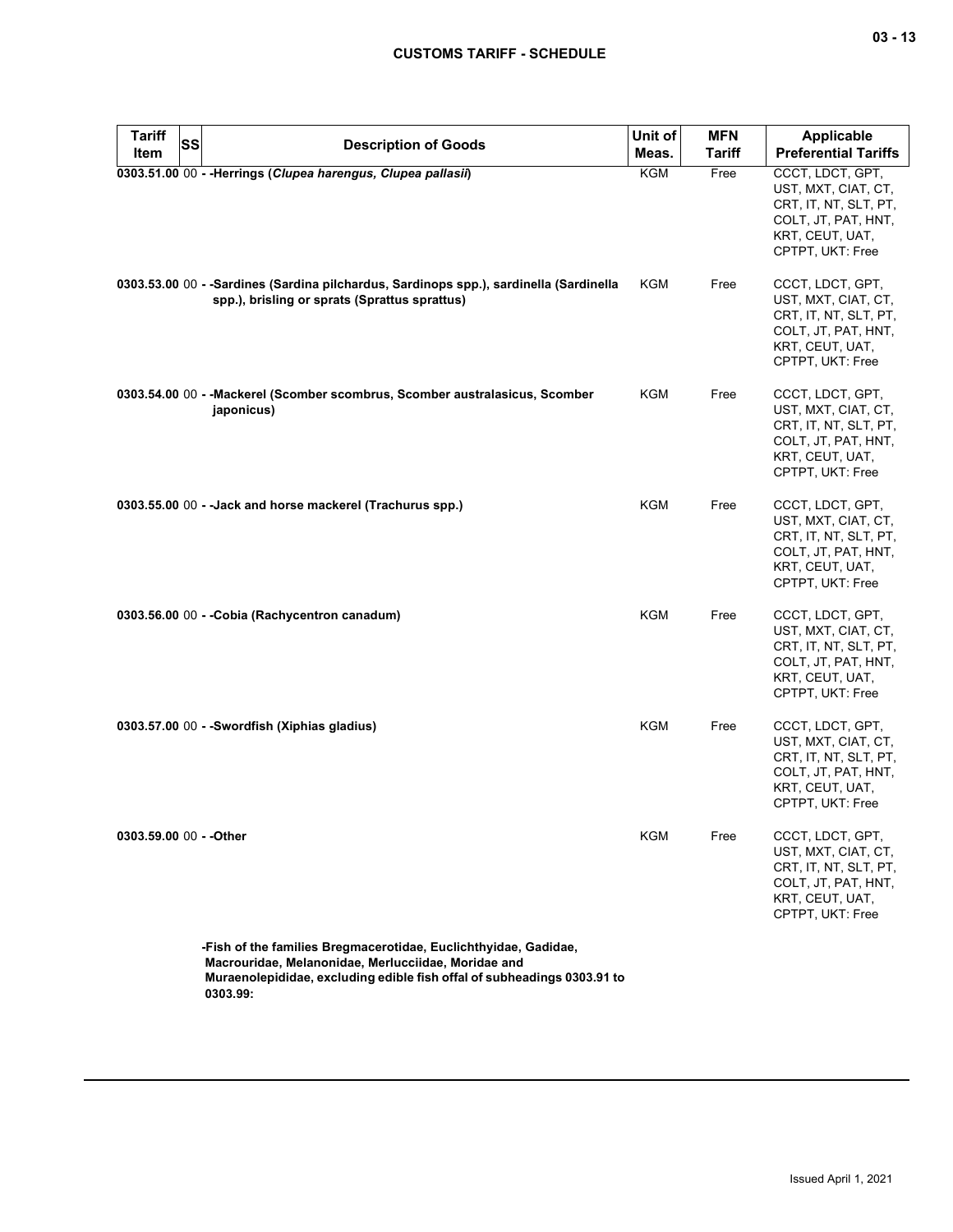| <b>Tariff</b><br>SS<br>Item | <b>Description of Goods</b>                                                         | Unit of<br>Meas. | <b>MFN</b><br>Tariff | Applicable<br><b>Preferential Tariffs</b>                                                                                      |
|-----------------------------|-------------------------------------------------------------------------------------|------------------|----------------------|--------------------------------------------------------------------------------------------------------------------------------|
| 0303.63.00                  | - -Cod (Gadus morhua, Gadus ogac, Gadus macrocephalus)                              | KGM<br>KGM       | Free                 | CCCT, LDCT, GPT,<br>UST, MXT, CIAT, CT,<br>CRT, IT, NT, SLT, PT,<br>COLT, JT, PAT, HNT,<br>KRT, CEUT, UAT,<br>CPTPT, UKT: Free |
|                             | 0303.64.00 00 - - Haddock (Melanogrammus aeglefinus)                                | KGM              | Free                 | CCCT, LDCT, GPT,<br>UST, MXT, CIAT, CT,<br>CRT, IT, NT, SLT, PT,<br>COLT, JT, PAT, HNT,<br>KRT, CEUT, UAT,<br>CPTPT, UKT: Free |
|                             | 0303.65.00 00 - - Coalfish (Pollachius virens)                                      | KGM              | Free                 | CCCT, LDCT, GPT,<br>UST, MXT, CIAT, CT,<br>CRT, IT, NT, SLT, PT,<br>COLT, JT, PAT, HNT,<br>KRT, CEUT, UAT,<br>CPTPT, UKT: Free |
|                             | 0303.66.00 00 - -Hake (Merluccius spp., Urophycis spp.)                             | <b>KGM</b>       | Free                 | CCCT, LDCT, GPT,<br>UST, MXT, CIAT, CT,<br>CRT, IT, NT, SLT, PT,<br>COLT, JT, PAT, HNT,<br>KRT, CEUT, UAT,<br>CPTPT, UKT: Free |
|                             | 0303.67.00 00 - -Alaska Pollack (Theragra chalcogramma)                             | KGM              | Free                 | CCCT, LDCT, GPT,<br>UST, MXT, CIAT, CT,<br>CRT, IT, NT, SLT, PT,<br>COLT, JT, PAT, HNT,<br>KRT, CEUT, UAT,<br>CPTPT, UKT: Free |
|                             | 0303.68.00 00 - -Blue whitings (Micromesistius poutassou, Micromesistius australis) | KGM              | Free                 | CCCT, LDCT, GPT,<br>UST, MXT, CIAT, CT,<br>CRT, IT, NT, SLT, PT,<br>COLT, JT, PAT, HNT,<br>KRT, CEUT, UAT,<br>CPTPT, UKT: Free |
| 0303.69.00 00 - - Other     |                                                                                     | KGM              | Free                 | CCCT, LDCT, GPT,<br>UST, MXT, CIAT, CT,<br>CRT, IT, NT, SLT, PT,<br>COLT, JT, PAT, HNT,<br>KRT, CEUT, UAT,<br>CPTPT, UKT: Free |
|                             | -Other fish, excluding edible fish offal of subheadings 0303.91 to                  |                  |                      |                                                                                                                                |

**0303.99:**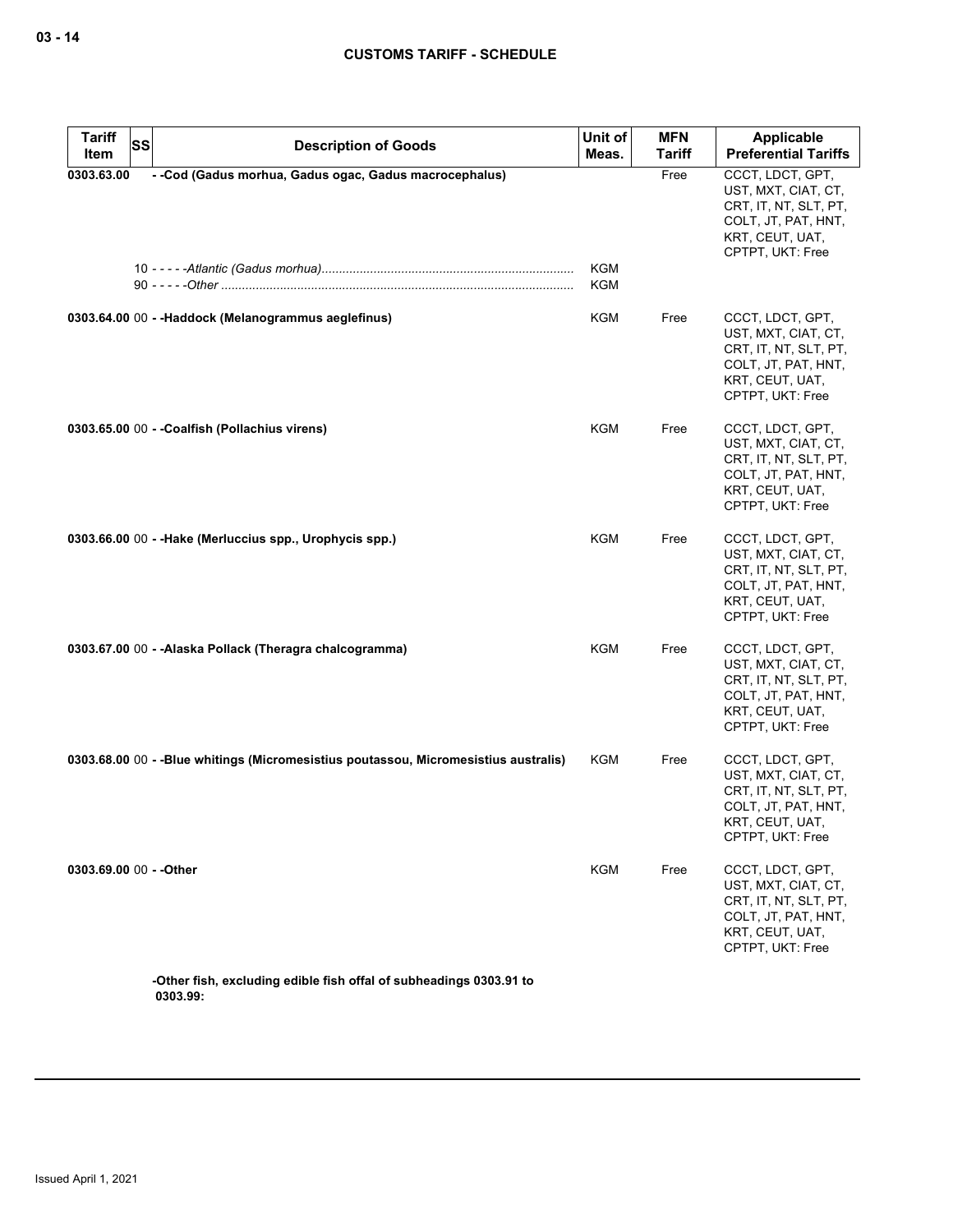| Tariff<br>SS                 | <b>Description of Goods</b>                                                        | Unit of    | <b>MFN</b>    | <b>Applicable</b>                                                                                                              |
|------------------------------|------------------------------------------------------------------------------------|------------|---------------|--------------------------------------------------------------------------------------------------------------------------------|
| Item                         |                                                                                    | Meas.      | <b>Tariff</b> | <b>Preferential Tariffs</b>                                                                                                    |
|                              | 0303.81.00 00 - - Dogfish and other sharks                                         | KGM        | Free          | CCCT, LDCT, GPT,<br>UST, MXT, CIAT, CT,<br>CRT, IT, NT, SLT, PT,<br>COLT, JT, PAT, HNT,<br>KRT, CEUT, UAT,<br>CPTPT, UKT: Free |
|                              | 0303.82.00 00 - - Rays and skates (Rajidae)                                        | KGM        | Free          | CCCT, LDCT, GPT,<br>UST, MXT, CIAT, CT,<br>CRT, IT, NT, SLT, PT,<br>COLT, JT, PAT, HNT,<br>KRT, CEUT, UAT,<br>CPTPT, UKT: Free |
|                              | 0303.83.00 00 - -Toothfish (Dissostichus spp.)                                     | KGM        | Free          | CCCT, LDCT, GPT,<br>UST, MXT, CIAT, CT,<br>CRT, IT, NT, SLT, PT,<br>COLT, JT, PAT, HNT,<br>KRT, CEUT, UAT,<br>CPTPT, UKT: Free |
|                              | 0303.84.00 00 - - Seabass (Dicentrarchus spp.)                                     | KGM        | Free          | CCCT, LDCT, GPT,<br>UST, MXT, CIAT, CT,<br>CRT, IT, NT, SLT, PT,<br>COLT, JT, PAT, HNT,<br>KRT, CEUT, UAT,<br>CPTPT, UKT: Free |
| 0303.89.00                   | - -Other                                                                           |            | Free          | CCCT, LDCT, GPT,<br>UST, MXT, CIAT, CT,<br>CRT, IT, NT, SLT, PT,<br>COLT, JT, PAT, HNT,<br>KRT, CEUT, UAT,<br>CPTPT, UKT: Free |
|                              |                                                                                    | <b>KGM</b> |               |                                                                                                                                |
|                              |                                                                                    | KGM        |               |                                                                                                                                |
|                              | -Livers, roes, milt, fish fins, heads, tails, maws and other edible fish<br>offal: |            |               |                                                                                                                                |
| 0303.91.00                   | --Livers, roes and milt                                                            |            | 3%            | CCCT, LDCT, UST,<br>MXI, CI, CRI, II, NI,<br>SLT, PT, COLT, JT,<br>PAT, HNT, KRT, CEUT,<br>UAT, CPTPT,<br>UKT: Free            |
|                              |                                                                                    | KGM<br>KGM |               | GPT: 3%                                                                                                                        |
| 0303.92.00 00 - - Shark fins |                                                                                    | KGM        | Free          | CCCT, LDCT, GPT,<br>UST, MXT, CIAT, CT,<br>CRT, IT, NT, SLT, PT,<br>COLT, JT, PAT, HNT,<br>KRT, CEUT, UAT,<br>CPTPT, UKT: Free |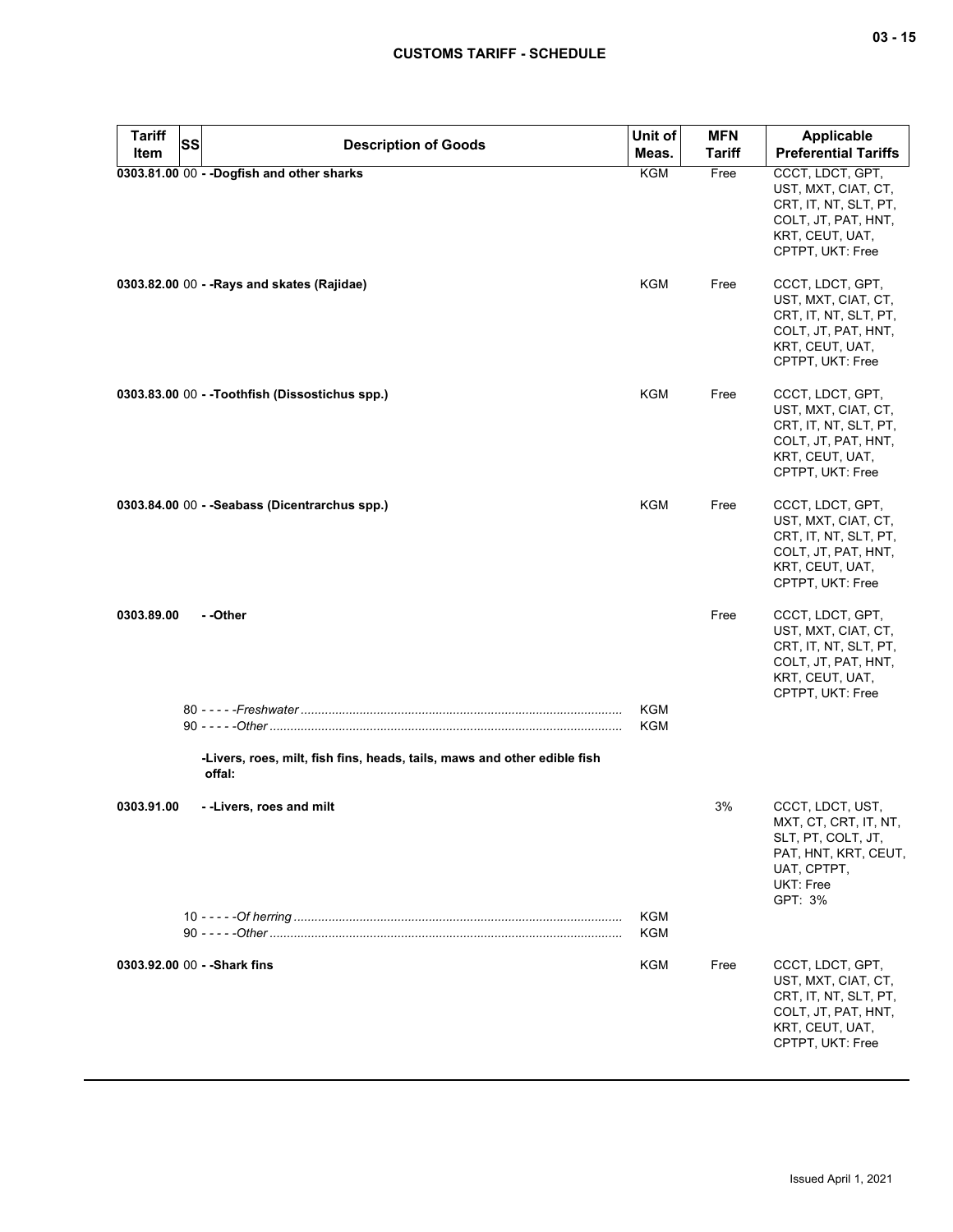| <b>Tariff</b><br>SS     | <b>Description of Goods</b>                                                                                                                                                                                                                                                                                                                                                                                                                                 | Unit of    | <b>MFN</b>    | <b>Applicable</b>                                                                                                              |
|-------------------------|-------------------------------------------------------------------------------------------------------------------------------------------------------------------------------------------------------------------------------------------------------------------------------------------------------------------------------------------------------------------------------------------------------------------------------------------------------------|------------|---------------|--------------------------------------------------------------------------------------------------------------------------------|
| Item                    |                                                                                                                                                                                                                                                                                                                                                                                                                                                             | Meas.      | <b>Tariff</b> | <b>Preferential Tariffs</b>                                                                                                    |
| 0303.99.00 00 - - Other |                                                                                                                                                                                                                                                                                                                                                                                                                                                             | <b>KGM</b> | Free          | CCCT, LDCT, GPT,<br>UST, MXT, CIAT, CT,<br>CRT, IT, NT, SLT, PT,<br>COLT, JT, PAT, HNT,<br>KRT, CEUT, UAT,<br>CPTPT, UKT: Free |
| 03.04                   | Fish fillets and other fish meat (whether or not minced), fresh, chilled or<br>frozen.                                                                                                                                                                                                                                                                                                                                                                      |            |               |                                                                                                                                |
|                         | -Fresh or chilled fillets of tilapias (Oreochromis spp.), catfish (Pangasius<br>spp., Silurus spp., Clarias spp., Ictalurus spp.), carp (Cyprinus spp.,<br>Carassius spp., Ctenopharyngodon idellus, Hypophthalmichthys spp.,<br>Cirrhinus spp., Mylopharyngodon piceus, Catla catla, Labeo spp.,<br>Osteochilus hasselti, Leptobarbus hoeveni, Megalobrama spp.), eels<br>(Anguilla spp.), Nile perch (Lates niloticus) and snakeheads (Channa<br>$spp.$ : |            |               |                                                                                                                                |
|                         | 0304.31.00 00 - - Tilapias (Oreochromis spp.)                                                                                                                                                                                                                                                                                                                                                                                                               | KGM        | Free          | CCCT, LDCT, GPT,<br>UST, MXT, CIAT, CT,<br>CRT, IT, NT, SLT, PT,<br>COLT, JT, PAT, HNT,<br>KRT, CEUT, UAT,<br>CPTPT, UKT: Free |
|                         | 0304.32.00 00 - -Catfish (Pangasius spp., Silurus spp., Clarias spp., Ictalurus spp.)                                                                                                                                                                                                                                                                                                                                                                       | KGM        | Free          | CCCT, LDCT, GPT,<br>UST, MXT, CIAT, CT,<br>CRT, IT, NT, SLT, PT,<br>COLT, JT, PAT, HNT,<br>KRT, CEUT, UAT,<br>CPTPT, UKT: Free |
|                         | 0304.33.00 00 - - Nile Perch (Lates niloticus)                                                                                                                                                                                                                                                                                                                                                                                                              | KGM        | Free          | CCCT, LDCT, GPT,<br>UST, MXT, CIAT, CT,<br>CRT, IT, NT, SLT, PT,<br>COLT, JT, PAT, HNT,<br>KRT, CEUT, UAT,<br>CPTPT, UKT: Free |
| 0304.39.00 00 - - Other |                                                                                                                                                                                                                                                                                                                                                                                                                                                             | KGM        | Free          | CCCT, LDCT, GPT,<br>UST, MXT, CIAT, CT,<br>CRT, IT, NT, SLT, PT,<br>COLT, JT, PAT, HNT,<br>KRT, CEUT, UAT,<br>CPTPT, UKT: Free |
|                         | -Fresh or chilled filets of other fish:                                                                                                                                                                                                                                                                                                                                                                                                                     |            |               |                                                                                                                                |
|                         | 0304.41.00 00 - - Pacific salmon (Oncorhynchus nerka, Oncorhynchus gorbuscha,<br>Oncorhynchus keta, Oncorhynchus tschawytscha, Oncorhynchus<br>kisutch, Oncorhynchus masou and Oncorhynchus rhodurus), Atlantic<br>salmon (Salmo salar) and Danube salmon (Hucho hucho)                                                                                                                                                                                     | KGM        | Free          | CCCT, LDCT, GPT,<br>UST, MXT, CIAT, CT,<br>CRT, IT, NT, SLT, PT,<br>COLT, JT, PAT, HNT,<br>KRT, CEUT, UAT,<br>CPTPT, UKT: Free |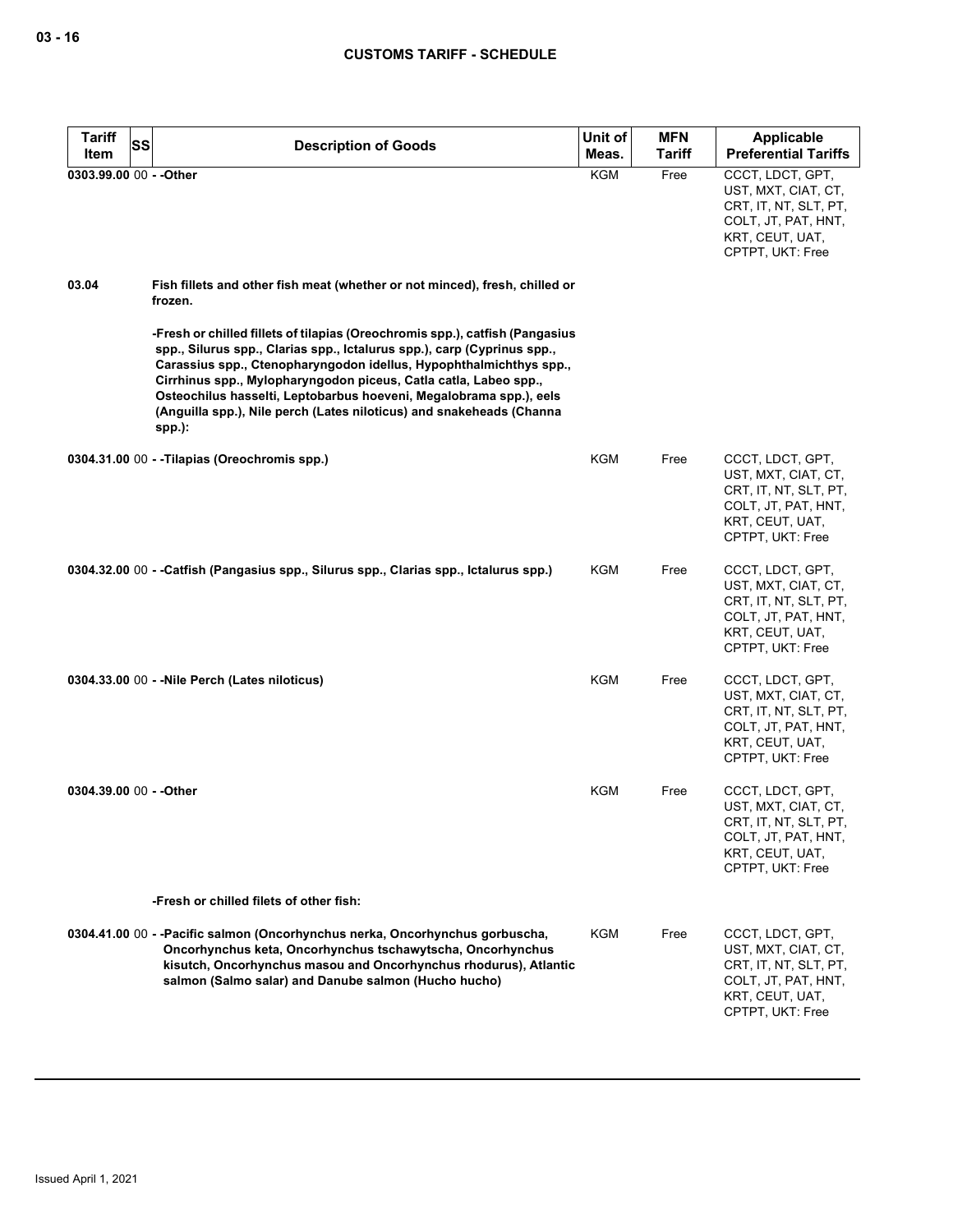| <b>Tariff</b><br>Item | SS | <b>Description of Goods</b>                                                                                                                                                            | Unit of<br>Meas. | <b>MFN</b><br><b>Tariff</b> | Applicable<br><b>Preferential Tariffs</b>                                                                                      |
|-----------------------|----|----------------------------------------------------------------------------------------------------------------------------------------------------------------------------------------|------------------|-----------------------------|--------------------------------------------------------------------------------------------------------------------------------|
|                       |    | 0304.42.00 00 - - Trout (Salmo trutta, Oncorhynchus mykiss, Oncorhynchus clarki,<br>Oncorhynchus aguabonita, Oncorhynchus gilae, Oncorhynchus<br>apache and Oncorhynchus chrysogaster) | <b>KGM</b>       | Free                        | CCCT, LDCT, GPT,<br>UST, MXT, CIAT, CT,<br>CRT, IT, NT, SLT, PT,<br>COLT, JT, PAT, HNT,<br>KRT, CEUT, UAT,<br>CPTPT, UKT: Free |
|                       |    | 0304.43.00 00 - - Flat fish (Pleuronectidae, Bothidae, Cynoglossidae, Soleidae,<br>Scophthalmidae and Citharidae)                                                                      | KGM              | Free                        | CCCT, LDCT, GPT,<br>UST, MXT, CIAT, CT,<br>CRT, IT, NT, SLT, PT,<br>COLT, JT, PAT, HNT,<br>KRT, CEUT, UAT,<br>CPTPT, UKT: Free |
| 0304.44.00            |    | - - Fish of the families Bregmacerotidae, Euclichthyidae, Gadidae,<br>Macrouridae, Melanonidae, Merlucciidae, Moridae and<br>Muraenolepididae                                          |                  | Free                        | CCCT, LDCT, GPT,<br>UST, MXT, CIAT, CT,<br>CRT, IT, NT, SLT, PT,<br>COLT, JT, PAT, HNT,<br>KRT, CEUT, UAT,<br>CPTPT, UKT: Free |
|                       |    | 10 - - - - - Cod (Gadus morhua, Gadus ogac, Gadus macrocephalus)                                                                                                                       | KGM<br>KGM       |                             |                                                                                                                                |
|                       |    | 0304.45.00 00 - - Swordfish (Xiphias gladius)                                                                                                                                          | KGM              | Free                        | CCCT, LDCT, GPT,<br>UST, MXT, CIAT, CT,<br>CRT, IT, NT, SLT, PT,<br>COLT, JT, PAT, HNT,<br>KRT, CEUT, UAT,<br>CPTPT, UKT: Free |
|                       |    | 0304.46.00 00 - -Toothfish (Dissostichus spp.)                                                                                                                                         | <b>KGM</b>       | Free                        | CCCT, LDCT, GPT,<br>UST, MXT, CIAT, CT,<br>CRT, IT, NT, SLT, PT,<br>COLT, JT, PAT, HNT,<br>KRT, CEUT, UAT,<br>CPTPT, UKT: Free |
|                       |    | 0304.47.00 00 - - Dogfish and other sharks                                                                                                                                             | KGM              | Free                        | CCCT, LDCT, GPT,<br>UST, MXT, CIAT, CT,<br>CRT, IT, NT, SLT, PT,<br>COLT, JT, PAT, HNT,<br>KRI, CEUI, UAI,<br>CPTPT, UKT: Free |
|                       |    | 0304.48.00 00 - - Rays and skates (Rajidae)                                                                                                                                            | <b>KGM</b>       | Free                        | CCCT, LDCT, GPT,<br>UST, MXT, CIAT, CT,<br>CRT, IT, NT, SLT, PT,<br>COLT, JT, PAT, HNT,<br>KRT, CEUT, UAT,<br>CPTPT, UKT: Free |
| 0304.49.00            |    | - -Other                                                                                                                                                                               |                  | Free                        | CCCT, LDCT, GPT,<br>UST, MXT, CIAT, CT,<br>CRT, IT, NT, SLT, PT,<br>COLT, JT, PAT, HNT,<br>KRT, CEUT, UAT,<br>CPTPT, UKT: Free |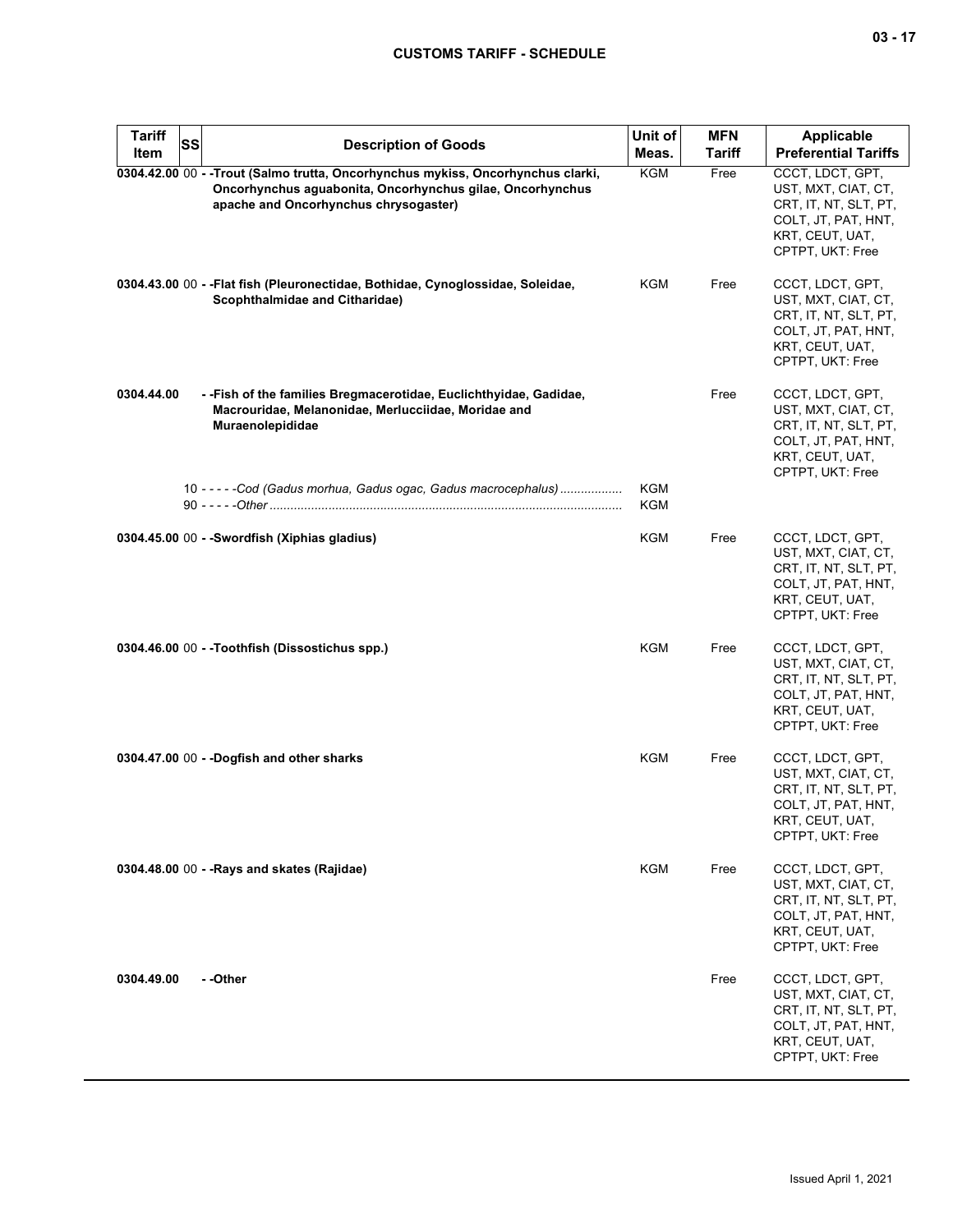| <b>Tariff</b><br>ltem | SS | <b>Description of Goods</b>                                                                                                                                                                                                                                                                                                                                                                                                               | Unit of<br>Meas.  | <b>MFN</b><br><b>Tariff</b> | Applicable<br><b>Preferential Tariffs</b>                                                                                      |
|-----------------------|----|-------------------------------------------------------------------------------------------------------------------------------------------------------------------------------------------------------------------------------------------------------------------------------------------------------------------------------------------------------------------------------------------------------------------------------------------|-------------------|-----------------------------|--------------------------------------------------------------------------------------------------------------------------------|
|                       |    |                                                                                                                                                                                                                                                                                                                                                                                                                                           | <b>KGM</b><br>KGM |                             |                                                                                                                                |
|                       |    |                                                                                                                                                                                                                                                                                                                                                                                                                                           |                   |                             |                                                                                                                                |
|                       |    | -Other, fresh or chilled:                                                                                                                                                                                                                                                                                                                                                                                                                 |                   |                             |                                                                                                                                |
|                       |    | 0304.51.00 00 - -Tilapias (Oreochromis spp.), catfish (Pangasius spp., Silurus spp.,<br>Clarias spp., Ictalurus spp.), carp (Cyprinus spp., Carassius spp.,<br>Ctenopharyngodon idellus, Hypophthalmichthys spp., Cirrhinus spp.,<br>Mylopharyngodon piceus, Catla catla, Labeo spp., Osteochilus<br>hasselti, Leptobarbus hoeveni, Megalobrama spp.), eels (Anguilla<br>spp.), Nile perch (Lates niloticus) and snakeheads (Channa spp.) | <b>KGM</b>        | Free                        | CCCT, LDCT, GPT,<br>UST, MXT, CIAT, CT,<br>CRT, IT, NT, SLT, PT,<br>COLT, JT, PAT, HNT,<br>KRT, CEUT, UAT,<br>CPTPT, UKT: Free |
|                       |    | 0304.52.00 00 - - Salmonidae                                                                                                                                                                                                                                                                                                                                                                                                              | <b>KGM</b>        | Free                        | CCCT, LDCT, GPT,<br>UST, MXT, CIAT, CT,<br>CRT, IT, NT, SLT, PT,<br>COLT, JT, PAT, HNT,<br>KRT, CEUT, UAT,<br>CPTPT, UKT: Free |
|                       |    | 0304.53.00 00 - - Fish of the families Bregmacerotidae, Euclichthyidae, Gadidae,<br>Macrouridae, Melanonidae, Merlucciidae, Moridae and<br><b>Muraenolepididae</b>                                                                                                                                                                                                                                                                        | <b>KGM</b>        | Free                        | CCCT, LDCT, GPT,<br>UST, MXT, CIAT, CT,<br>CRT, IT, NT, SLT, PT,<br>COLT, JT, PAT, HNT,<br>KRT, CEUT, UAT,<br>CPTPT, UKT: Free |
|                       |    | 0304.54.00 00 - -Swordfish (Xiphias gladius)                                                                                                                                                                                                                                                                                                                                                                                              | <b>KGM</b>        | Free                        | CCCT, LDCT, GPT,<br>UST, MXT, CIAT, CT,<br>CRT, IT, NT, SLT, PT,<br>COLT, JT, PAT, HNT,<br>KRT, CEUT, UAT,<br>CPTPT, UKT: Free |
|                       |    | 0304.55.00 00 - -Toothfish (Dissostichus spp.)                                                                                                                                                                                                                                                                                                                                                                                            | <b>KGM</b>        | Free                        | CCCT, LDCT, GPT,<br>UST, MXT, CIAT, CT,<br>CRT, IT, NT, SLT, PT,<br>COLT, JT, PAT, HNT,<br>KRT, CEUT, UAT,<br>CPTPT, UKT: Free |
|                       |    | 0304.56.00 00 - -Dogfish and other sharks                                                                                                                                                                                                                                                                                                                                                                                                 | KGM               | Free                        | CCCT, LDCT, GPT,<br>UST, MXT, CIAT, CT,<br>CRT, IT, NT, SLT, PT,<br>COLT, JT, PAT, HNT,<br>KRT, CEUT, UAT,<br>CPTPT, UKT: Free |
|                       |    | 0304.57.00 00 - - Rays and skates (Rajidae)                                                                                                                                                                                                                                                                                                                                                                                               | KGM               | Free                        | CCCT, LDCT, GPT,<br>UST, MXT, CIAT, CT,<br>CRT, IT, NT, SLT, PT,<br>COLT, JT, PAT, HNT,<br>KRT, CEUT, UAT,<br>CPTPT, UKT: Free |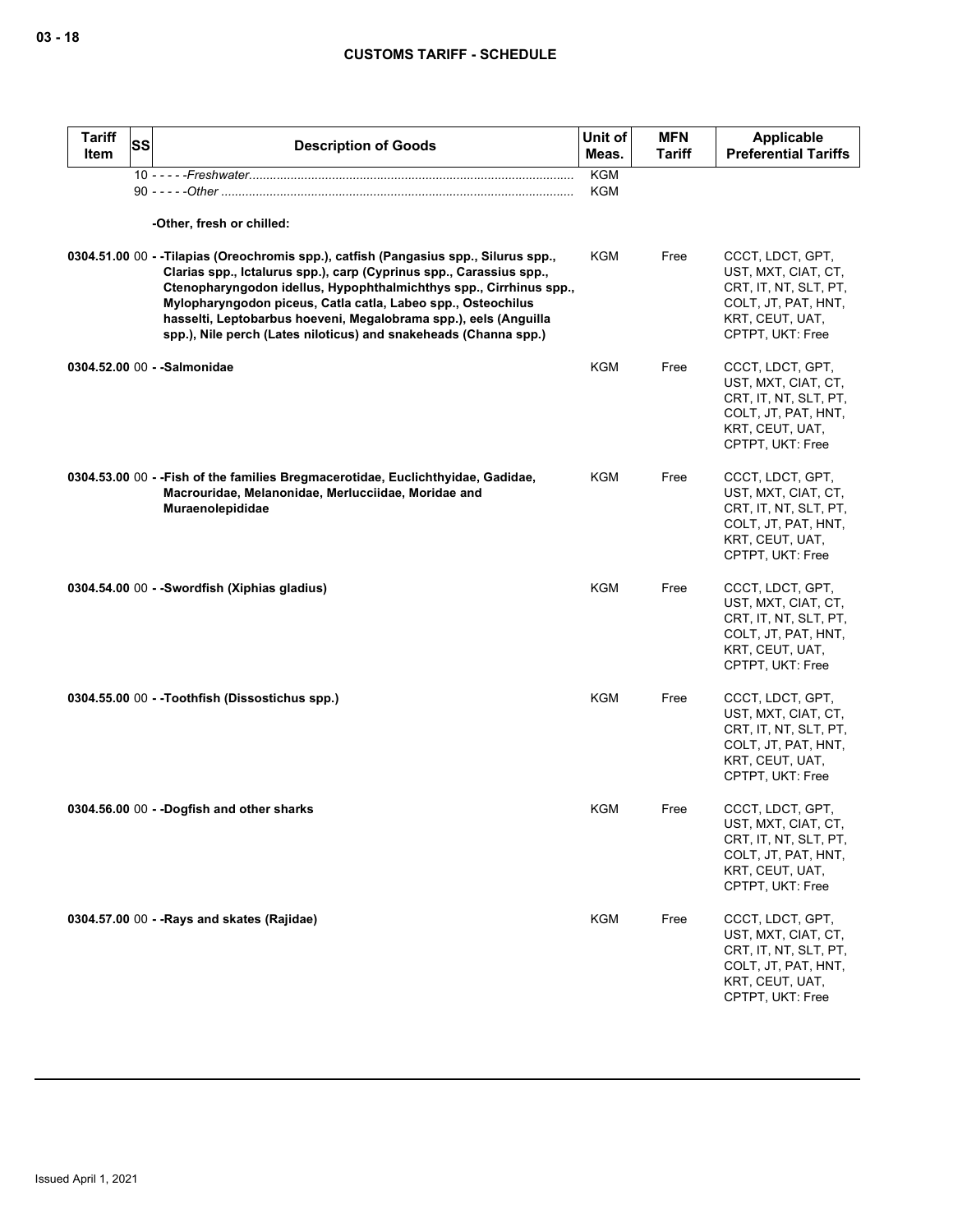| <b>Tariff</b><br>Item   | <b>SS</b> | <b>Description of Goods</b>                                                                                                                                                                                                                                                                                                                                                                                                                       | Unit of<br>Meas. | <b>MFN</b><br><b>Tariff</b> | <b>Applicable</b><br><b>Preferential Tariffs</b>                                                                                |
|-------------------------|-----------|---------------------------------------------------------------------------------------------------------------------------------------------------------------------------------------------------------------------------------------------------------------------------------------------------------------------------------------------------------------------------------------------------------------------------------------------------|------------------|-----------------------------|---------------------------------------------------------------------------------------------------------------------------------|
| 0304.59.00 00 - - Other |           |                                                                                                                                                                                                                                                                                                                                                                                                                                                   | <b>KGM</b>       | Free                        | CCCT, LDCT, GPT,<br>UST, MXT, CIAT, CT,<br>CRT, IT, NT, SLT, PT,<br>COLT, JT, PAT, HNT,<br>KRT, CEUT, UAT,<br>CPTPT, UKT: Free  |
|                         |           | -Frozen fillets of tilapias (Oreochromis spp.), catfish (Pangasius spp.,<br>Silurus spp., Clarias spp., Ictalurus spp.), carp (Cyprinus spp.,<br>Carassius spp., Ctenopharyngodon idellus, Hypophthalmichthys spp.,<br>Cirrhinus spp., Mylopharyngodon piceus, Catla catla, Labeo spp.,<br>Osteochilus hasselti, Leptobarbus hoeveni, Megalobrama spp.), eels<br>(Anguilla spp.), Nile perch (Lates niloticus) and snakeheads (Channa<br>$spp.$ : |                  |                             |                                                                                                                                 |
|                         |           | 0304.61.00 00 - -Tilapias (Oreochromis spp.)                                                                                                                                                                                                                                                                                                                                                                                                      | KGM              | Free                        | CCCT, LDCT, GPT,<br>UST, MXT, CIAT, CT,<br>CRT, IT, NT, SLT, PT,<br>COLT, JT, PAT, HNT,<br>KRT, CEUT, UAT,<br>CPTPT, UKT: Free  |
|                         |           | 0304.62.00 00 - - Catfish (Pangasius spp., Silurus spp., Clarias spp., Ictalurus spp.)                                                                                                                                                                                                                                                                                                                                                            | KGM              | Free                        | CCCT, LDCT, GPT,<br>UST, MXT, CIAT, CT,<br>CRT, IT, NT, SLT, PT,<br>COLT, JT, PAT, HNT,<br>KRT, CEUT, UAT,<br>CPTPT, UKT: Free  |
|                         |           | 0304.63.00 00 - - Nile Perch (Lates niloticus)                                                                                                                                                                                                                                                                                                                                                                                                    | <b>KGM</b>       | Free                        | CCCT, LDCT, GPT,<br>UST, MXT, CIAT, CT,<br>CRT, IT, NT, SLT, PT,<br>COLT, JT, PAT, HNT,<br>KRT, CEUT, UAT,<br>CPTPT, UKT: Free  |
| 0304.69.00 00 - - Other |           |                                                                                                                                                                                                                                                                                                                                                                                                                                                   | KGM              | Free                        | CCCT, LDCT, GPT,<br>UST, MXT, fCIAT, CT,<br>CRT, IT, NT, SLT, PT,<br>COLT, JT, PAT, HNT,<br>KRT, CEUT, UAT,<br>CPTPT, UKT: Free |
|                         |           | -Frozen fillets of fish of the families Bregmacerotidae, Euclichthyidae,<br>Gadidae, Macrouridae, Melanonidae, Merlucciidae, Moridae and<br>Muraenolepididae:                                                                                                                                                                                                                                                                                     |                  |                             |                                                                                                                                 |
|                         |           | 0304.71.00 00 - - Cod (Gadus morhua, Gadus ogac, Gadus macrocephalus)                                                                                                                                                                                                                                                                                                                                                                             | KGM              | Free                        | CCCT, LDCT, GPT,<br>UST, MXT, CIAT, CT,<br>CRT, IT, NT, SLT, PT,<br>COLT, JT, PAT, HNT,<br>KRT, CEUT, UAT,<br>CPTPT, UKT: Free  |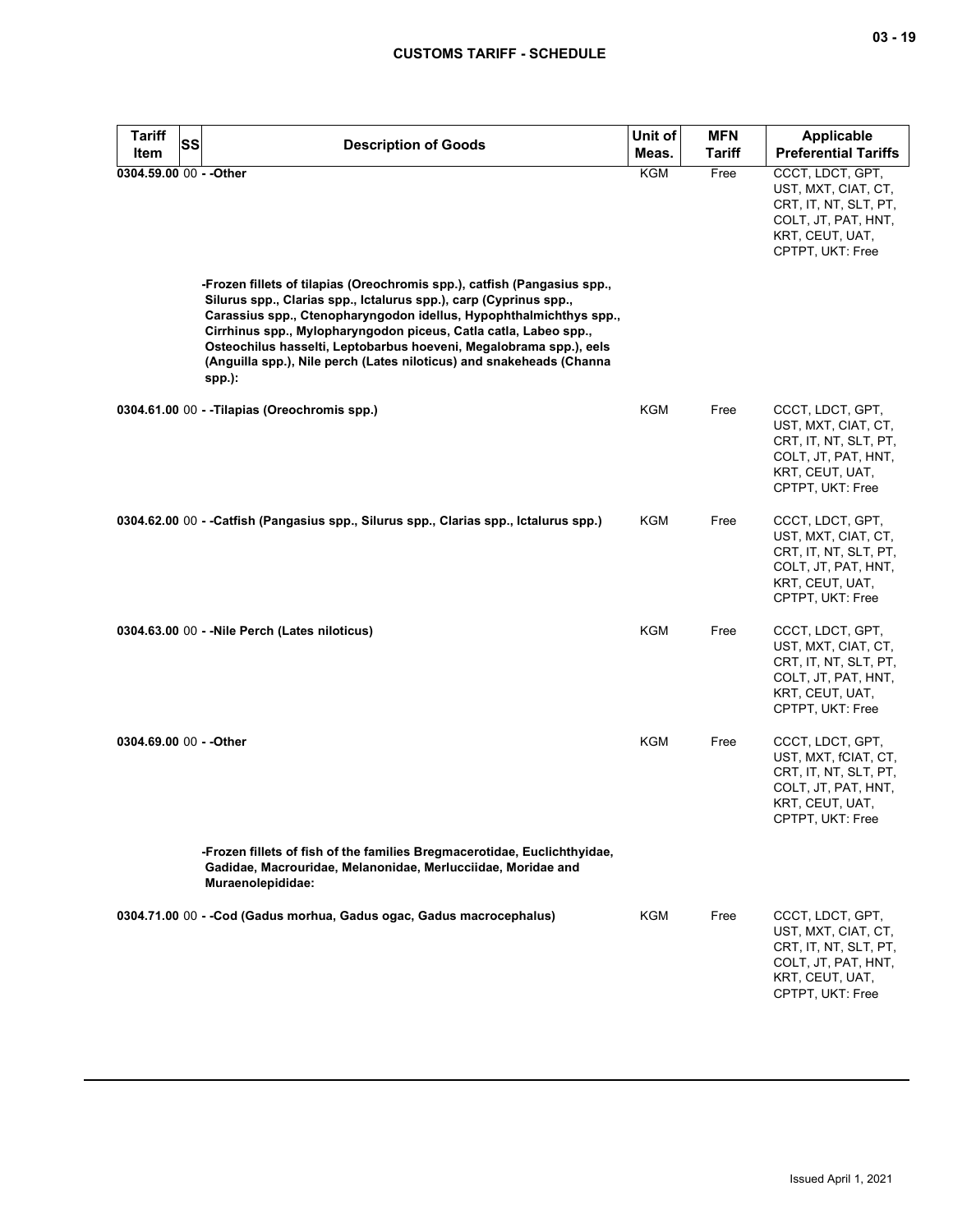| <b>Tariff</b><br>SS     |                                                                                                                                                                                                                                                                         | Unit of    | <b>MFN</b> | <b>Applicable</b>                                                                                                              |
|-------------------------|-------------------------------------------------------------------------------------------------------------------------------------------------------------------------------------------------------------------------------------------------------------------------|------------|------------|--------------------------------------------------------------------------------------------------------------------------------|
| Item                    | <b>Description of Goods</b>                                                                                                                                                                                                                                             | Meas.      | Tariff     | <b>Preferential Tariffs</b>                                                                                                    |
|                         | 0304.72.00 00 - - Haddock (Melanogrammus aeglefinus)                                                                                                                                                                                                                    | <b>KGM</b> | Free       | CCCT, LDCT, GPT,<br>UST, MXT, CIAT, CT,<br>CRT, IT, NT, SLT, PT,<br>COLT, JT, PAT, HNT,<br>KRT, CEUT, UAT,<br>CPTPT, UKT: Free |
|                         | 0304.73.00 00 - - Coalfish (Pollachius virens)                                                                                                                                                                                                                          | KGM        | Free       | CCCT, LDCT, GPT,<br>UST, MXT, CIAT, CT,<br>CRT, IT, NT, SLT, PT,<br>COLT, JT, PAT, HNT,<br>KRT, CEUT, UAT,<br>CPTPT, UKT: Free |
|                         | 0304.74.00 00 - -Hake (Merluccius spp., Urophycis spp.)                                                                                                                                                                                                                 | KGM        | Free       | CCCT, LDCT, GPT,<br>UST, MXT, CIAT, CT,<br>CRT, IT, NT, SLT, PT,<br>COLT, JT, PAT, HNT,<br>KRT, CEUT, UAT,<br>CPTPT, UKT: Free |
|                         | 0304.75.00 00 - -Alaska Pollack (Theragra chalcogramma)                                                                                                                                                                                                                 | <b>KGM</b> | Free       | CCCT, LDCT, GPT,<br>UST, MXT, CIAT, CT,<br>CRT, IT, NT, SLT, PT,<br>COLT, JT, PAT, HNT,<br>KRT, CEUT, UAT,<br>CPTPT, UKT: Free |
| 0304.79.00 00 - - Other |                                                                                                                                                                                                                                                                         | <b>KGM</b> | Free       | CCCT, LDCT, GPT,<br>UST, MXT, CIAT, CT,<br>CRT, IT, NT, SLT, PT,<br>COLT, JT, PAT, HNT,<br>KRT, CEUT, UAT,<br>CPTPT, UKT: Free |
|                         | -Frozen fillets of other fish:                                                                                                                                                                                                                                          |            |            |                                                                                                                                |
|                         | 0304.81.00 00 - - Pacific salmon (Oncorhynchus nerka, Oncorhynchus gorbuscha,<br>Oncorhynchus keta, Oncorhynchus tschawytscha, Oncorhynchus<br>kisutch, Oncorhynchus masou and Oncorhynchus rhodurus), Atlantic<br>salmon (Salmo salar) and Danube salmon (Hucho hucho) | KGM        | Free       | CCCT, LDCT, GPT,<br>UST, MXT, CIAT, CT,<br>CRT, IT, NT, SLT, PT,<br>COLT, JT, PAT, HNT,<br>KRT, CEUT, UAT,<br>CPTPT, UKT: Free |
|                         | 0304.82.00 00 - - Trout (Salmo trutta, Oncorhynchus mykiss, Oncorhynchus clarki,<br>Oncorhynchus aguabonita, Oncorhynchus gilae, Oncorhynchus<br>apache and Oncorhynchus chrysogaster)                                                                                  | <b>KGM</b> | Free       | CCCT, LDCT, GPT,<br>UST, MXT, CIAT, CT,<br>CRT, IT, NT, SLT, PT,<br>COLT, JT, PAT, HNT,<br>KRT, CEUT, UAT,<br>CPTPT, UKT: Free |
| 0304.83.00              | - - Flat fish (Pleuronectidae, Bothidae, Cynoglossidae, Soleidae,<br>Scophthalmidae and Citharidae)                                                                                                                                                                     |            | Free       | CCCT, LDCT, GPT,<br>UST, MXT, CIAT, CT,<br>CRT, IT, NT, SLT, PT,<br>COLT, JT, PAT, HNT,<br>KRT, CEUT, UAT,<br>CPTPT, UKT: Free |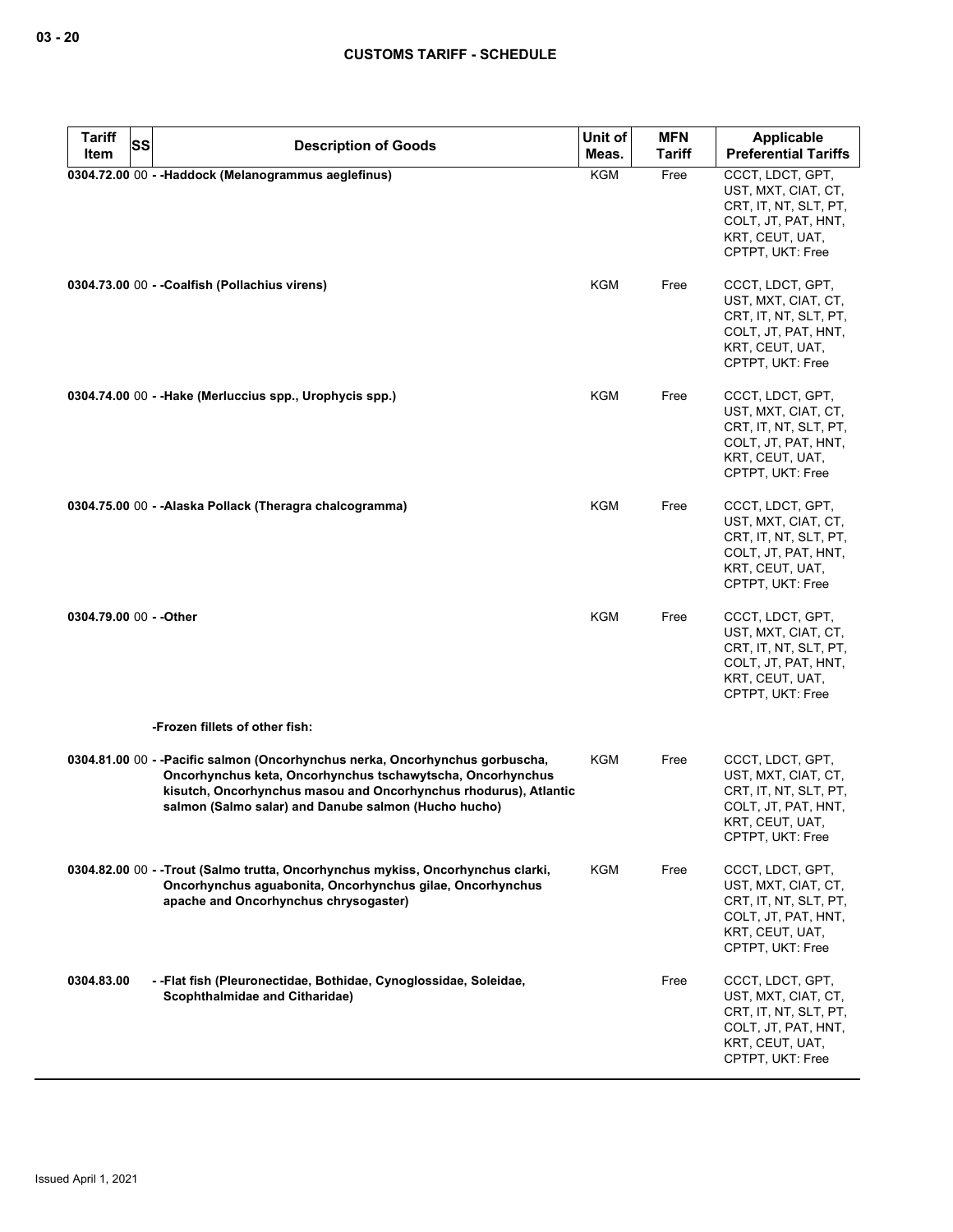| ъ<br>m<br>×<br>× |  | 4 |
|------------------|--|---|
|------------------|--|---|

| <b>Tariff</b><br><b>Item</b> | <b>SS</b> | <b>Description of Goods</b>                                                                                           | Unit of<br>Meas.                       | <b>MFN</b><br><b>Tariff</b> | <b>Applicable</b><br><b>Preferential Tariffs</b>                                                                               |
|------------------------------|-----------|-----------------------------------------------------------------------------------------------------------------------|----------------------------------------|-----------------------------|--------------------------------------------------------------------------------------------------------------------------------|
|                              |           |                                                                                                                       | <b>KGM</b><br>KGM<br><b>KGM</b><br>KGM |                             |                                                                                                                                |
|                              |           | 0304.84.00 00 - - Swordfish (Xiphias gladius)                                                                         | KGM                                    | Free                        | CCCT, LDCT, GPT,<br>UST, MXT, CIAT, CT,<br>CRT, IT, NT, SLT, PT,<br>COLT, JT, PAT, HNT,<br>KRT, CEUT, UAT,<br>CPTPT, UKT: Free |
|                              |           | 0304.85.00 00 - -Toothfish (Dissostichus spp.)                                                                        | KGM                                    | Free                        | CCCT, LDCT, GPT,<br>UST, MXT, CIAT, CT,<br>CRT, IT, NT, SLT, PT,<br>COLT, JT, PAT, HNT,<br>KRT, CEUT, UAT,<br>CPTPT, UKT: Free |
|                              |           | 0304.86.00 00 - -Herrings (Clupea harengus, Clupea pallasii)                                                          | <b>KGM</b>                             | Free                        | CCCT, LDCT, GPT,<br>UST, MXT, CIAT, CT,<br>CRT, IT, NT, SLT, PT,<br>COLT, JT, PAT, HNT,<br>KRT, CEUT, UAT,<br>CPTPT, UKT: Free |
|                              |           | 0304.87.00 00 - - Tunas (of the genus Thunnus), skipjack or stripe-bellied bonito<br>(Euthynnus (Katsuwonus) pelamis) | KGM                                    | Free                        | CCCT, LDCT, GPT,<br>UST, MXT, CIAT, CT,<br>CRT, IT, NT, SLT, PT,<br>COLT, JT, PAT, HNT,<br>KRT, CEUT, UAT,<br>CPTPT, UKT: Free |
|                              |           | 0304.88.00 00 - -Dogfish, other sharks, rays and skates (Rajidae)                                                     | KGM                                    | Free                        | CCCT, LDCT, GPT,<br>UST, MXT, CIAT, CT,<br>CRT, IT, NT, SLT, PT,<br>COLT, JT, PAT, HNT,<br>KRT, CEUT, UAT,<br>CPTPT, UKT: Free |
| 0304.89.00                   |           | - -Other                                                                                                              |                                        | Free                        | CCCT, LDCT, GPT,<br>UST, MXT, CIAT, CT,<br>CRT, IT, NT, SLT, PT,<br>COLT, JT, PAT, HNT,<br>KRT, CEUT, UAT,<br>CPTPT, UKT: Free |
|                              |           | -Other, frozen:                                                                                                       | <b>KGM</b><br>KGM                      |                             |                                                                                                                                |
|                              |           | 0304.91.00 00 - -Swordfish (Xiphias gladius)                                                                          | KGM                                    | Free                        | CCCT, LDCT, GPT,<br>UST, MXT, CIAT, CT,<br>CRT, IT, NT, SLT, PT,<br>COLT, JT, PAT, HNT,<br>KRT, CEUT, UAT,<br>CPTPT, UKT: Free |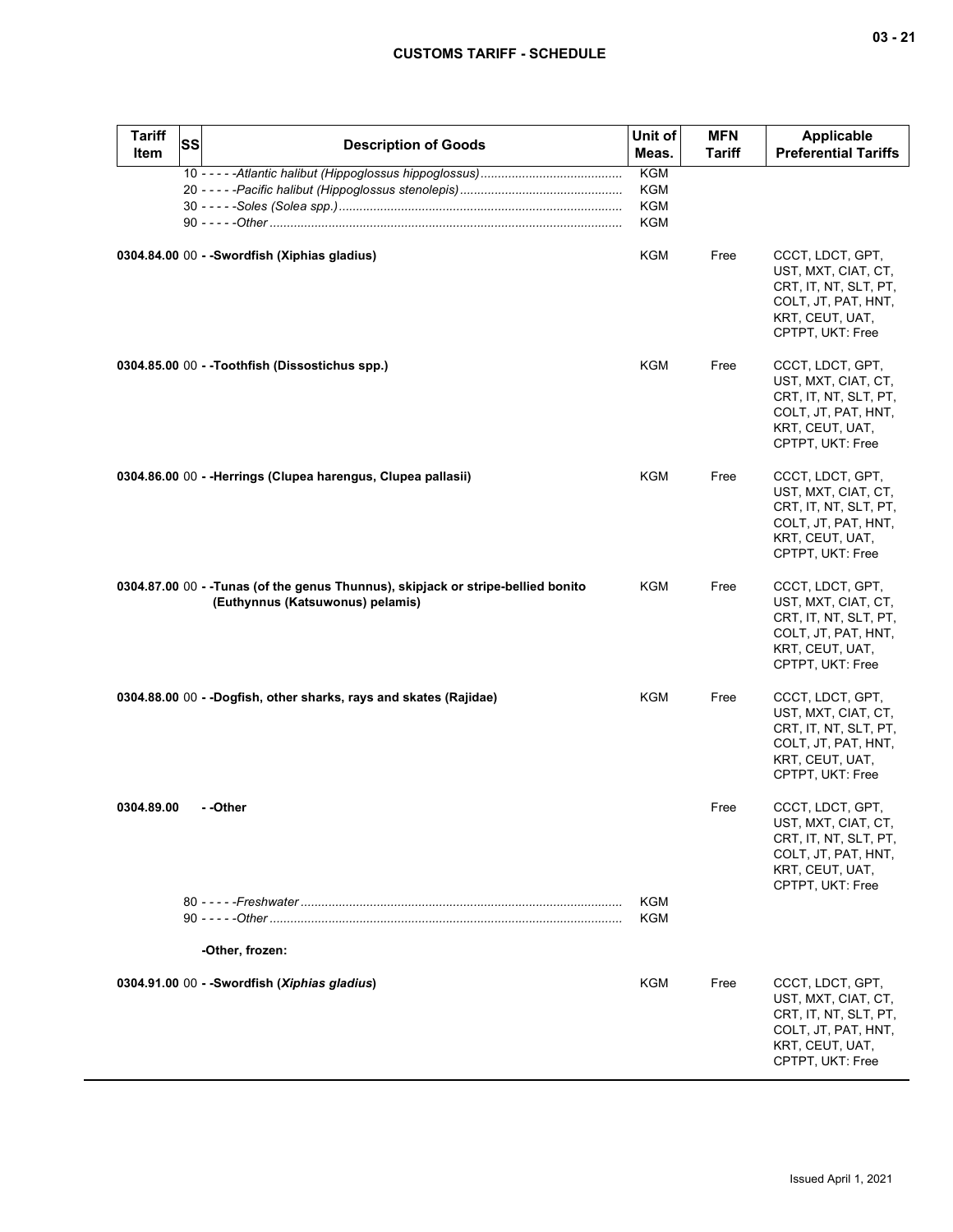| <b>Tariff</b><br>Item | <b>SS</b> | <b>Description of Goods</b>                                                                                                                                                                                                                                                                                                                                                                                                                | Unit of<br>Meas.         | <b>MFN</b><br>Tariff | <b>Applicable</b><br><b>Preferential Tariffs</b>                                                                               |
|-----------------------|-----------|--------------------------------------------------------------------------------------------------------------------------------------------------------------------------------------------------------------------------------------------------------------------------------------------------------------------------------------------------------------------------------------------------------------------------------------------|--------------------------|----------------------|--------------------------------------------------------------------------------------------------------------------------------|
|                       |           | 0304.92.00 00 - - Toothfish (Dissostichus spp.)                                                                                                                                                                                                                                                                                                                                                                                            | KGM                      | Free                 | CCCT, LDCT, GPT,<br>UST, MXT, CIAT, CT,<br>CRT, IT, NT, SLT, PT,<br>COLT, JT, PAT, HNT,<br>KRT, CEUT, UAT,<br>CPTPT, UKT: Free |
|                       |           | 0304.93.00 00 - - Tilapias (Oreochromis spp.), catfish (Pangasius spp., Silurus spp.,<br>Clarias spp., Ictalurus spp.), carp (Cyprinus spp., Carassius spp.,<br>Ctenopharyngodon idellus, Hypophthalmichthys spp., Cirrhinus spp.,<br>Mylopharyngodon piceus, Catla catla, Labeo spp., Osteochilus<br>hasselti, Leptobarbus hoeveni, Megalobrama spp.), eels (Anguilla<br>spp.), Nile perch (Lates niloticus) and snakeheads (Channa spp.) | KGM                      | Free                 | CCCT, LDCT, GPT,<br>UST, MXT, CIAT, CT,<br>CRT, IT, NT, SLT, PT,<br>COLT, JT, PAT, HNT,<br>KRT, CEUT, UAT,<br>CPTPT, UKT: Free |
|                       |           | 0304.94.00 00 - - Alaska Pollack (Theragra chalcogramma)                                                                                                                                                                                                                                                                                                                                                                                   | <b>KGM</b>               | Free                 | CCCT, LDCT, GPT,<br>UST, MXT, CIAT, CT,<br>CRT, IT, NT, SLT, PT,<br>COLT, JT, PAT, HNT,<br>KRT, CEUT, UAT,<br>CPTPT, UKT: Free |
| 0304.95.00            |           | - -Fish of the families Bregmacerotidae, Euclichthyidae, Gadidae,<br>Macrouridae, Melanonidae, Merlucciidae, Moridae and<br>Muraenolepididae, other than Alaska Pollack (Theragra<br>chalcogramma)                                                                                                                                                                                                                                         |                          | Free                 | CCCT, LDCT, GPT,<br>UST, MXT, CIAT, CT,<br>CRT, IT, NT, SLT, PT,<br>COLT, JT, PAT, HNT,<br>KRT, CEUT, UAT,<br>CPTPT, UKT: Free |
|                       |           |                                                                                                                                                                                                                                                                                                                                                                                                                                            | <b>KGM</b><br>KGM        |                      |                                                                                                                                |
|                       |           | 0304.96.00 00 - -Dogfish and other sharks                                                                                                                                                                                                                                                                                                                                                                                                  | KGM                      | Free                 | CCCT, LDCT, GPT,<br>UST, MXT, CIAT, CT,<br>CRT, IT, NT, SLT, PT,<br>COLT, JT, PAT, HNT,<br>KRT, CEUT, UAT,<br>CPTPT, UKT: Free |
|                       |           | 0304.97.00 00 - - Rays and skates (Rajidae)                                                                                                                                                                                                                                                                                                                                                                                                | <b>KGM</b>               | Free                 | CCCT, LDCT, GPT,<br>UST, MXT, CIAT, CT,<br>CRT, IT, NT, SLT, PT,<br>COLT, JT, PAT, HNT,<br>KRT, CEUT, UAT,<br>CPTPT, UKT: Free |
| 0304.99.00            |           | - -Other                                                                                                                                                                                                                                                                                                                                                                                                                                   |                          | Free                 | CCCT, LDCT, GPT,<br>UST, MXT, CIAT, CT,<br>CRT, IT, NT, SLT, PT,<br>COLT, JT, PAT, HNT,<br>KRT, CEUT, UAT,<br>CPTPT, UKT: Free |
|                       |           | 30 - - - - - Halibut (Hippoglossus hippoglossus, Hippoglossus stenolepis)                                                                                                                                                                                                                                                                                                                                                                  | <b>KGM</b><br><b>KGM</b> |                      |                                                                                                                                |
|                       |           |                                                                                                                                                                                                                                                                                                                                                                                                                                            | KGM                      |                      |                                                                                                                                |
|                       |           |                                                                                                                                                                                                                                                                                                                                                                                                                                            | <b>KGM</b>               |                      |                                                                                                                                |
|                       |           |                                                                                                                                                                                                                                                                                                                                                                                                                                            | <b>KGM</b>               |                      |                                                                                                                                |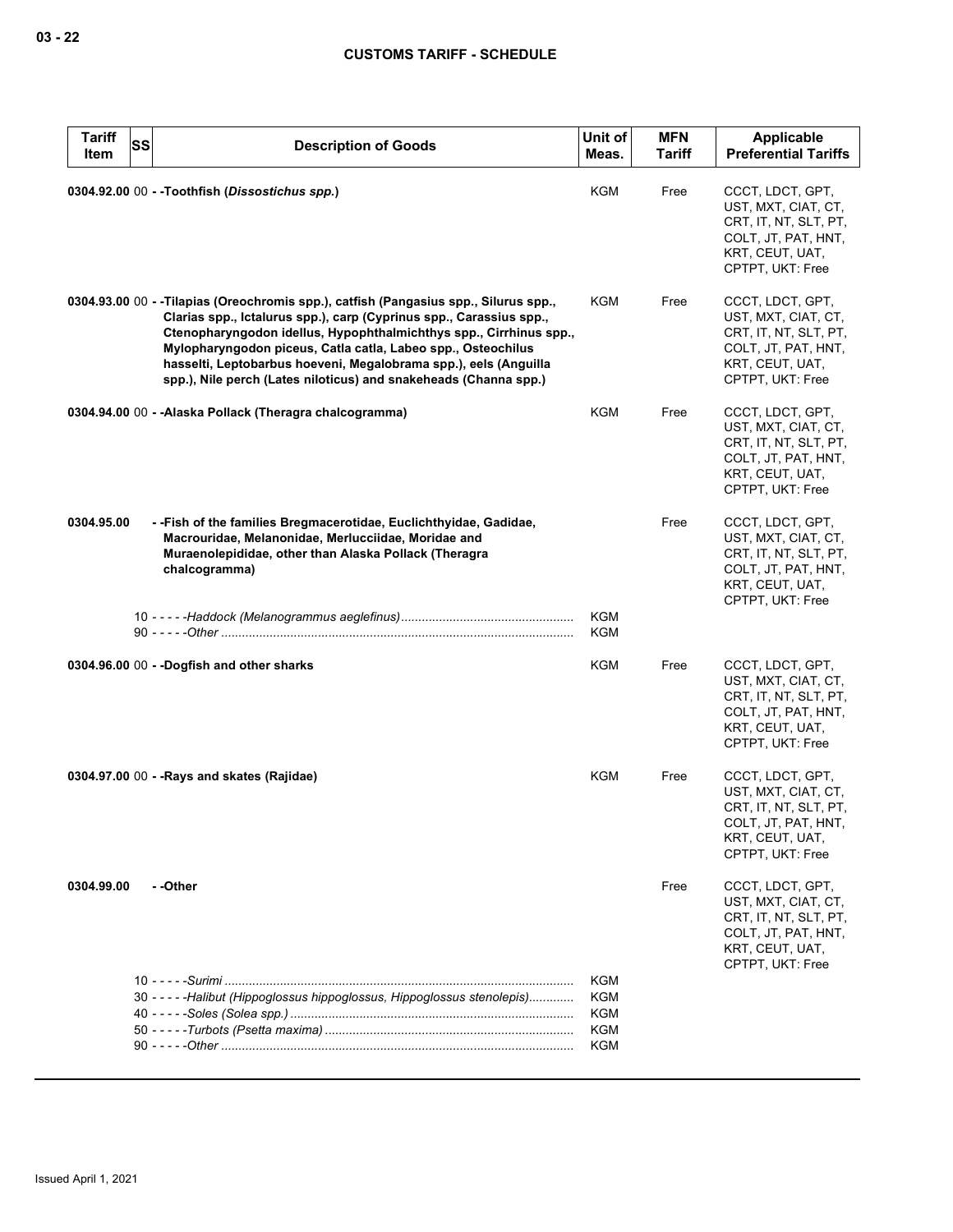| <b>Tariff</b><br><b>Item</b> | SS | <b>Description of Goods</b>                                                                                                                                                                                                                                                                                                                                                                                                               | Unit of<br>Meas. | <b>MFN</b><br>Tariff | <b>Applicable</b><br><b>Preferential Tariffs</b>                                                                               |
|------------------------------|----|-------------------------------------------------------------------------------------------------------------------------------------------------------------------------------------------------------------------------------------------------------------------------------------------------------------------------------------------------------------------------------------------------------------------------------------------|------------------|----------------------|--------------------------------------------------------------------------------------------------------------------------------|
| 03.05                        |    | Fish, dried, salted or in brine; smoked fish, whether or not cooked<br>before or during the smoking process; flours, meals and pellets of fish,<br>fit for human consumption.                                                                                                                                                                                                                                                             |                  |                      |                                                                                                                                |
|                              |    | 0305.10.00 00 - Flours, meals and pellets of fish, fit for human consumption                                                                                                                                                                                                                                                                                                                                                              | <b>KGM</b>       | Free                 | CCCT, LDCT, GPT,<br>UST, MXT, CIAT, CT,<br>CRT, IT, NT, SLT, PT,<br>COLT, JT, PAT, HNT,<br>KRT, CEUT, UAT,<br>CPTPT, UKT: Free |
|                              |    | 0305.20.00 00 -Livers, roes and milt of fish, dried, smoked, salted or in brine                                                                                                                                                                                                                                                                                                                                                           | KGM              | 3%                   | CCCT, LDCT, UST,<br>MXT, CT, CRT, IT, NT,<br>SLT, PT, COLT, JT,<br>PAT, HNT, KRT, CEUT,<br>UAT, CPTPT,<br>UKT: Free<br>GPT: 3% |
|                              |    | -Fish fillets, dried, salted or in brine, but not smoked:                                                                                                                                                                                                                                                                                                                                                                                 |                  |                      |                                                                                                                                |
|                              |    | 0305.31.00 00 - -Tilapias (Oreochromis spp.), catfish (Pangasius spp., Silurus spp.,<br>Clarias spp., Ictalurus spp.), carp (Cyprinus spp., Carassius spp.,<br>Ctenopharyngodon idellus, Hypophthalmichthys spp., Cirrhinus spp.,<br>Mylopharyngodon piceus, Catla catla, Labeo spp., Osteochilus<br>hasselti, Leptobarbus hoeveni, Megalobrama spp.), eels (Anguilla<br>spp.), Nile perch (Lates niloticus) and snakeheads (Channa spp.) | <b>KGM</b>       | Free                 | CCCT, LDCT, GPT,<br>UST, MXT, CIAT, CT,<br>CRT, IT, NT, SLT, PT,<br>COLT, JT, PAT, HNT,<br>KRT, CEUT, UAT,<br>CPTPT, UKT: Free |
|                              |    | 0305.32.00 00 - - Fish of the families Bregmacerotidae, Euclichthyidae, Gadidae,<br>Macrouridae, Melanonidae, Merlucciidae, Moridae and<br>Muraenolepididae                                                                                                                                                                                                                                                                               | KGM              | Free                 | CCCT, LDCT, GPT,<br>UST, MXT, CIAT, CT,<br>CRT, IT, NT, SLT, PT,<br>COLT, JT, PAT, HNT,<br>KRT, CEUT, UAT,<br>CPTPT, UKT: Free |
| 0305.39.00 00 - - Other      |    |                                                                                                                                                                                                                                                                                                                                                                                                                                           | KGM              | Free                 | CCCT, LDCT, GPT,<br>UST, MXT, CIAT, CT,<br>CRT, IT, NT, SLT, PT,<br>COLT, JT, PAT, HNT,<br>KRT, CEUT, UAT,<br>CPTPT, UKT: Free |
|                              |    | -Smoked fish, including fillets, other than edible fish offal:                                                                                                                                                                                                                                                                                                                                                                            |                  |                      |                                                                                                                                |
|                              |    | 0305.41.00 00 - -Pacific salmon (Oncorhynchus nerka, Oncorhyncus gorbuscha,<br>Oncorhyncus keta, Oncorhyncus tschawytscha, Oncorhyncus kisutch,<br>Oncorhyncus masou and Oncorhyncus rhodurus), Atlantic salmon (Salmo<br>salar) and Danube salmon (Hucho hucho)                                                                                                                                                                          | KGM              | Free                 | CCCT, LDCT, GPT,<br>UST, MXT, CIAT, CT,<br>CRT, IT, NT, SLT, PT,<br>COLT, JT, PAT, HNT,<br>KRT, CEUT, UAT,<br>CPTPT, UKT: Free |
|                              |    | 0305.42.00 00 - - Herrings (Clupea harengus, Clupea pallasii)                                                                                                                                                                                                                                                                                                                                                                             | KGM              | Free                 | CCCT, LDCT, GPT,<br>UST, MXT, CIAT, CT,<br>CRT, IT, NT, SLT, PT,<br>COLT, JT, PAT, HNT,<br>KRT, CEUT, UAT,<br>CPTPT, UKT: Free |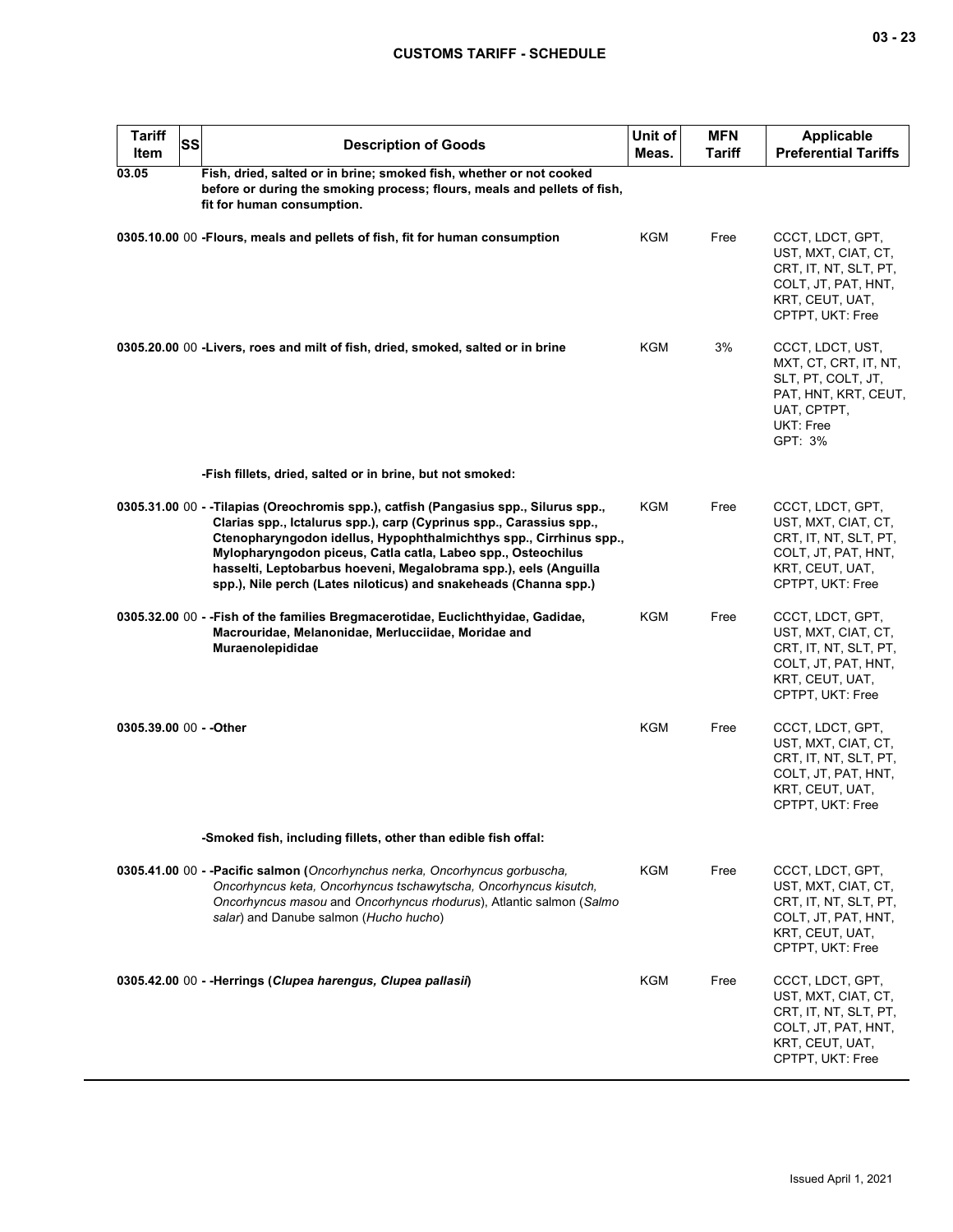| <b>Tariff</b><br>Item   | <b>SS</b> | <b>Description of Goods</b>                                                                                                                                                                                                                                                                                                                                                                                                                                                                                                                                                                                                                                                                                                                              | Unit of<br>Meas. | <b>MFN</b><br><b>Tariff</b> | <b>Applicable</b><br><b>Preferential Tariffs</b>                                                                               |
|-------------------------|-----------|----------------------------------------------------------------------------------------------------------------------------------------------------------------------------------------------------------------------------------------------------------------------------------------------------------------------------------------------------------------------------------------------------------------------------------------------------------------------------------------------------------------------------------------------------------------------------------------------------------------------------------------------------------------------------------------------------------------------------------------------------------|------------------|-----------------------------|--------------------------------------------------------------------------------------------------------------------------------|
|                         |           | 0305.43.00 00 - -Trout (Salmo trutta, Oncorhynchus mykiss, Oncorhynchus clarki,<br>Oncorhynchus aguabonita, Oncorhynchus gilae, Oncorhynchus<br>apache and Oncorhynchus chrysogaster)                                                                                                                                                                                                                                                                                                                                                                                                                                                                                                                                                                    | KGM              | Free                        | CCCT, LDCT, GPT,<br>UST, MXT, CIAT, CT,<br>CRT, IT, NT, SLT, PT,<br>COLT, JT, PAT, HNT,<br>KRT, CEUT, UAT,<br>CPTPT, UKT: Free |
|                         |           | 0305.44.00 00 - -Tilapias (Oreochromis spp.), catfish (Pangasius spp., Silurus spp.,<br>Clarias spp., Ictalurus spp.), carp (Cyprinus spp., Carassius spp.,<br>Ctenopharyngodon idellus, Hypophthalmichthys spp., Cirrhinus spp.,<br>Mylopharyngodon piceus, Catla catla, Labeo spp., Osteochilus<br>hasselti, Leptobarbus hoeveni, Megalobrama spp.), eels (Anguilla<br>spp.), Nile perch (Lates niloticus) and snakeheads (Channa spp.)                                                                                                                                                                                                                                                                                                                | KGM              | Free                        | CCCT, LDCT, GPT,<br>UST, MXT, CIAT, CT,<br>CRT, IT, NT, SLT, PT,<br>COLT, JT, PAT, HNT,<br>KRT, CEUT, UAT,<br>CPTPT, UKT: Free |
| 0305.49.00 00 - - Other |           |                                                                                                                                                                                                                                                                                                                                                                                                                                                                                                                                                                                                                                                                                                                                                          | <b>KGM</b>       | Free                        | CCCT, LDCT, GPT,<br>UST, MXT, CIAT, CT,<br>CRT, IT, NT, SLT, PT,<br>COLT, JT, PAT, HNT,<br>KRT, CEUT, UAT,<br>CPTPT, UKT: Free |
|                         |           | -Dried fish, other than edible fish offal, whether or not salted but not<br>smoked:                                                                                                                                                                                                                                                                                                                                                                                                                                                                                                                                                                                                                                                                      |                  |                             |                                                                                                                                |
|                         |           | 0305.51.00 00 - - Cod (Gadus morhua, Gadus ogac, Gadus macrocephalus)                                                                                                                                                                                                                                                                                                                                                                                                                                                                                                                                                                                                                                                                                    | KGM              | Free                        | CCCT, LDCT, GPT,<br>UST, MXT, CIAT, CT,<br>CRT, IT, NT, SLT, PT,<br>COLT, JT, PAT, HNT,<br>KRT, CEUT, UAT,<br>CPTPT, UKT: Free |
|                         |           | 0305.52.00 00 - -Tilapias (Oreochromis spp.), catfish (Pangasius spp., Silurus spp.,<br>Clarias spp., Ictalurus spp.), carp (Cyprinus spp., Carassius spp.,<br>Ctenopharyngodon idellus, Hypophthalmichthys spp., Cirrhinus spp.,<br>Mylopharyngodon piceus, Catla catla, Labeo spp., Osteochilus<br>hasselti, Leptobarbus hoeveni, Megalobrama spp.), eels (Anguilla<br>spp.), Nile perch (Lates niloticus) and snakeheads (Channa spp.)                                                                                                                                                                                                                                                                                                                | KGM              | Free                        | CCCT, LDCT, GPT,<br>UST, MXT, CIAT, CT,<br>CRT, IT, NT, SLT, PT,<br>COLT, JT, PAT, HNT,<br>KRT, CEUT, UAT,<br>CPTPT, UKT: Free |
|                         |           | 0305.53.00 00 - - Fish of the families Bregmacerotidae, Euclichthyidae, Gadidae,<br>Macrouridae, Melanonidae, Merlucciidae, Moridae and<br>Muraenolepididae, other than cod (Gadus morhua, Gadus ogac,<br>Gadus macrocephalus)                                                                                                                                                                                                                                                                                                                                                                                                                                                                                                                           | <b>KGM</b>       | Free                        | CCCT, LDCT, GPT,<br>UST, MXT, CIAT, CT,<br>CRT, IT, NT, SLT, PT,<br>COLT, JT, PAT, HNT,<br>KRT, CEUT, UAT,<br>CPTPT, UKT: Free |
|                         |           | 0305.54.00 00 - -Herrings (Clupea harengus, Clupea pallasii), anchovies (Engraulis<br>spp.), sardines (Sardina pilchardus, Sardinops spp.), sardinella<br>(Sardinella spp.), brisling or sprats (Sprattus sprattus), mackerel<br>(Scomber scombrus, Scomber australasicus, Scomber japonicus),<br>Indian mackerels (Rastrelliger spp.), seerfishes (Scomberomorus<br>spp.), jack and horse mackerel (Trachurus spp.), jacks, crevalles<br>(Caranx spp.), cobia (Rachycentron canadum), silver pomfrets<br>(Pampus spp.), Pacific saury (Cololabis saira), scads (Decapterus<br>spp.), capelin (Mallotus villosus), swordfish (Xiphias gladius),<br>Kawakawa (Euthynnus affinis), bonitos (Sarda spp.), marlins,<br>sailfishes, spearfish (Istiophoridae) | KGM              | Free                        | CCCT, LDCT, GPT,<br>UST, MXT, CIAT, CT,<br>CRT, IT, NT, SLT, PT,<br>COLT, JT, PAT, HNT,<br>KRT, CEUT, UAT,<br>CPTPT, UKT: Free |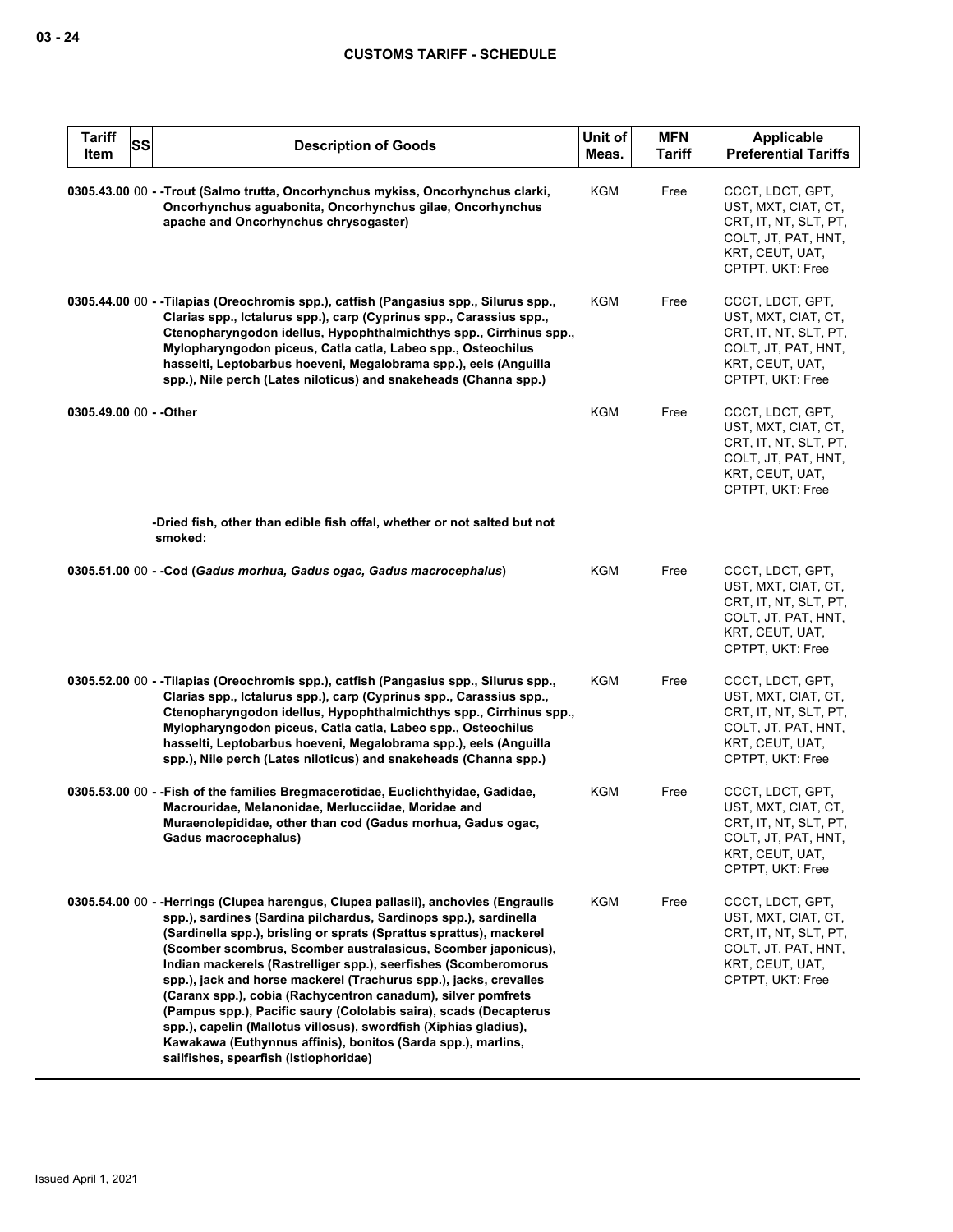| <b>Tariff</b><br>Item   | <b>SS</b> | <b>Description of Goods</b>                                                                                                                                                                                                                                                                                                                                                                                                               | Unit of<br>Meas. | <b>MFN</b><br><b>Tariff</b> | <b>Applicable</b><br><b>Preferential Tariffs</b>                                                                               |
|-------------------------|-----------|-------------------------------------------------------------------------------------------------------------------------------------------------------------------------------------------------------------------------------------------------------------------------------------------------------------------------------------------------------------------------------------------------------------------------------------------|------------------|-----------------------------|--------------------------------------------------------------------------------------------------------------------------------|
| 0305.59.00 00 - - Other |           |                                                                                                                                                                                                                                                                                                                                                                                                                                           | KGM              | Free                        | CCCT, LDCT, GPT,<br>UST, MXT, CIAT, CT,<br>CRT, IT, NT, SLT, PT,<br>COLT, JT, PAT, HNT,<br>KRT, CEUT, UAT,<br>CPTPT, UKT: Free |
|                         |           | -Fish, salted but not dried or smoked and fish in brine, other than edible<br>fish offal:                                                                                                                                                                                                                                                                                                                                                 |                  |                             |                                                                                                                                |
|                         |           | 0305.61.00 00 - - Herrings (Clupea harengus, Clupea pallasii)                                                                                                                                                                                                                                                                                                                                                                             | KGM              | Free                        | CCCT, LDCT, GPT,<br>UST, MXT, CIAT, CT,<br>CRT, IT, NT, SLT, PT,<br>COLT, JT, PAT, HNT,<br>KRT, CEUT, UAT,<br>CPTPT, UKT: Free |
|                         |           | 0305.62.00 00 - -Cod (Gadus morhua, Gadus ogac, Gadus macrocephalus)                                                                                                                                                                                                                                                                                                                                                                      | KGM              | Free                        | CCCT, LDCT, GPT,<br>UST, MXT, CIAT, CT,<br>CRT, IT, NT, SLT, PT,<br>COLT, JT, PAT, HNT,<br>KRT, CEUT, UAT,<br>CPTPT, UKT: Free |
|                         |           | $0305.63.00 00 -$ Anchovies ( <i>Engraulis spp.</i> )                                                                                                                                                                                                                                                                                                                                                                                     | <b>KGM</b>       | Free                        | CCCT, LDCT, GPT,<br>UST, MXT, CIAT, CT,<br>CRT, IT, NT, SLT, PT,<br>COLT, JT, PAT, HNT,<br>KRT, CEUT, UAT,<br>CPTPT, UKT: Free |
|                         |           | 0305.64.00 00 - -Tilapias (Oreochromis spp.), catfish (Pangasius spp., Silurus spp.,<br>Clarias spp., Ictalurus spp.), carp (Cyprinus spp., Carassius spp.,<br>Ctenopharyngodon idellus, Hypophthalmichthys spp., Cirrhinus spp.,<br>Mylopharyngodon piceus, Catla catla, Labeo spp., Osteochilus<br>hasselti, Leptobarbus hoeveni, Megalobrama spp.), eels (Anguilla<br>spp.), Nile perch (Lates niloticus) and snakeheads (Channa spp.) | KGM              | Free                        | CCCT, LDCT, GPT,<br>UST, MXT, CIAT, CT,<br>CRT, IT, NT, SLT, PT,<br>COLT, JT, PAT, HNT,<br>KRT, CEUT, UAT,<br>CPTPT, UKT: Free |
| 0305.69.00 00 - - Other |           |                                                                                                                                                                                                                                                                                                                                                                                                                                           | KGM              | Free                        | CCCT, LDCT, GPT,<br>UST, MXT, CIAT, CT,<br>CRT, IT, NT, SLT, PT,<br>COLT, JT, PAT, HNT,<br>KRT, CEUT, UAT,<br>CPTPT, UKT: Free |
|                         |           | -Fish fins, heads, tails, maws and other edible fish offal:                                                                                                                                                                                                                                                                                                                                                                               |                  |                             |                                                                                                                                |
|                         |           | 0305.71.00 00 - - Shark fins                                                                                                                                                                                                                                                                                                                                                                                                              | KGM              | Free                        | CCCT, LDCT, GPT,<br>UST, MXT, CIAT, CT,<br>CRT, IT, NT, SLT, PT,<br>COLT, JT, PAT, HNT,<br>KRT, CEUT, UAT,<br>CPTPT, UKT: Free |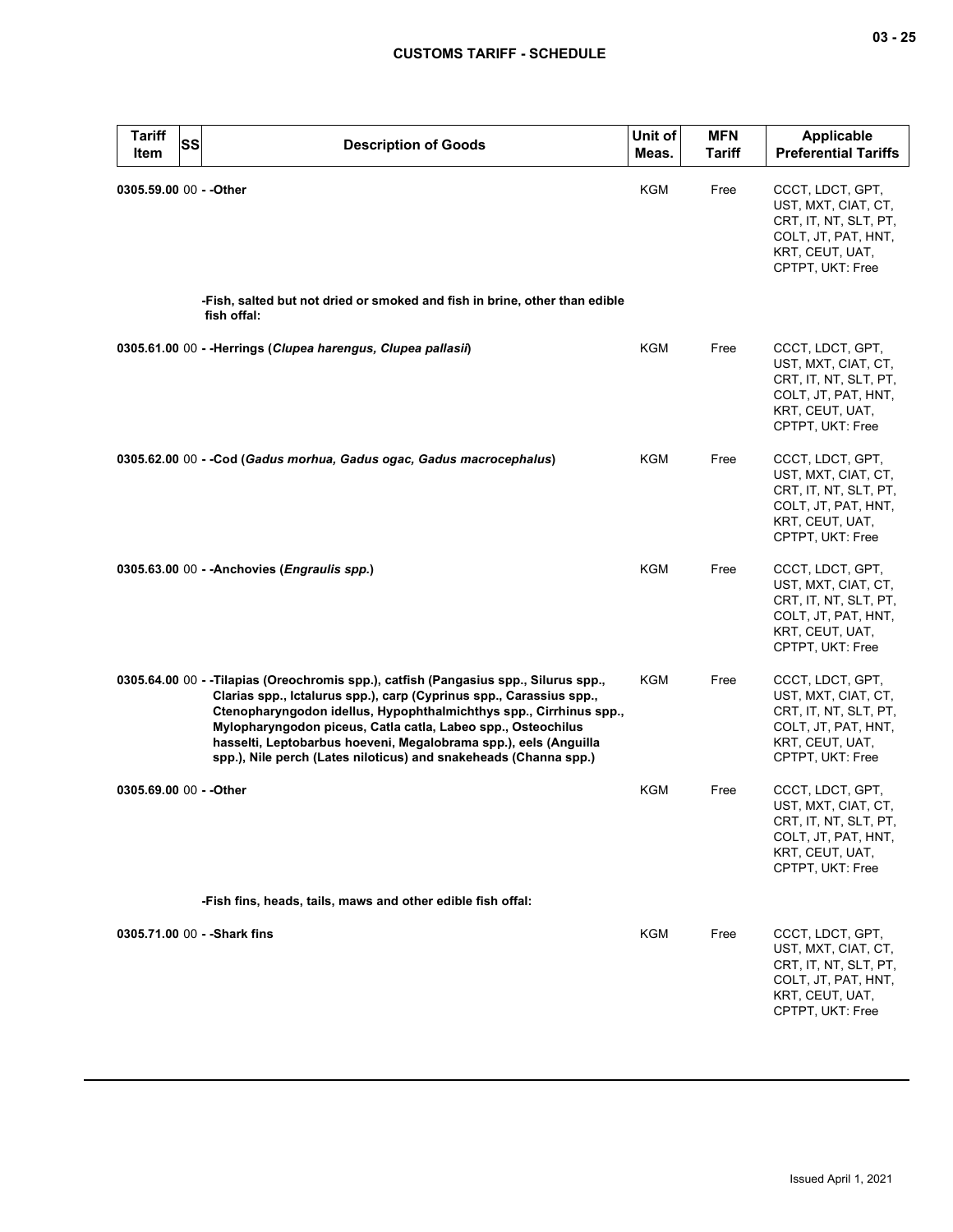| <b>Tariff</b>             | SS<br><b>Description of Goods</b>                                                                                                                                                                                                                                                                                                                                                                                        | Unit of    | <b>MFN</b>    | Applicable                                                                                                                     |
|---------------------------|--------------------------------------------------------------------------------------------------------------------------------------------------------------------------------------------------------------------------------------------------------------------------------------------------------------------------------------------------------------------------------------------------------------------------|------------|---------------|--------------------------------------------------------------------------------------------------------------------------------|
| Item                      |                                                                                                                                                                                                                                                                                                                                                                                                                          | Meas.      | <b>Tariff</b> | <b>Preferential Tariffs</b>                                                                                                    |
|                           | 0305.72.00 00 - - Fish heads, tails and maws                                                                                                                                                                                                                                                                                                                                                                             | KGM        | Free          | CCCT, LDCT, GPT,<br>UST, MXT, CIAT, CT,<br>CRT, IT, NT, SLT, PT,<br>COLT, JT, PAT, HNT,<br>KRT, CEUT, UAT,<br>CPTPT, UKT: Free |
| 0305.79.00 00 - - Other   |                                                                                                                                                                                                                                                                                                                                                                                                                          | <b>KGM</b> | Free          | CCCT, LDCT, GPT,<br>UST, MXT, CIAT, CT,<br>CRT, IT, NT, SLT, PT,<br>COLT, JT, PAT, HNT,<br>KRT, CEUT, UAT,<br>CPTPT, UKT: Free |
| 03.06                     | Crustaceans, whether in shell or not, live, fresh, chilled, frozen, dried,<br>salted or in brine; smoked crustaceans, whether in shell or not, whether<br>or not cooked before or during the smoking process; crustaceans, in<br>shell, cooked by steaming or by boiling in water, whether or not chilled,<br>frozen, dried, salted or in brine; flours, meals and pellets of crustaceans,<br>fit for human consumption. |            |               |                                                                                                                                |
|                           | -Frozen:                                                                                                                                                                                                                                                                                                                                                                                                                 |            |               |                                                                                                                                |
|                           | 0306.11.00 00 - -Rock lobster and other sea crawfish (Palinurus spp., Panulirus spp.,<br>Jasus spp.)                                                                                                                                                                                                                                                                                                                     | KGM        | 5%            | CCCT, LDCT, UST,<br>MXT, CT, CRT, IT, NT,<br>SLT, PT, COLT, JT,<br>PAT, HNT, KRT, CEUT,<br>UAT, CPTPT,<br>UKT: Free            |
| 0306.12                   | --Lobsters (Homarus spp.)                                                                                                                                                                                                                                                                                                                                                                                                |            |               |                                                                                                                                |
|                           | 0306.12.10 00 - - - Smoked                                                                                                                                                                                                                                                                                                                                                                                               | KGM        | 4%            | CCCT, LDCT, UST,<br>MXT, CT, CRT, IT, NT,<br>SLT, PT, COLT, JT,<br>PAT, HNT, KRT, CEUT,<br>UAT, CPTPT,<br>UKT: Free<br>GPT: 3% |
| 0306.12.90 00 - - - Other |                                                                                                                                                                                                                                                                                                                                                                                                                          | <b>KGM</b> | Free          | CCCT, LDCT, GPT,<br>UST, MXT, CIAT, CT,<br>CRT, IT, NT, SLT, PT,<br>COLT, JT, PAT, HNT,<br>KRT, CEUT, UAT,<br>CPTPT, UKT: Free |
| 0306.14                   | - -Crabs                                                                                                                                                                                                                                                                                                                                                                                                                 |            |               |                                                                                                                                |
|                           | 0306.14.10 00 - - - King or snow for processing                                                                                                                                                                                                                                                                                                                                                                          | <b>KGM</b> | Free          | CCCT, LDCT, UST,<br>MXT, CIAT, CT, CRT,<br>IT, NT, SLT, PT, COLT,<br>JT, PAT, HNT, KRT,<br>CEUT, UAT, CPTPT,<br>UKT: Free      |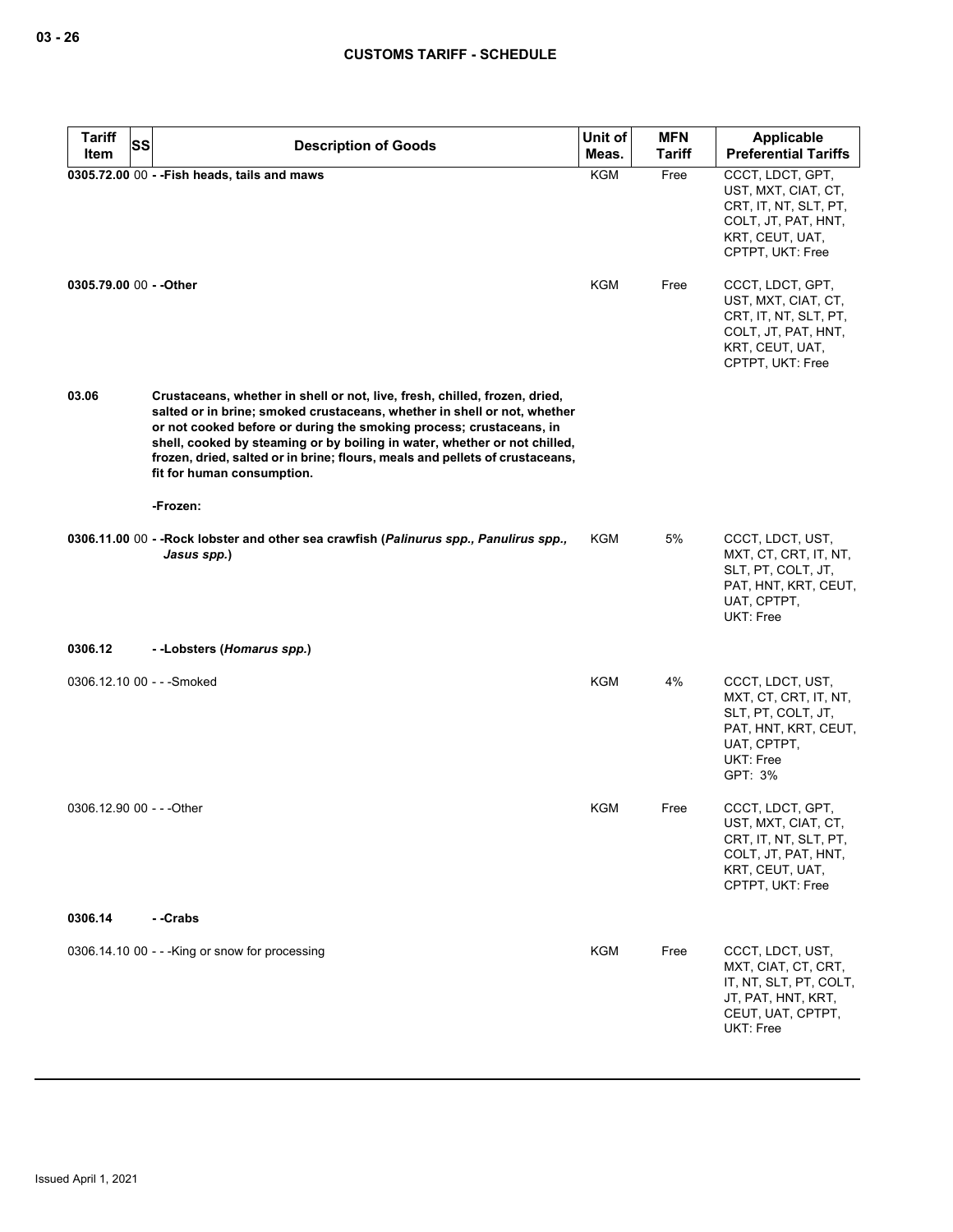| Tariff<br>Item | SS | <b>Description of Goods</b>                                                                              | Unit of<br>Meas.         | <b>MFN</b><br>Tariff | <b>Applicable</b><br><b>Preferential Tariffs</b>                                                                               |
|----------------|----|----------------------------------------------------------------------------------------------------------|--------------------------|----------------------|--------------------------------------------------------------------------------------------------------------------------------|
| 0306.14.90     |    | ---Other                                                                                                 | KGM<br>KGM<br>KGM<br>KGM | 5%                   | CCCT, LDCT, UST,<br>MXT, CT, CRT, IT, NT,<br>SLT, PT, COLT, JT,<br>PAT, HNT, KRT, CEUT,<br>UAT, CPTPT,<br><b>UKT: Free</b>     |
|                |    | 0306.15.00 00 - - Norway lobsters (Nephrops norvegicus)                                                  | KGM                      | 5%                   | CCCT, LDCT, UST,<br>MXT, CT, CRT, IT, NT,<br>SLT, PT, COLT, JT,<br>PAT, HNT, KRT, CEUT,<br>UAT, CPTPT,<br><b>UKT: Free</b>     |
|                |    | 0306.16.00 00 - -Cold-water shrimps and prawns (Pandalus spp., Crangon crangon)                          | KGM                      | Free                 | CCCT, LDCT, GPT,<br>UST, MXT, CIAT, CT,<br>CRT, IT, NT, SLT, PT,<br>COLT, JT, PAT, HNT,<br>KRT, CEUT, UAT,<br>CPTPT, UKT: Free |
| 0306.17.00     |    | - - Other shrimps and prawns                                                                             |                          | Free                 | CCCT, LDCT, GPT,<br>UST, MXT, CIAT, CT,<br>CRT, IT, NT, SLT, PT,<br>COLT, JT, PAT, HNT,<br>KRT, CEUT, UAT,<br>CPTPT, UKT: Free |
|                |    | - - - - -In shell:                                                                                       | KGM                      |                      |                                                                                                                                |
|                |    |                                                                                                          | <b>KGM</b>               |                      |                                                                                                                                |
|                |    |                                                                                                          | KGM                      |                      |                                                                                                                                |
|                |    |                                                                                                          | KGM                      |                      |                                                                                                                                |
|                |    |                                                                                                          | <b>KGM</b>               |                      |                                                                                                                                |
|                |    |                                                                                                          | <b>KGM</b>               |                      |                                                                                                                                |
|                |    |                                                                                                          | KGM                      |                      |                                                                                                                                |
|                |    |                                                                                                          | KGM                      |                      |                                                                                                                                |
|                |    |                                                                                                          | KGM                      |                      |                                                                                                                                |
|                |    | 90 - - - - - Other ………………………………………………………………………………………                                                     | KGM                      |                      |                                                                                                                                |
|                |    | 0306.19.00 00 -- Other, including flours, meals and pellets of crustaceans, fit for human<br>consumption | KGM                      | 5%                   | CCCT, LDCT, UST,<br>MXT, CT, CRT, IT, NT,<br>SLT, PT, COLT, JT,<br>PAT, HNT, KRT, CEUT,<br>UAT, CPTPT,<br>UKT: Free            |

**-Live, fresh or chilled:**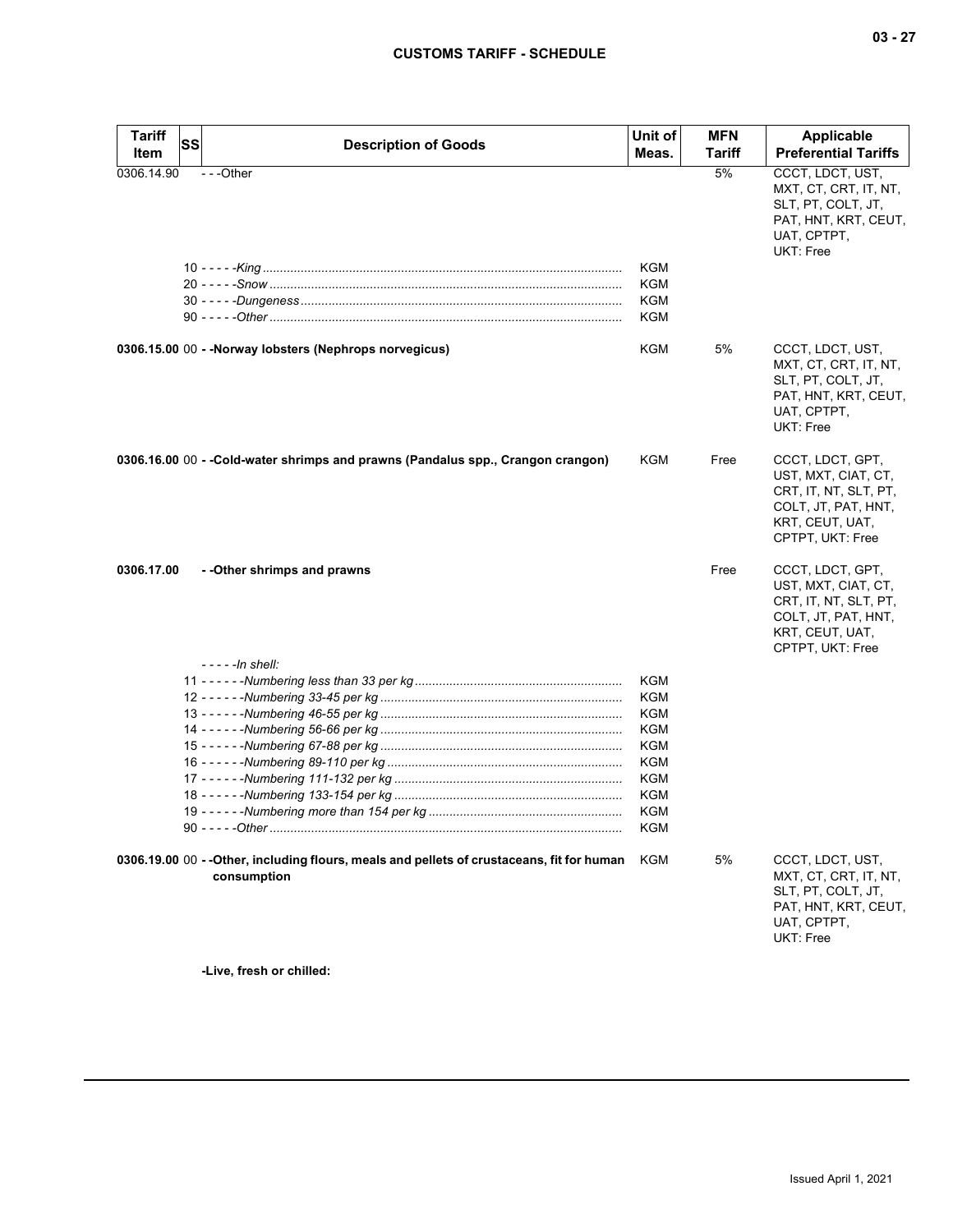| <b>Tariff</b>           | SS | <b>Description of Goods</b>                                                                               | Unit of    | <b>MFN</b>    | Applicable                                                                                                                     |
|-------------------------|----|-----------------------------------------------------------------------------------------------------------|------------|---------------|--------------------------------------------------------------------------------------------------------------------------------|
| Item                    |    |                                                                                                           | Meas.      | <b>Tariff</b> | <b>Preferential Tariffs</b>                                                                                                    |
|                         |    | 0306.31.00 00 - - Rock lobster and other sea crawfish (Palinurus spp., Panulirus spp.,<br>Jasus spp.)     | <b>KGM</b> | 5%            | CCCT, LDCT, UST,<br>MXT, CT, CRT, IT, NT,<br>SLT, PT, COLT, JT,<br>PAT, HNT, KRT, CEUT,<br>UAT, CPTPT,<br>UKT: Free            |
| 0306.32.00              |    | --Lobsters (Homarus spp.)                                                                                 |            | Free          | CCCT, LDCT, GPT,<br>UST, MXT, CIAT, CT,<br>CRT, IT, NT, SLT, PT,<br>COLT, JT, PAT, HNT,<br>KRT, CEUT, UAT,<br>CPTPT, UKT: Free |
|                         |    |                                                                                                           | KGM<br>KGM |               |                                                                                                                                |
| 0306.33.00 00 - - Crabs |    |                                                                                                           | KGM        | 5%            | CCCT, LDCT, UST,<br>MXT, CT, CRT, IT, NT,<br>SLT, PT, COLT, JT,<br>PAT, HNT, KRT, CEUT,<br>UAT, CPTPT,<br>UKT: Free            |
|                         |    | 0306.34.00 00 - - Norway lobsters (Nephrops norvegicus)                                                   | KGM        | 5%            | CCCT, LDCT, UST,<br>MXT, CT, CRT, IT, NT,<br>SLT, PT, COLT, JT,<br>PAT, HNT, KRT, CEUT,<br>UAT, CPTPT,<br>UKT: Free            |
|                         |    | 0306.35.00 00 - -Cold-water shrimps and prawns (Pandalus spp., Crangon crangon)                           | KGM        | Free          | CCCT, LDCT, GPT,<br>UST, MXT, CIAT, CT,<br>CRT, IT, NT, SLT, PT,<br>COLT, JT, PAT, HNT,<br>KRT, CEUT, UAT,<br>CPTPT, UKT: Free |
| 0306.36.00              |    | - -Other shrimps and prawns                                                                               |            | Free          | CCCT, LDCT, GPT,<br>UST, MXT, CIAT, CT,<br>CRT, IT, NT, SLT, PT,<br>COLT, JT, PAT, HNT,<br>KRT, CEUT, UAT,<br>CPTPT, UKT: Free |
|                         |    |                                                                                                           | KGM<br>KGM |               |                                                                                                                                |
|                         |    | 0306.39.00 00 - - Other, including flours, meals and pellets of crustaceans, fit for human<br>consumption | KGM        | 5%            | CCCT, LDCT, UST,<br>MXT, CT, CRT, IT, NT,<br>SLT, PT, COLT, JT,<br>PAT, HNT, KRT, CEUT,<br>UAT, CPTPT,<br>UKT: Free            |

**-Other:**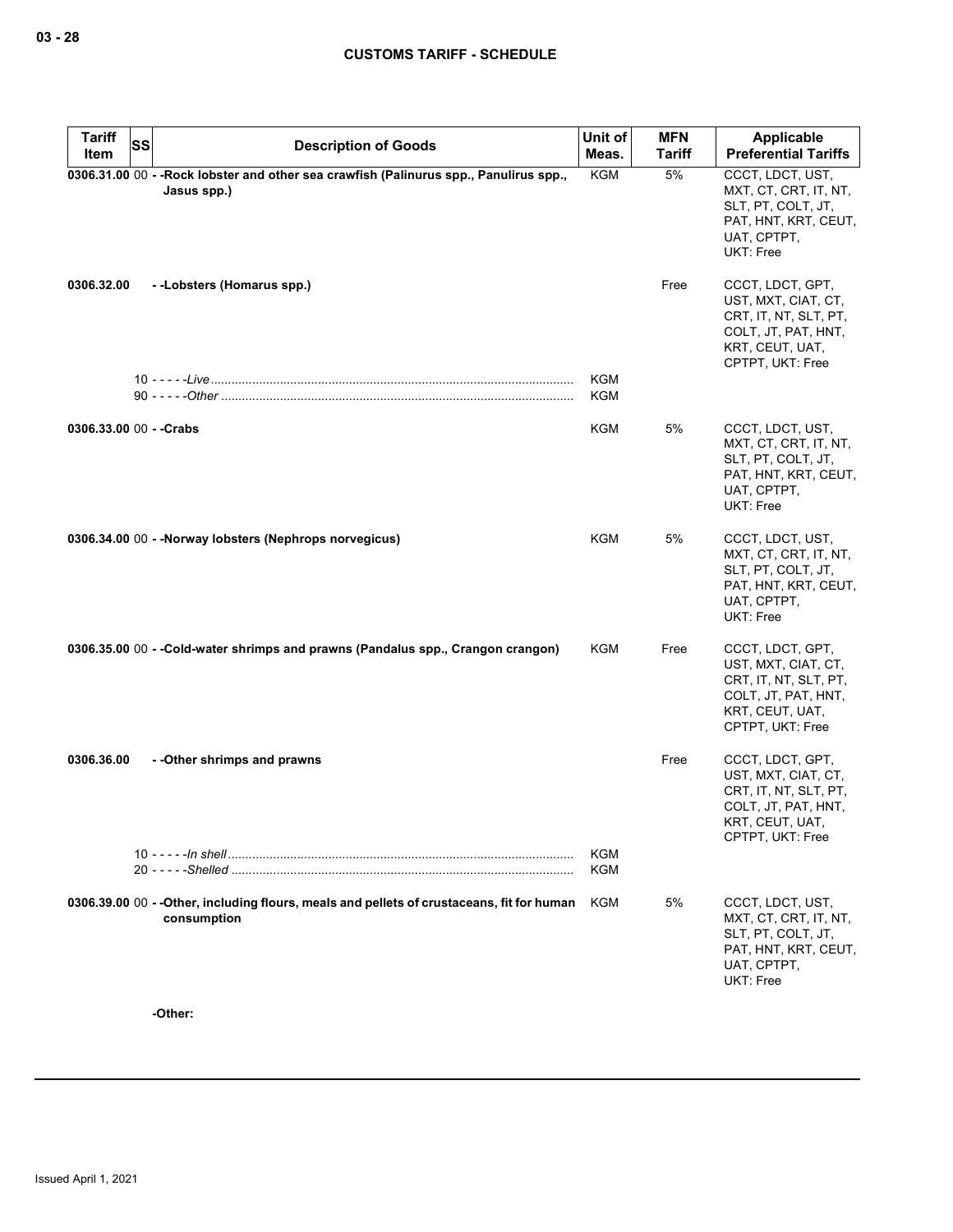| <b>Tariff</b><br>SS<br><b>Item</b> | <b>Description of Goods</b>                                                                                                                                                                                                                                                  | Unit of<br>Meas. | <b>MFN</b><br><b>Tariff</b> | <b>Applicable</b><br><b>Preferential Tariffs</b>                                                                               |
|------------------------------------|------------------------------------------------------------------------------------------------------------------------------------------------------------------------------------------------------------------------------------------------------------------------------|------------------|-----------------------------|--------------------------------------------------------------------------------------------------------------------------------|
| 0306.92                            | 0306.91.00 00 - - Rock lobster and other sea crawfish (Palinurus spp., Panulirus spp.,<br>Jasus spp.)<br>--Lobsters (Homarus spp.)                                                                                                                                           | <b>KGM</b>       | 5%                          | CCCT, LDCT, UST,<br>MXT, CT, CRT, IT, NT,<br>SLT, PT, COLT, JT,<br>PAT, HNT, KRT, CEUT,<br>UAT, CPTPT,<br>UKT: Free            |
|                                    |                                                                                                                                                                                                                                                                              |                  |                             |                                                                                                                                |
| 0306.92.10 00 - - - Smoked         |                                                                                                                                                                                                                                                                              | KGM              | 4%                          | CCCT, LDCT, UST,<br>MXT, CT, CRT, IT, NT,<br>SLT, PT, COLT, JT,<br>PAT, HNT, KRT, CEUT,<br>UAT, CPTPT,<br>UKT: Free<br>GPT: 3% |
| 0306.92.90 00 - - - Other          |                                                                                                                                                                                                                                                                              | <b>KGM</b>       | Free                        | CCCT, LDCT, GPT,<br>UST, MXT, CIAT, CT,<br>CRT, IT, NT, SLT, PT,<br>COLT, JT, PAT, HNT,<br>KRT, CEUT, UAT,<br>CPTPT, UKT: Free |
| 0306.93.00 00 - - Crabs            |                                                                                                                                                                                                                                                                              | <b>KGM</b>       | 5%                          | CCCT, LDCT, UST,<br>MXT, CT, CRT, IT, NT,<br>SLT, PT, COLT, JT,<br>PAT, HNT, KRT, CEUT,<br>UAT, CPTPT,<br><b>UKT: Free</b>     |
|                                    | 0306.94.00 00 - - Norway lobsters (Nephrops norvegicus)                                                                                                                                                                                                                      | KGM              | 5%                          | CCCT, LDCT, UST,<br>MXT, CT, CRT, IT, NT,<br>SLT, PT, COLT, JT,<br>PAT, HNT, KRT, CEUT,<br>UAT, CPTPT,<br>UKT: Free            |
|                                    | 0306.95.00 00 - - Shrimps and prawns                                                                                                                                                                                                                                         | <b>KGM</b>       | Free                        | CCCT, LDCT, GPT,<br>UST, MXT, CIAT, CT,<br>CRT, IT, NT, SLT, PT,<br>COLI, JI, PAI, HNI,<br>KRT, CEUT, UAT,<br>CPTPT, UKT: Free |
|                                    | 0306.99.00 00 -- Other, including flours, meals and pellets of crustaceans, fit for human<br>consumption                                                                                                                                                                     | KGM              | 5%                          | CCCT, LDCT, UST,<br>MXT, CT, CRT, IT, NT,<br>SLT, PT, COLT, JT,<br>PAT, HNT, KRT, CEUT,<br>UAT, CPTPT,<br>UKT: Free            |
| 03.07                              | Molluscs, whether in shell or not, live, fresh, chilled, frozen, dried, salted<br>or in brine; smoked molluscs, whether in shell or not, whether or not<br>cooked before or during the smoking process; flours, meals and pellets<br>of molluscs, fit for human consumption. |                  |                             |                                                                                                                                |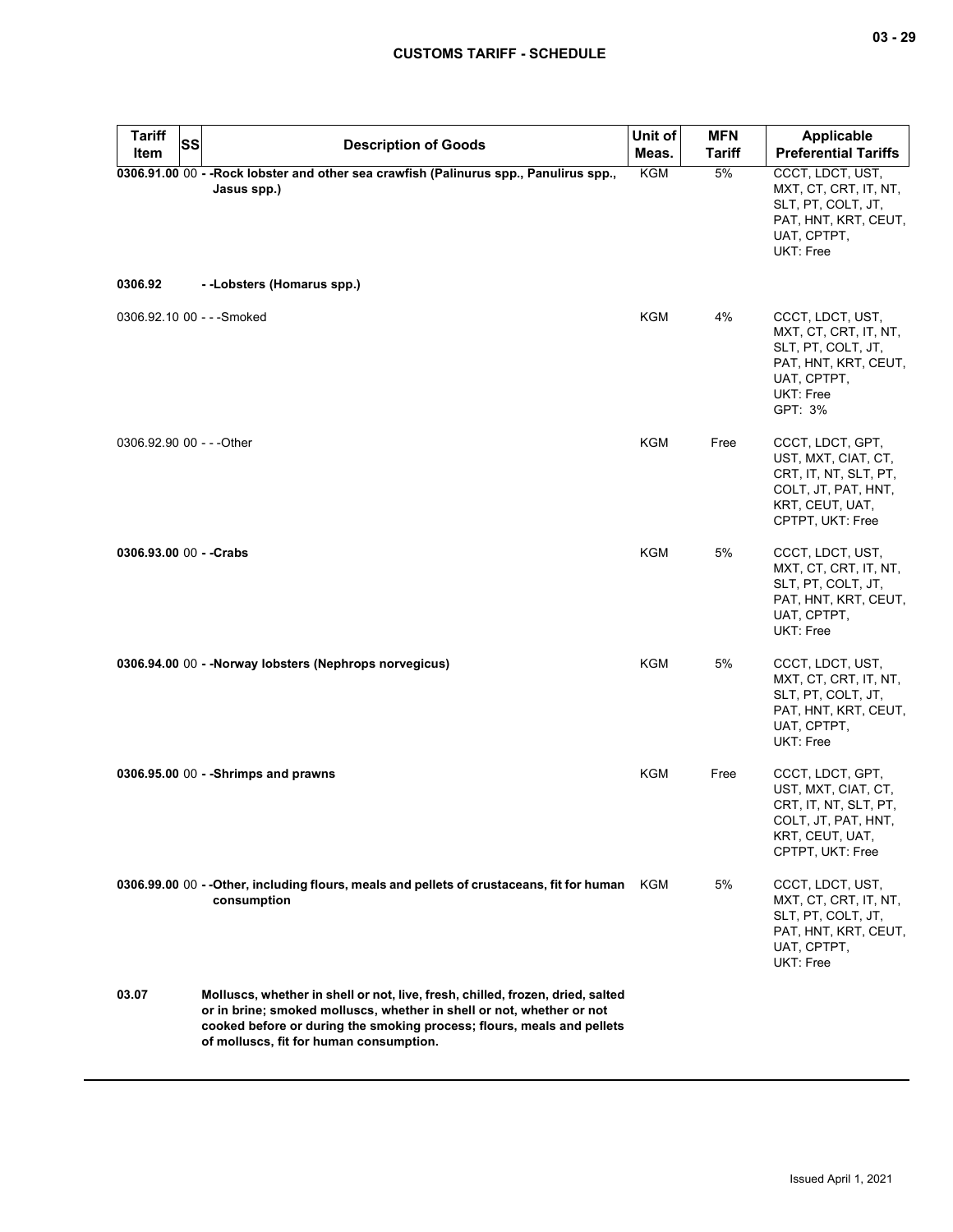| <b>Tariff</b><br>Item        | <b>SS</b> | <b>Description of Goods</b>                                           | Unit of<br>Meas. | <b>MFN</b><br><b>Tariff</b> | Applicable<br><b>Preferential Tariffs</b>                                                                                      |
|------------------------------|-----------|-----------------------------------------------------------------------|------------------|-----------------------------|--------------------------------------------------------------------------------------------------------------------------------|
|                              |           | -Oysters:                                                             |                  |                             |                                                                                                                                |
| 0307.11                      |           | --Live, fresh or chilled                                              |                  |                             |                                                                                                                                |
| 0307.11.10 00 - - - In shell |           |                                                                       | <b>KGM</b>       | 3%                          | CCCT, LDCT, GPT,<br>UST, MXT, CT, CRT, IT,<br>NT, SLT, PT, COLT, JT,<br>PAT, HNT, KRT, CEUT,<br>UAT, CPTPT,<br>UKT: Free       |
| 0307.11.20 00 - - - Shelled  |           |                                                                       | <b>KGM</b>       | Free                        | CCCT, LDCT, GPT,<br>UST, MXT, CIAT, CT,<br>CRT, IT, NT, SLT, PT,<br>COLT, JT, PAT, HNT,<br>KRT, CEUT, UAT,<br>CPTPT, UKT: Free |
| 0307.12                      |           | - -Frozen                                                             |                  |                             |                                                                                                                                |
| 0307.12.10 00 - - - Smoked   |           |                                                                       | KGM              | 2%                          | CCCT, LDCT, GPT,<br>UST, MXT, CIAT, CT,<br>CRT, IT, NT, SLT, PT,<br>COLT, JT, PAT, HNT,<br>KRT, CEUT, UAT,<br>CPTPT, UKT: Free |
| 0307.12.90 00 - - - Other    |           |                                                                       | KGM              | Free                        | CCCT, LDCT, GPT,<br>UST, MXT, CIAT, CT,<br>CRT, IT, NT, SLT, PT,<br>COLT, JT, PAT, HNT,<br>KRT, CEUT, UAT,<br>CPTPT, UKT: Free |
| 0307.19                      |           | - -Other                                                              |                  |                             |                                                                                                                                |
| 0307.19.10 00 - - - Smoked   |           |                                                                       | <b>KGM</b>       | 2%                          | CCCT, LDCT, GPT,<br>UST, MXT, CT, CRT, IT,<br>NT, SLT, PT, COLT, JT,<br>PAT, HNT, KRT, CEUT,<br>UAT, CPTPT,<br>UKT: Free       |
| 0307.19.90 00 - - - Other    |           |                                                                       | <b>KGM</b>       | Free                        | CCCT, LDCT, GPT,<br>UST, MXT, CIAT, CT,<br>CRT, IT, NT, SLT, PT,<br>COLT, JT, PAT, HNT,<br>KRT, CEUT, UAT,<br>CPTPT, UKT: Free |
|                              |           | -Scallops, including queen scallops, of the genera Pecten, Chlamys or |                  |                             |                                                                                                                                |

*Placopecten***:**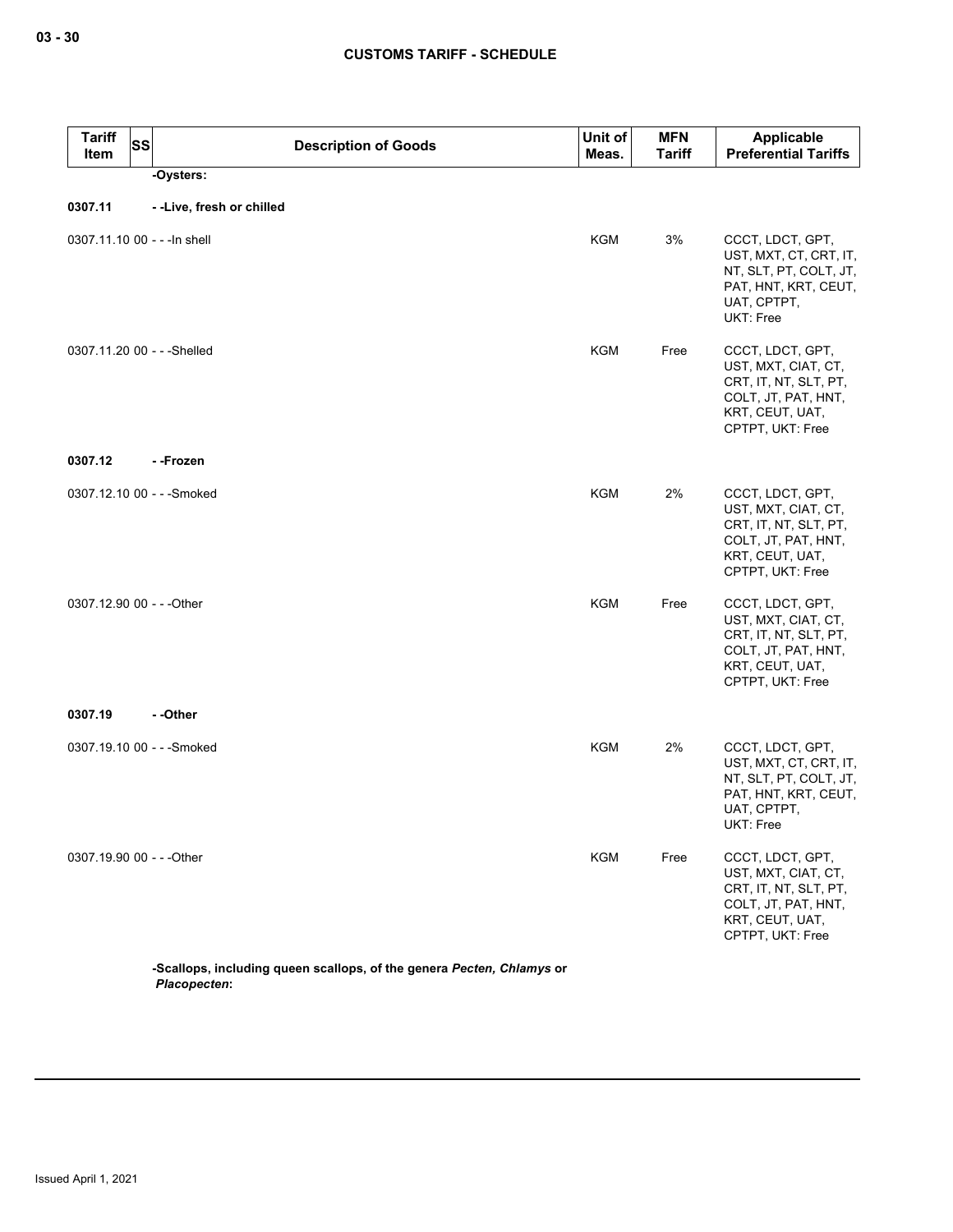| <b>Tariff</b><br>Item      | <b>SS</b> | <b>Description of Goods</b>          | Unit of<br>Meas.         | <b>MFN</b><br>Tariff | <b>Applicable</b><br><b>Preferential Tariffs</b>                                                                                      |
|----------------------------|-----------|--------------------------------------|--------------------------|----------------------|---------------------------------------------------------------------------------------------------------------------------------------|
| 0307.21.00                 |           | - - Live, fresh or chilled           | <b>KGM</b>               | Free                 | CCCT, LDCT, GPT,<br>UST, MXT, CIAT, CT,<br>CRT, IT, NT, SLT, PT,<br>COLT, JT, PAT, HNT,<br>KRT, CEUT, UAT,<br>CPTPT, UKT: Free        |
|                            |           |                                      | <b>KGM</b>               |                      |                                                                                                                                       |
| 0307.22.00 00 - - Frozen   |           |                                      | KGM                      | Free                 | CCCT, LDCT, GPT,<br>UST, MXT, CIAT, CT,<br>CRT, IT, NT, SLT, PT,<br>COLT, JT, PAT, HNT,<br>KRT, CEUT, UAT,<br>CPTPT, UKT: Free        |
| 0307.29.00 00 - - Other    |           |                                      | <b>KGM</b>               | 4%                   | CCCT, LDCT, UST,<br>MXT, CT, CRT, IT, NT,<br>SLT, PT, COLT, JT,<br>PAT, HNT, KRT, CEUT,<br>UAT, CPTPT,<br><b>UKT: Free</b><br>GPT: 3% |
|                            |           | -Mussels (Mytilus spp., Perna spp.): |                          |                      |                                                                                                                                       |
| 0307.31.00                 |           | --Live, fresh or chilled             |                          | Free                 | CCCT, LDCT, GPT,<br>UST, MXT, CIAT, CT,<br>CRT, IT, NT, SLT, PT,<br>COLT, JT, PAT, HNT,<br>KRT, CEUT, UAT,<br>CPTPT, UKT: Free        |
|                            |           |                                      | <b>KGM</b><br><b>KGM</b> |                      |                                                                                                                                       |
| 0307.32                    |           | - -Frozen                            |                          |                      |                                                                                                                                       |
| 0307.32.10 00 - - - Smoked |           |                                      | KGM                      | 4%                   | CCCT, LDCT, UST,<br>MXT, CIAT, CT, CRT,<br>IT, NT, SLT, PT, COLT,<br>JT, PAT, HNT, KRT,<br>CEUT, UAT, CPTPT,<br>UKT: Free<br>GPT: 3%  |
| 0307.32.90 00 - - - Other  |           |                                      | <b>KGM</b>               | Free                 | CCCT, LDCT, GPT,<br>UST, MXT, CIAT, CT,<br>CRT, IT, NT, SLT, PT,<br>COLT, JT, PAT, HNT,<br>KRT, CEUT, UAT,<br>CPTPT, UKT: Free        |
| 0307.39                    |           | - -Other                             |                          |                      |                                                                                                                                       |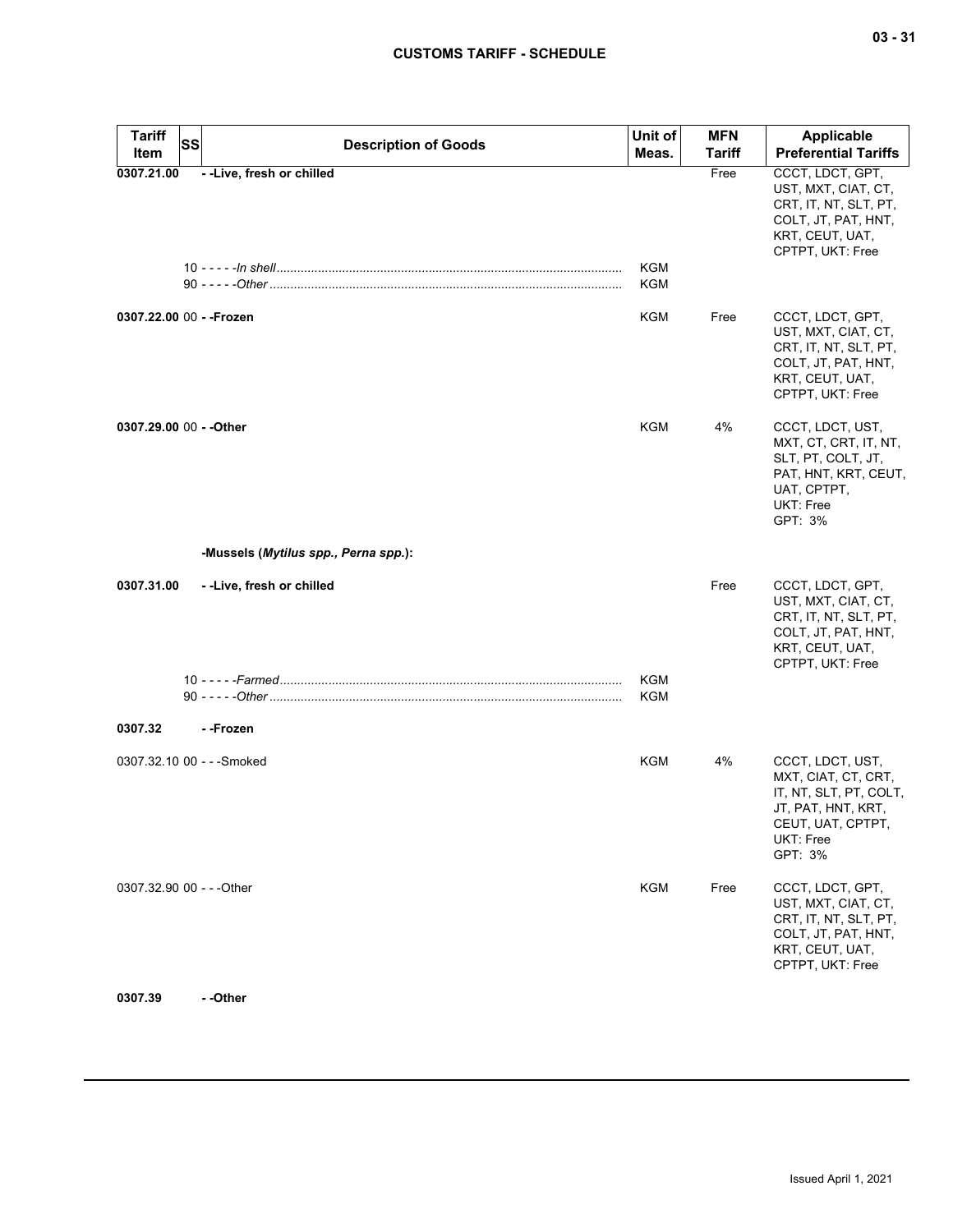| <b>Tariff</b>           | SS<br><b>Description of Goods</b>        | Unit of           | <b>MFN</b>    | Applicable                                                                                                                     |
|-------------------------|------------------------------------------|-------------------|---------------|--------------------------------------------------------------------------------------------------------------------------------|
| Item                    |                                          | Meas.             | <b>Tariff</b> | <b>Preferential Tariffs</b>                                                                                                    |
|                         | 0307.39.10 00 - - - Smoked               | KGM               | 4%            | CCCT, LDCT, UST,<br>MXT, CT, CRT, IT, NT,<br>SLT, PT, COLT, JT,<br>PAT, HNT, KRT, CEUT,<br>UAT, CPTPT,<br>UKT: Free<br>GPT: 3% |
|                         | 0307.39.90 00 - - - Other                | <b>KGM</b>        | Free          | CCCT, LDCT, GPT,<br>UST, MXT, CIAT, CT,<br>CRT, IT, NT, SLT, PT,<br>COLT, JT, PAT, HNT,<br>KRT, CEUT, UAT,<br>CPTPT, UKT: Free |
|                         | -Cuttle fish and squid:                  |                   |               |                                                                                                                                |
|                         | 0307.42.00 00 - - Live, fresh or chilled | <b>KGM</b>        | Free          | CCCT, LDCT, GPT,<br>UST, MXT, CIAT, CT,<br>CRT, IT, NT, SLT, PT,<br>COLT, JT, PAT, HNT,<br>KRT, CEUT, UAT,<br>CPTPT, UKT: Free |
| 0307.43.00              | - -Frozen                                |                   | Free          | CCCT, LDCT, GPT,<br>UST, MXT, CIAT, CT,<br>CRT, IT, NT, SLT, PT,<br>COLT, JT, PAT, HNT,<br>KRT, CEUT, UAT,<br>CPTPT, UKT: Free |
|                         |                                          | KGM<br><b>KGM</b> |               |                                                                                                                                |
|                         |                                          |                   |               |                                                                                                                                |
| 0307.49.00 00 - - Other |                                          | KGM               | Free          | CCCT, LDCT, GPT,<br>UST, MXT, CIAT, CT,<br>CRT, IT, NT, SLT, PT,<br>COLT, JT, PAT, HNT,<br>KRT, CEUT, UAT,<br>CPTPT, UKT: Free |
|                         | -Octopus (Octopus spp.):                 |                   |               |                                                                                                                                |
|                         | 0307.51.00 00 - - Live, fresh or chilled | <b>KGM</b>        | Free          | CCCT, LDCT, GPT,<br>UST, MXT, CIAT, CT,<br>CRT, IT, NT, SLT, PT,<br>COLT, JT, PAT, HNT,<br>KRT, CEUT, UAT,<br>CPTPT, UKT: Free |
|                         | 0307.52.00 00 - - Frozen                 | <b>KGM</b>        | Free          | CCCT, LDCT, GPT,<br>UST, MXT, CIAT, CT,<br>CRT, IT, NT, SLT, PT,<br>COLT, JT, PAT, HNT,<br>KRT, CEUT, UAT,<br>CPTPT, UKT: Free |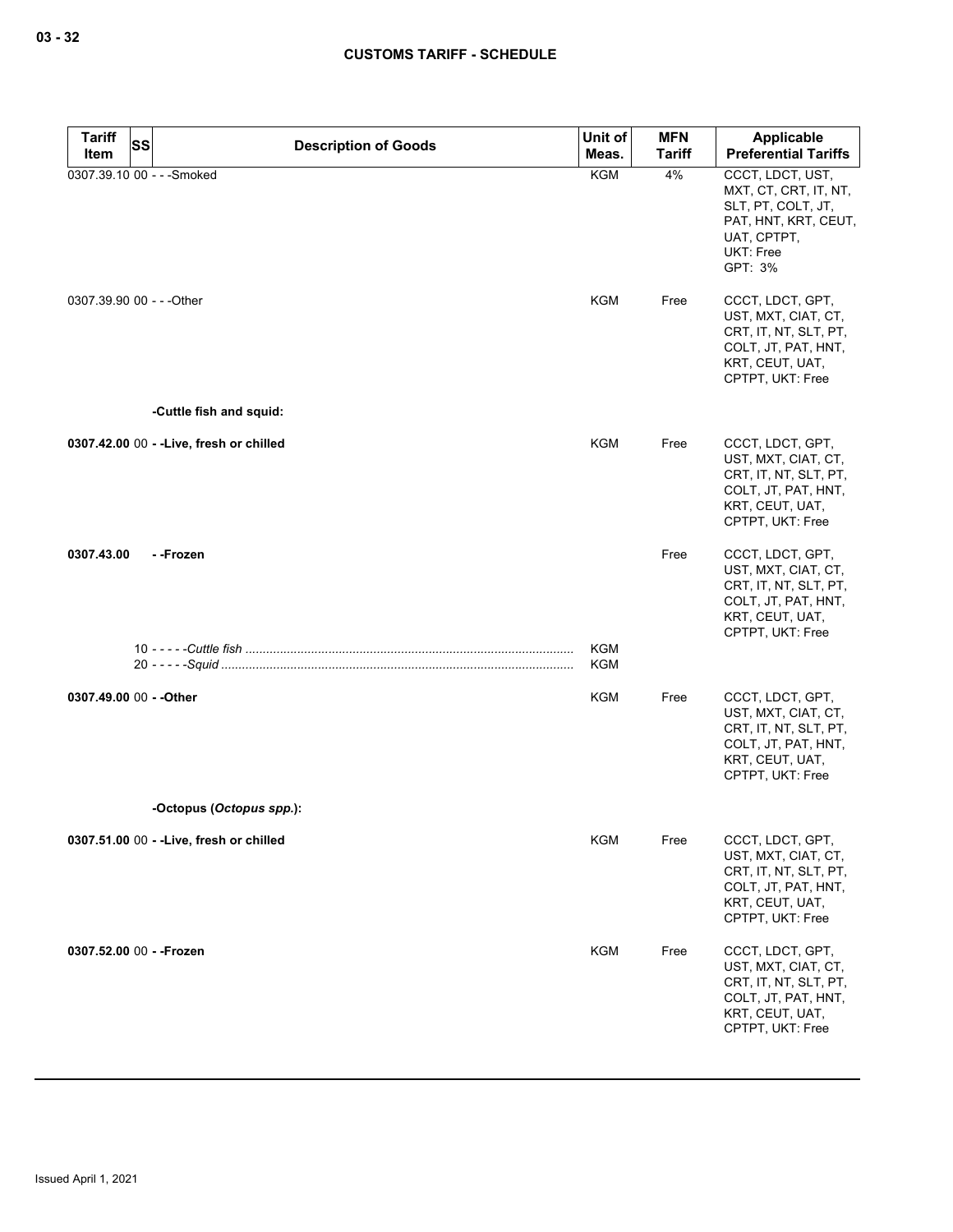| <b>Tariff</b><br>Item     | SS<br><b>Description of Goods</b>                                                                                                                                                                         | Unit of<br>Meas.         | <b>MFN</b><br><b>Tariff</b> | <b>Applicable</b><br><b>Preferential Tariffs</b>                                                                                     |
|---------------------------|-----------------------------------------------------------------------------------------------------------------------------------------------------------------------------------------------------------|--------------------------|-----------------------------|--------------------------------------------------------------------------------------------------------------------------------------|
| 0307.59.00 00 - - Other   |                                                                                                                                                                                                           | <b>KGM</b>               | Free                        | CCCT, LDCT, GPT,<br>UST, MXT, CIAT, CT,<br>CRT, IT, NT, SLT, PT,<br>COLT, JT, PAT, HNT,<br>KRT, CEUT, UAT,<br>CPTPT, UKT: Free       |
| 0307.60                   | -Snails, other than sea snails                                                                                                                                                                            |                          |                             |                                                                                                                                      |
|                           | 0307.60.10 00 - - - Smoked                                                                                                                                                                                | <b>KGM</b>               | 4%                          | CCCT, LDCT, UST,<br>MXT, CT, CRT, IT, NT,<br>SLT, PT, COLT, JT,<br>PAT, HNT, KRT, CEUT,<br>UAT, CPTPT,<br>UKT: Free<br>GPT: 3%       |
| 0307.60.90 00 - - - Other |                                                                                                                                                                                                           | <b>KGM</b>               | Free                        | CCCT, LDCT, GPT,<br>UST, MXT, CIAT, CT,<br>CRT, IT, NT, SLT, PT,<br>COLT, JT, PAT, HNT,<br>KRT, CEUT, UAT,<br>CPTPT, UKT: Free       |
|                           | -Clams, cockles and ark shells (families Arcidae, Arcticidae, Cardiidae,<br>Donacidae, Hiatellidae, Mactridae, Mesodesmatidae, Myidae,<br>Semelidae, Solecurtidae, Solenidae, Tridacnidae and Veneridae): |                          |                             |                                                                                                                                      |
| 0307.71.00                | --Live, fresh or chilled                                                                                                                                                                                  |                          | Free                        | CCCT, LDCT, GPT,<br>UST, MXT, CIAT, CT,<br>CRT, IT, NT, SLT, PT,<br>COLT, JT, PAT, HNT,<br>KRT, CEUT, UAT,<br>CPTPT, UKT: Free       |
|                           | -----Geoduck clams:                                                                                                                                                                                       |                          |                             |                                                                                                                                      |
|                           | $---Other claims:$                                                                                                                                                                                        | <b>KGM</b><br><b>KGM</b> |                             |                                                                                                                                      |
|                           |                                                                                                                                                                                                           | KGM<br>KGM               |                             |                                                                                                                                      |
|                           |                                                                                                                                                                                                           |                          |                             |                                                                                                                                      |
| 0307.72                   | - -Frozen                                                                                                                                                                                                 |                          |                             |                                                                                                                                      |
|                           | 0307.72.10 00 - - - Smoked                                                                                                                                                                                | <b>KGM</b>               | 6.5%                        | CCCT, LDCT, UST,<br>MXT, CIAT, CT, CRT,<br>IT, NT, SLT, PT, COLT,<br>JT, PAT, HNT, KRT,<br>CEUT, UAT, CPTPT,<br>UKT: Free<br>GPT: 6% |
| 0307.72.90 00 - - - Other |                                                                                                                                                                                                           | <b>KGM</b>               | Free                        | CCCT, LDCT, GPT,<br>UST, MXT, CIAT, CT,<br>CRT, IT, NT, SLT, PT,<br>COLT, JT, PAT, HNT,<br>KRT, CEUT, UAT,<br>CPTPT, UKT: Free       |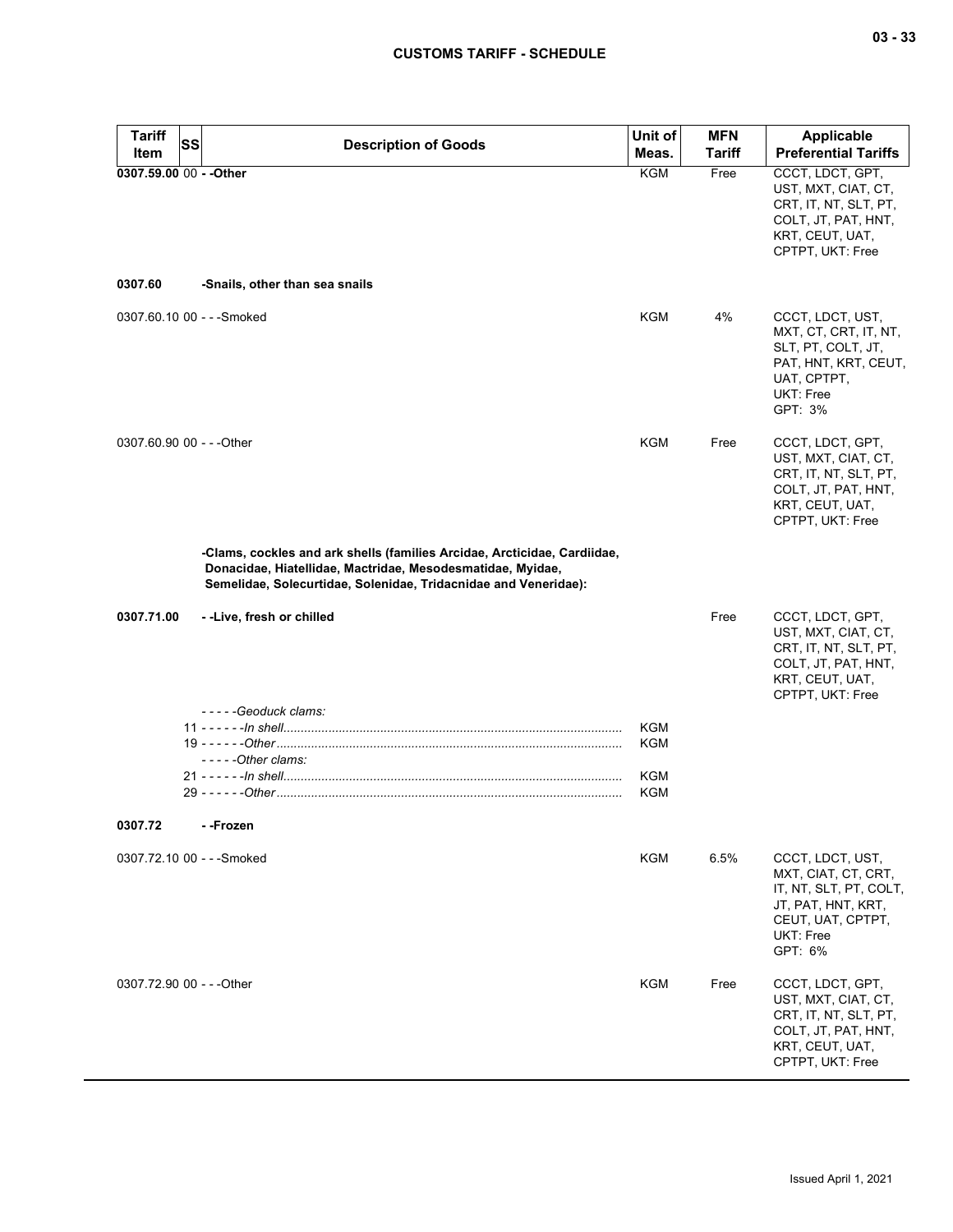| <b>Tariff</b><br><b>SS</b><br>Item | <b>Description of Goods</b>                                              | Unit of<br>Meas. | MFN<br><b>Tariff</b> | Applicable<br><b>Preferential Tariffs</b>                                                                                      |
|------------------------------------|--------------------------------------------------------------------------|------------------|----------------------|--------------------------------------------------------------------------------------------------------------------------------|
| 0307.79                            | --Other                                                                  |                  |                      |                                                                                                                                |
| 0307.79.10 00 - - - Smoked         |                                                                          | KGM              | 6.5%                 | CCCT, LDCT, UST,<br>MXT, CT, CRT, IT, NT,<br>SLT, PT, COLT, JT,<br>PAT, HNT, KRT, CEUT,<br>UAT, CPTPT,<br>UKT: Free<br>GPT: 6% |
| 0307.79.90 00 - - - Other          |                                                                          | KGM              | Free                 | CCCT, LDCT, GPT,<br>UST, MXT, CIAT, CT,<br>CRT, IT, NT, SLT, PT,<br>COLT, JT, PAT, HNT,<br>KRT, CEUT, UAT,<br>CPTPT, UKT: Free |
|                                    | -Abalone (Haliotis spp.) and stromboid conchs (Strombus spp.):           |                  |                      |                                                                                                                                |
|                                    | 0307.81.00 00 - - Live, fresh or chilled abalone (Haliotis spp.)         | <b>KGM</b>       | Free                 | CCCT, LDCT, GPT,<br>UST, MXT, CIAT, CT,<br>CRT, IT, NT, SLT, PT,<br>COLT, JT, PAT, HNT,<br>KRT, CEUT, UAT,<br>CPTPT, UKT: Free |
|                                    | 0307.82.00 00 - -Live, fresh or chilled stromboid conchs (Strombus spp.) | KGM              | Free                 | CCCT, LDCT, GPT,<br>UST, MXT, CIAT, CT,<br>CRT, IT, NT, SLT, PT,<br>COLT, JT, PAT, HNT,<br>KRT, CEUT, UAT,<br>CPTPT, UKT: Free |
| 0307.83                            | - - Frozen abalone (Haliotis spp.)                                       |                  |                      |                                                                                                                                |
| 0307.83.10 00 - - - Smoked         |                                                                          | KGM              | 4%                   | CCCT, LDCT, UST,<br>MXT, CT, CRT, IT, NT,<br>SLT, PT, COLT, JT,<br>PAT, HNT, KRT, CEUT,<br>UAT, CPTPT,<br>UKT: Free<br>GPT: 3% |
| 0307.83.90 00 - - - Other          |                                                                          | <b>KGM</b>       | Free                 | CCCT, LDCT, GPT,<br>UST, MXT, CIAT, CT,<br>CRT, IT, NT, SLT, PT,<br>COLT, JT, PAT, HNT,<br>KRT, CEUT, UAT,<br>CPTPT, UKT: Free |

**0307.84 - -Frozen stromboid conchs (Strombus spp.)**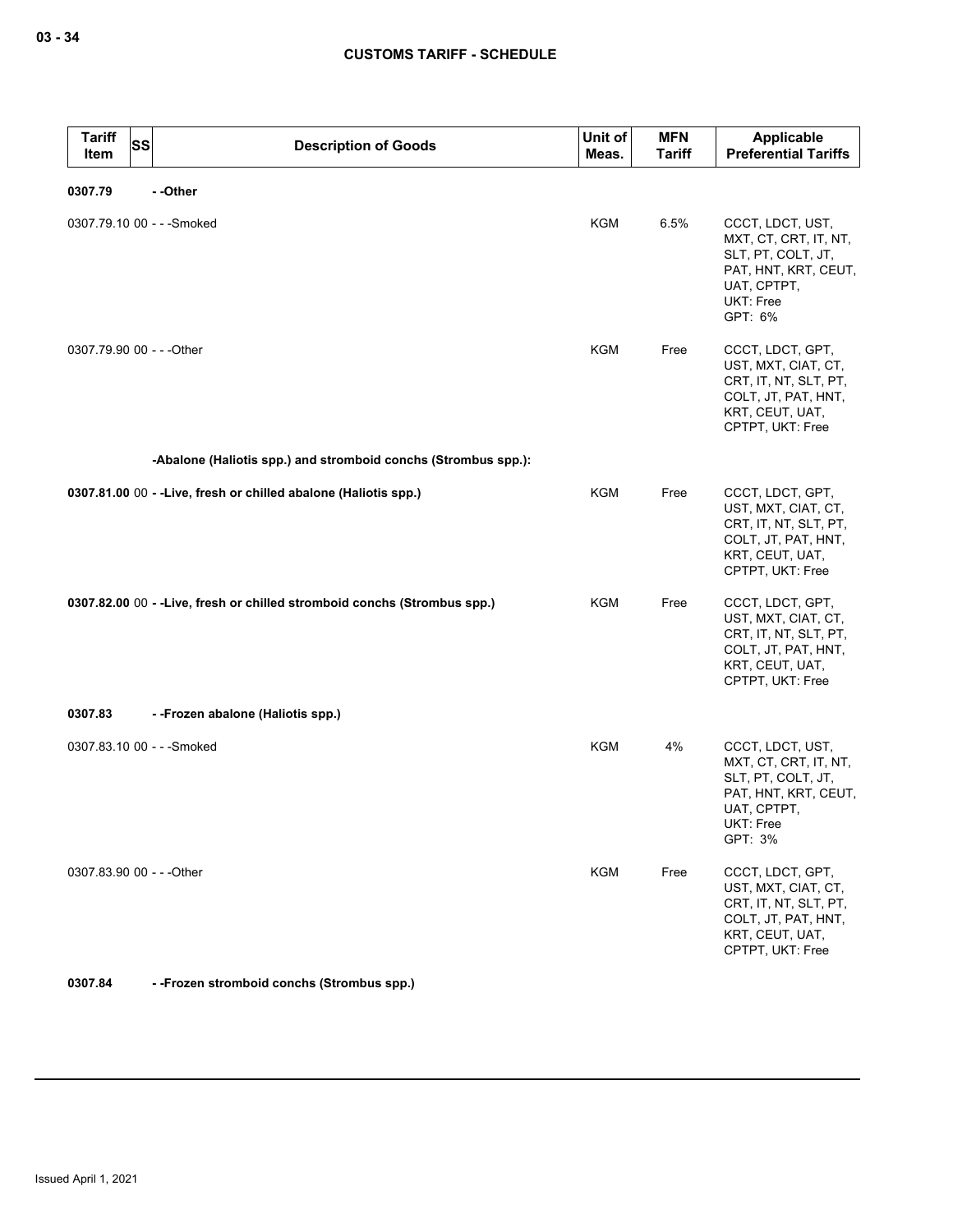| <b>Tariff</b>             | SS<br><b>Description of Goods</b>                                       | Unit of    | <b>MFN</b>    | <b>Applicable</b>                                                                                                                    |
|---------------------------|-------------------------------------------------------------------------|------------|---------------|--------------------------------------------------------------------------------------------------------------------------------------|
| Item                      |                                                                         | Meas.      | <b>Tariff</b> | <b>Preferential Tariffs</b>                                                                                                          |
|                           | 0307.84.10 00 - - - Smoked                                              | <b>KGM</b> | 4%            | CCCT, LDCT, UST,<br>MXT, CIAT, CT, CRT,<br>IT, NT, SLT, PT, COLT,<br>JT, PAT, HNT, KRT,<br>CEUT, UAT, CPTPT,<br>UKT: Free<br>GPT: 3% |
| 0307.84.90 00 - - - Other |                                                                         | <b>KGM</b> | Free          | CCCT, LDCT, GPT,<br>UST, MXT, CIAT, CT,<br>CRT, IT, NT, SLT, PT,<br>COLT, JT, PAT, HNT,<br>KRT, CEUT, UAT,<br>CPTPT, UKT: Free       |
| 0307.87                   | - - Other abalone (Haliotis spp.)                                       |            |               |                                                                                                                                      |
|                           | 0307.87.10 00 - - - Smoked                                              | <b>KGM</b> | 4%            | CCCT, LDCT, UST,<br>MXT, CT, CRT, IT, NT,<br>SLT, PT, COLT, JT,<br>PAT, HNT, KRT, CEUT,<br>UAT, CPTPT,<br>UKT: Free<br>GPT: 3%       |
| 0307.87.90 00 - - - Other |                                                                         | <b>KGM</b> | Free          | CCCT, LDCT, GPT,<br>UST, MXT, CIAT, CT,<br>CRT, IT, NT, SLT, PT,<br>COLT, JT, PAT, HNT,<br>KRT, CEUT, UAT,<br>CPTPT, UKT: Free       |
| 0307.88                   | - - Other stromboid conchs (Strombus spp.)                              |            |               |                                                                                                                                      |
|                           | 0307.88.10 00 - - - Smoked                                              | KGM        | 4%            | CCCT, LDCT, UST,<br>MXT, CIAT, CT, CRT,<br>IT, NT, SLT, PT, COLT,<br>JT, PAT, HNT, KRT,<br>CEUT, UAT, CPTPT,<br>UKT: Free<br>GPT: 3% |
| 0307.88.90 00 - - - Other |                                                                         | <b>KGM</b> | Free          | CCCT, LDCT, GPT,<br>UST, MXT, CIAT, CT,<br>CRT, IT, NT, SLT, PT,<br>COLT, JT, PAT, HNT,<br>KRT, CEUT, UAT,<br>CPTPT, UKT: Free       |
|                           | -Other, including flours, meals and pellets, fit for human consumption: |            |               |                                                                                                                                      |
|                           | 0307.91.00 00 - - Live, fresh or chilled                                | <b>KGM</b> | Free          | CCCT, LDCT, GPT,<br>UST, MXT, CIAT, CT,<br>CRT, IT, NT, SLT, PT,<br>COLT, JT, PAT, HNT,<br>KRT, CEUT, UAT,<br>CPTPT, UKT: Free       |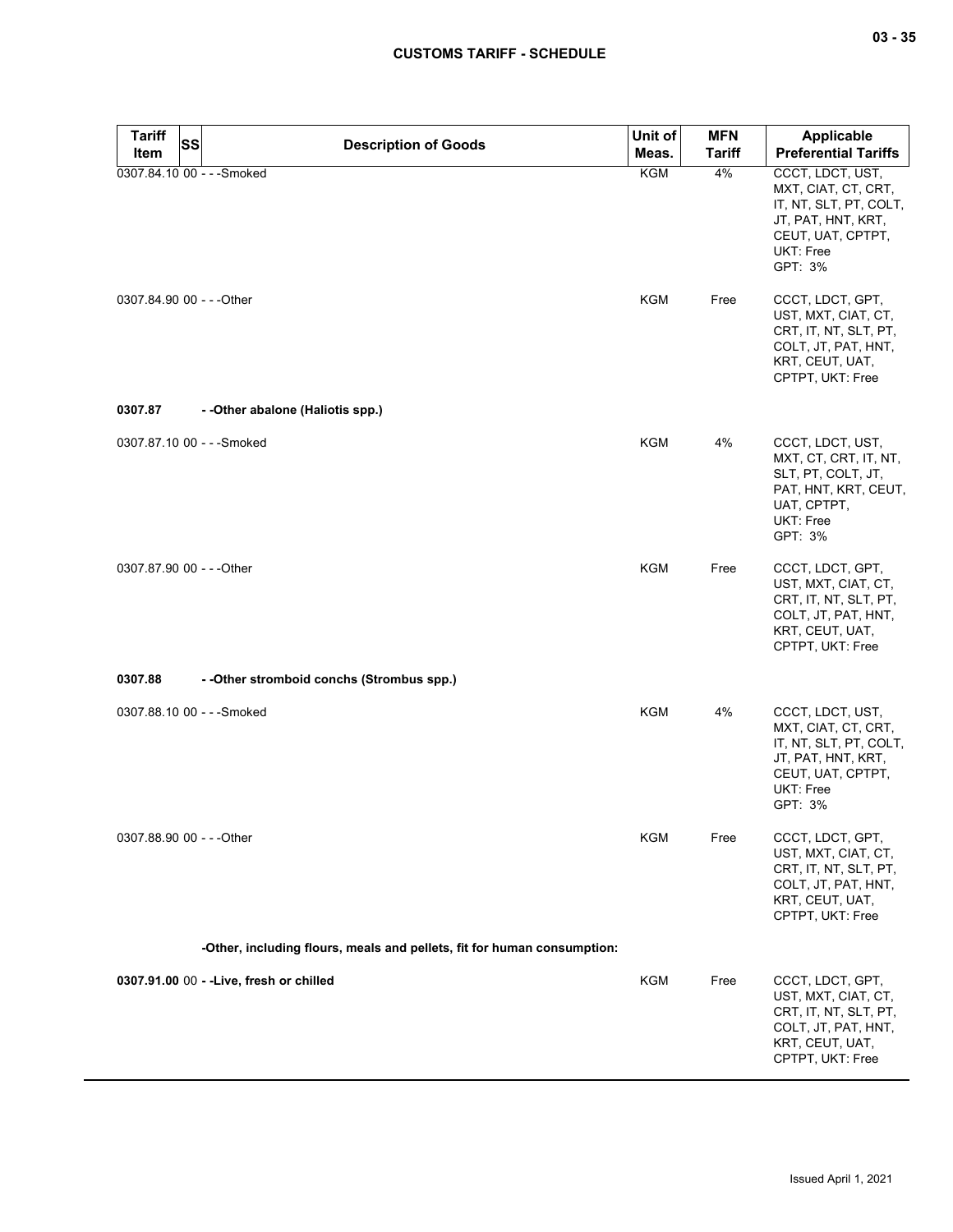| <b>Tariff</b><br>Item     | <b>SS</b><br><b>Description of Goods</b>                                                                                                                                                                                                                                                                                                                                            | Unit of<br>Meas. | <b>MFN</b><br><b>Tariff</b> | Applicable<br><b>Preferential Tariffs</b>                                                                                            |
|---------------------------|-------------------------------------------------------------------------------------------------------------------------------------------------------------------------------------------------------------------------------------------------------------------------------------------------------------------------------------------------------------------------------------|------------------|-----------------------------|--------------------------------------------------------------------------------------------------------------------------------------|
| 0307.92                   | - -Frozen                                                                                                                                                                                                                                                                                                                                                                           |                  |                             |                                                                                                                                      |
|                           | 0307.92.10 00 - - - Smoked                                                                                                                                                                                                                                                                                                                                                          | <b>KGM</b>       | 4%                          | CCCT, LDCT, UST,<br>MXT, CIAT, CT, CRT,<br>IT, NT, SLT, PT, COLT,<br>JT, PAT, HNT, KRT,<br>CEUT, UAT, CPTPT,<br>UKT: Free<br>GPT: 3% |
| 0307.92.90 00 - - - Other |                                                                                                                                                                                                                                                                                                                                                                                     | <b>KGM</b>       | Free                        | CCCT, LDCT, GPT,<br>UST, MXT, CIAT, CT,<br>CRT, IT, NT, SLT, PT,<br>COLT, JT, PAT, HNT,<br>KRT, CEUT, UAT,<br>CPTPT, UKT: Free       |
| 0307.99                   | - -Other                                                                                                                                                                                                                                                                                                                                                                            |                  |                             |                                                                                                                                      |
|                           | 0307.99.10 00 - - - Smoked                                                                                                                                                                                                                                                                                                                                                          | KGM              | 4%                          | CCCT, LDCT, UST,<br>MXT, CT, CRT, IT, NT,<br>SLT, PT, COLT, JT,<br>PAT, HNT, KRT, CEUT,<br>UAT, CPTPT,<br>UKT: Free<br>GPT: 3%       |
| 0307.99.90 00 - - - Other |                                                                                                                                                                                                                                                                                                                                                                                     | <b>KGM</b>       | Free                        | CCCT, LDCT, GPT,<br>UST, MXT, CIAT, CT,<br>CRT, IT, NT, SLT, PT,<br>COLT, JT, PAT, HNT,<br>KRT, CEUT, UAT,<br>CPTPT, UKT: Free       |
| 03.08                     | Aquatic invertebrates other than crustaceans and molluscs, live, fresh,<br>chilled, frozen, dried, salted or in brine; smoked aquatic invertebrates<br>other than crustaceans and molluscs, whether or not cooked before or<br>during the smoking process; flours, meals and pellets of aquatic<br>invertebrates other than crustaceans and molluscs, fit for human<br>consumption. |                  |                             |                                                                                                                                      |
|                           | -Sea cucumbers (Stichopus japonicus, Holothuroidea):                                                                                                                                                                                                                                                                                                                                |                  |                             |                                                                                                                                      |
|                           | 0308.11.00 00 - - Live, fresh or chilled                                                                                                                                                                                                                                                                                                                                            | KGM              | Free                        | CCCT, LDCT, GPT,<br>UST, MXT, CIAT, CT,<br>CRT, IT, NT, SLT, PT,<br>COLT, JT, PAT, HNT,<br>KRT, CEUT, UAT,<br>CPTPT, UKT: Free       |

**0308.12 - -Frozen**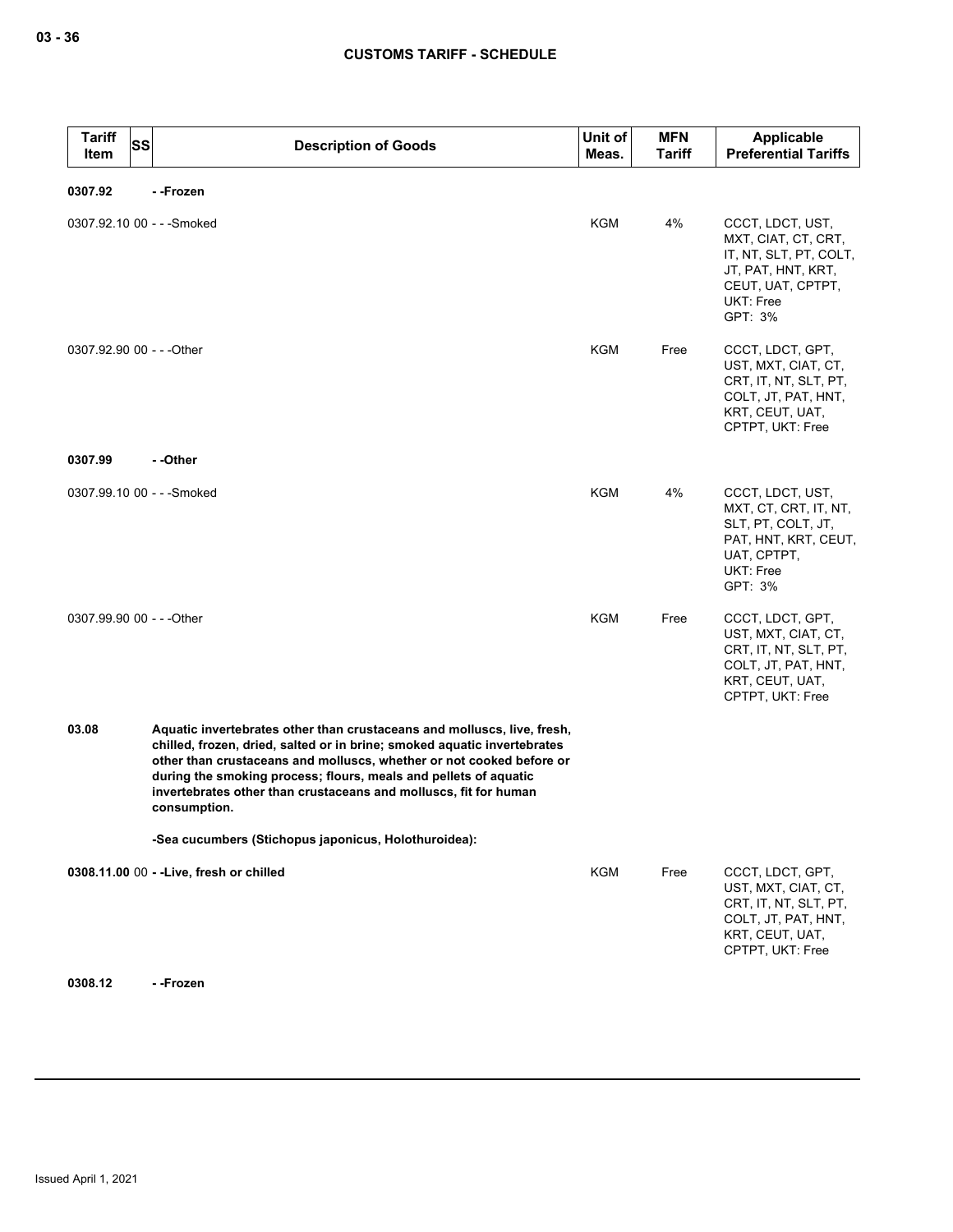| <b>Tariff</b><br>Item | <b>SS</b><br><b>Description of Goods</b>                                                   | Unit of    | <b>MFN</b>    | <b>Applicable</b>                                                                                                                    |
|-----------------------|--------------------------------------------------------------------------------------------|------------|---------------|--------------------------------------------------------------------------------------------------------------------------------------|
|                       |                                                                                            | Meas.      | <b>Tariff</b> | <b>Preferential Tariffs</b>                                                                                                          |
|                       | 0308.12.10 00 - - - Smoked                                                                 | <b>KGM</b> | 4%            | CCCT, LDCT, UST,<br>MXT, CIAT, CT, CRT,<br>IT, NT, SLT, PT, COLT,<br>JT, PAT, HNT, KRT,<br>CEUT, UAT, CPTPT,<br>UKT: Free<br>GPT: 3% |
|                       | 0308.12.90 00 - - - Other                                                                  | KGM        | Free          | CCCT, LDCT, GPT,<br>UST, MXT, CIAT, CT,<br>CRT, IT, NT, SLT, PT,<br>COLT, JT, PAT, HNT,<br>KRT, CEUT, UAT,<br>CPTPT, UKT: Free       |
| 0308.19               | --Other                                                                                    |            |               |                                                                                                                                      |
|                       | 0308.19.10 00 - - - Smoked                                                                 | <b>KGM</b> | 4%            | CCCT, LDCT, UST,<br>MXT, CT, CRT, IT, NT,<br>SLT, PT, COLT, JT,<br>PAT, HNT, KRT, CEUT,<br>UAT, CPTPT,<br>UKT: Free<br>GPT: 3%       |
|                       | 0308.19.90 00 - - - Other<br>-Sea urchins (Strongylocentrotus spp., Paracentrotus lividus, | <b>KGM</b> | Free          | CCCT, LDCT, GPT,<br>UST, MXT, CIAT, CT,<br>CRT, IT, NT, SLT, PT,<br>COLT, JT, PAT, HNT,<br>KRT, CEUT, UAT,<br>CPTPT, UKT: Free       |
|                       | Loxechinus albus, Echinus esculentus):                                                     |            |               |                                                                                                                                      |
|                       | 0308.21.00 00 - - Live, fresh or chilled                                                   | <b>KGM</b> | Free          | CCCT, LDCT, GPT,<br>UST, MXT, CIAT, CT,<br>CRT, IT, NT, SLT, PT,<br>COLT, JT, PAT, HNT,<br>KRT, CEUT, UAT,<br>CPTPT, UKT: Free       |
| 0308.22               | --Frozen                                                                                   |            |               |                                                                                                                                      |
|                       | 0308.22.10 00 - - - Smoked                                                                 | <b>KGM</b> | 4%            | CCCT, LDCT, UST,<br>MXT, CIAT, CT, CRT,<br>IT, NT, SLT, PT, COLT,<br>JT, PAT, HNT, KRT,<br>CEUT, UAT, CPTPT,<br>UKT: Free<br>GPT: 3% |